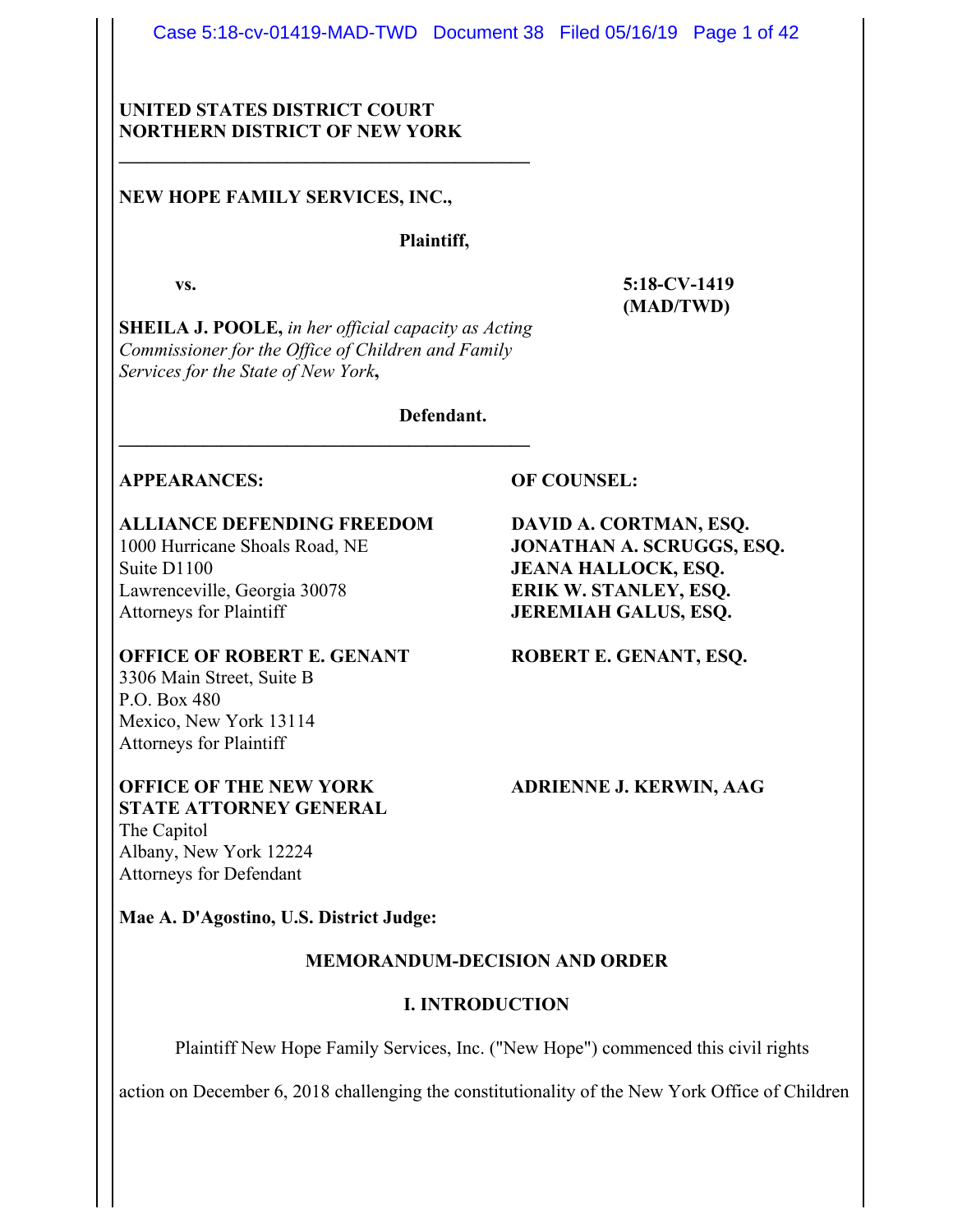and Family Services ("OCFS") interpretation and application of 18 N.Y.C.R.R. § 421.3(d). *See* Dkt. No. 1. Currently before the Court are Plaintiff's motion for a preliminary injunction and Defendant's motion to dismiss. *See* Dkt. Nos. 15 & 34.

## **II. BACKGROUND**

## **A. Regulatory Scheme**

In September 2010, New York State amended its Domestic Relations Law to codify the right to adopt by unmarried adult couples and married couples regardless of sexual orientation or gender identity. *See* 2010 S.B. 1523, Ch. 509; N.Y. Dom. Rel. Law § 110. In January 2011, the OCFS informed authorized adoption agencies in New York that the amendment brought the Domestic Relations Law into compliance with existing case law and was "intended to support fairness and equal treatment of families that are ready, willing and able to provide a child with a loving home." After providing further guidance, adoption agencies were advised that, among other things, "discrimination based on sexual orientation in the adoption study assessment process is prohibited."

In November 2013, OCFS promulgated 18 N.Y.C.R.R. § 421.3(d) which, in accordance with existing law, prohibits "discrimination and harassment against applicants for adoption services on the basis of race, creed, color, national origin, age, sex, sexual orientation, gender identity or expression, marital status, religion, or disability" and requires that agencies authorized by New York to provide adoption services "shall take reasonable steps to prevent such discrimination or harassment by staff and volunteers, promptly investigate incidents of discrimination and harassment, and take reasonable and appropriate corrective or disciplinary action when such incidents occur." 18 N.Y.C.R.R. § 421.3(d).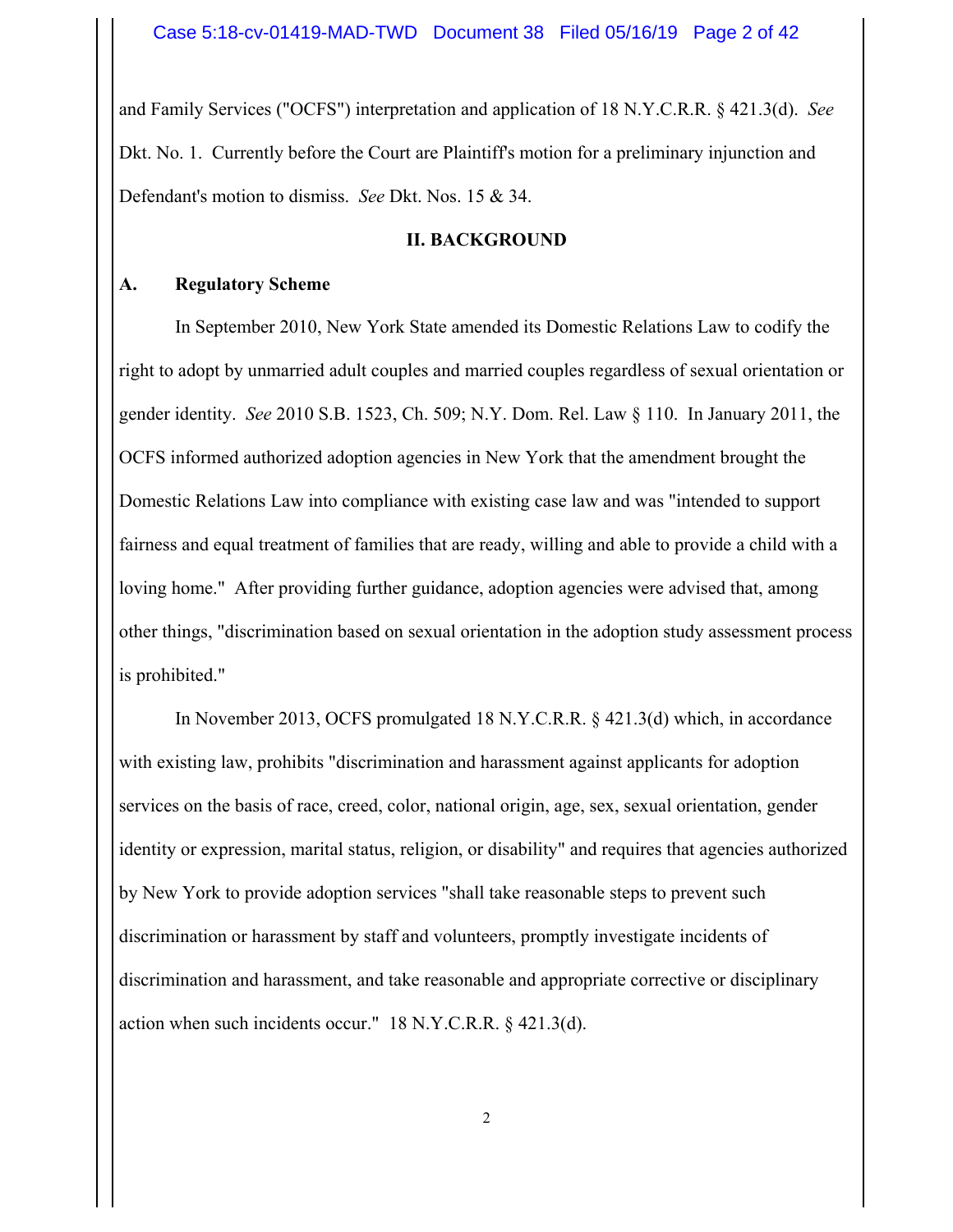Agencies authorized to provide adoption services in New York must receive and respond to inquiries from, conduct orientation sessions for, and offer OCFS-approved applications to prospective parents. *See* 18 N.Y.C.R.R. § 421.15. After an adoption application is received, an adoption study must be completed. *See id.* at § 421.13. An adoption study must explore the following characteristics of prospective parents:

(1) capacity to give and receive affection;

(2) ability to provide for a child's physical and emotional needs;

(3) ability to accept the intrinsic worth of a child, to respect and share his past, to understand the meaning of separation he has experienced, and to have realistic expectations and goals;

(4) flexibility and ability to change;

(5) ability to cope with problems, stress and frustration;

(6) feelings about parenting an adopted child and the ability to make a commitment to a child placed in the home; and

(7) ability to use community resources to strengthen and enrich family functioning.

*Id.* at § 421.16(a). An application may only be rejected if (1) an applicant does not cooperate with the adoption study; (2) an applicant is "physically incapable of caring for an adoptive child;" (3) an applicant is "emotionally incapable of caring for an adopted child;" or (4) an applicant's approval "would not be in the best interests of children awaiting adoptions." *Id.* at  $\S$  421.15(g). Once an application is approved, the agency must add the applicant to the adoptive parent registry. *See id.* at §§ 421.15(i), 424.3(a).

Whether the adoption of a particular child by a particular prospective adoptive parent should be approved must be made "on the basis of the best interests of the child." 18 N.Y.C.R.R.  $\{421.18(d)$ . In making placement decisions, the agency must consider, among other things, (1)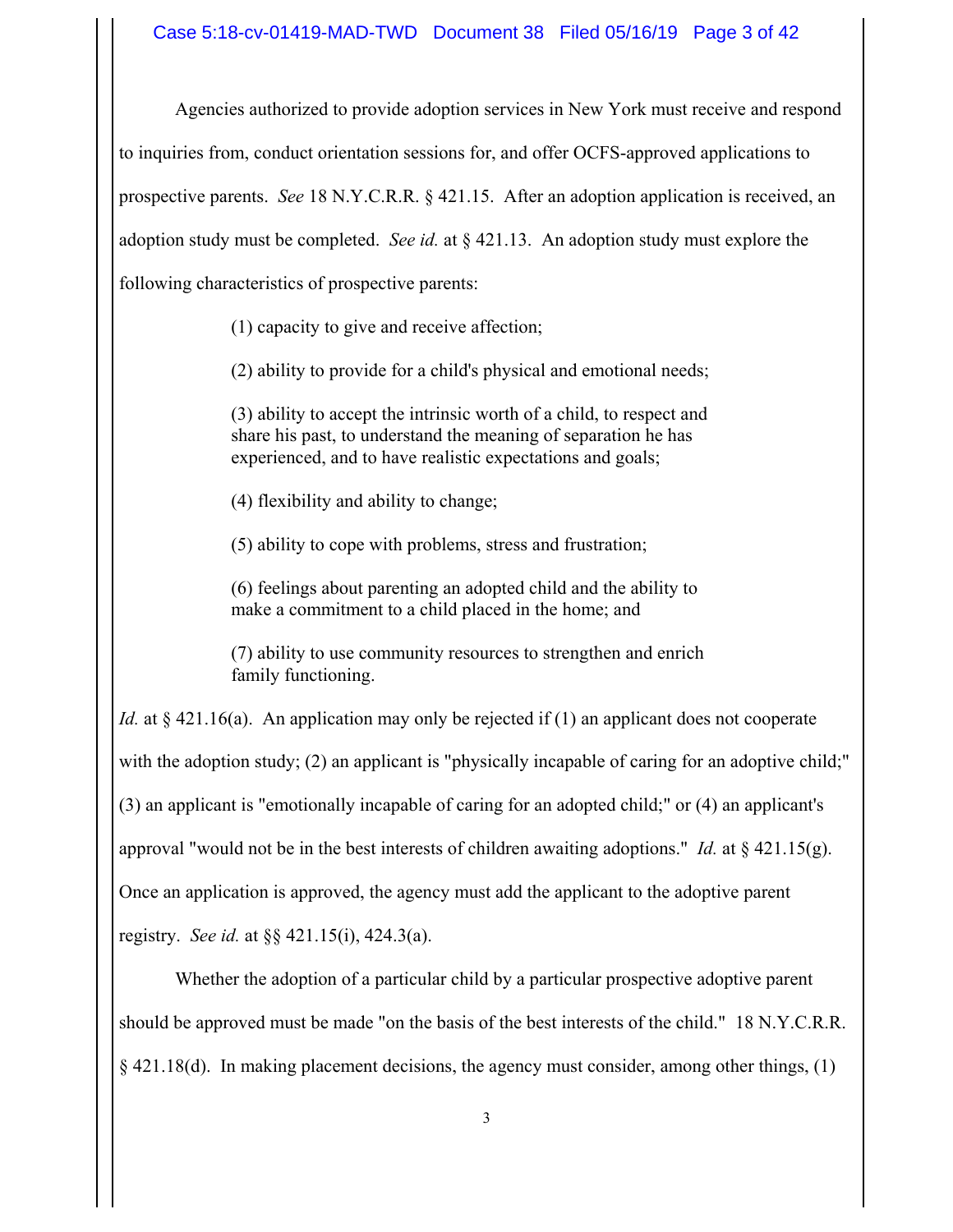the ages of the child and prospective parent(s); (2) "the physical and emotional needs of the child in relation to the characteristics, capacities, strengths and weaknesses of the adoptive parent(s);" (3) "the cultural, ethnic or racial background of the child and the capacity of the adoptive parent to meet the needs of the child with such a background;" and (4) the ability of a child to be placed in a home with siblings and half-siblings. *See id.* Additionally, agencies must

> [m]ake an effort to place each child in a home as similar to and compatible with his or her religious background as possible with particular recognition that section 373(3) of the Social Services Law requires a court, when practicable, to give custody through adoption only to persons of the same religious faith as that of the child.

*Id.* at § 421.18(c). Further, the Social Services Law provides that, "so far as consistent with the best interests of the child, and where practicable," the religious wishes of the birth parents should be honored. *See* N.Y. Soc. Serv. Law § 373(7).

**B. New Hope Family Services**

When an entity seeks to facilitate adoptions in New York, it must qualify as an "authorized agency" under the law before it may provide those services. *See* N.Y. Soc. Serv. Law § 371(10)(a); N.Y. Soc. Serv. Law § 374(2). New Hope is an "authorized agency" with the authority to "place out or to board out children...," N.Y. Soc. Serv. Law  $\S 371(10)(a)$ , and "receive children for purposes of adoption." N.Y. Dom. Rel. Law § 109(4). As an "authorized agency," New Hope must be "incorporated or organized under the laws of this state with corporate power or empowered by law to care for, to place out or to board out children ... [and] shall submit and consent to the approval, visitation, inspection and supervision of such office as to any and all acts in relation to the welfare of children performed or to be performed under this title." N.Y. Soc. Serv. Law  $\S 371(10)(a)$ . Additionally, OCFS must approve an agency's certificate of incorporation. *See id.* at § 460-a.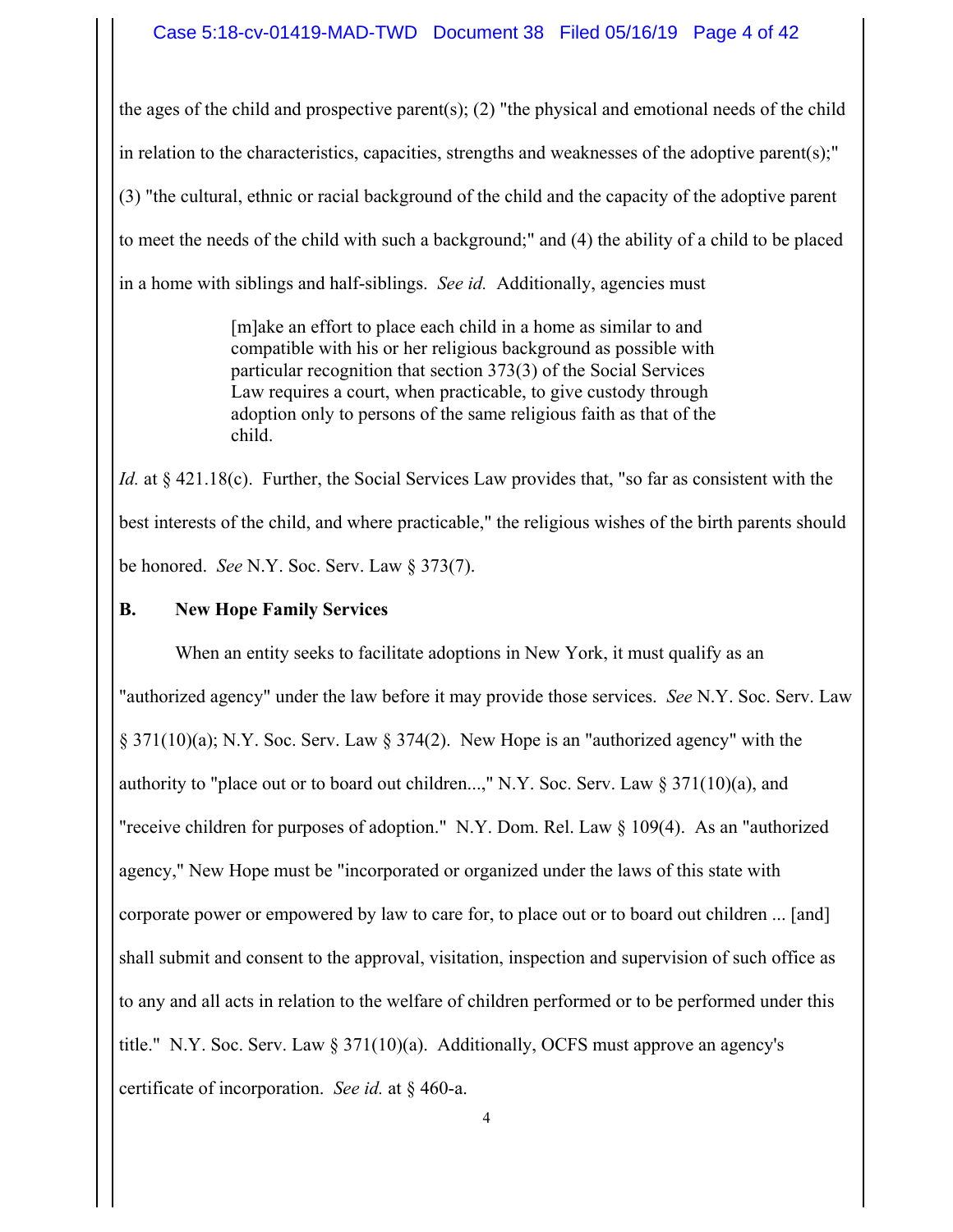# **C. The Complaint**

In 1958, Pastor Clinton H. Tasker founded what became New Hope Family Services as a Christian ministry to care for and find adoptive homes for children whose birth parents could not care for them. *See* Dkt. No. 1 at ¶ 3. New Hope dedicates a considerable portion of the complaint setting forth its religious beliefs, which the Court will not fully recount here. The Court fully accepts that New Hope and its employees have these sincerely held religious beliefs.

It is because of these religious beliefs that "New Hope will not recommend or place

children with unmarried couples or same sex couples as adoptive parents." *Id.* at ¶ 153. New

Hope's "Special Circumstances" policy states in part as follows:

If the person inquiring to adopt is single . . . [t]he Executive Director will talk with them to discern if they are truly single or if they are living together without the benefit of marriage . . . because New Hope is a Christian Ministry it will not place children with those who are living together without the benefit of marriage.

If the person inquiring to adopt is in a marriage with a same sex partner . . . ([t]he Executive Director will . . . explain that because New Hope is a Christian Ministry, we do not place children with same sex couples).

# *Id.* at **¶** 154.

New Hope claims that it has worked with unmarried individuals who are truly single in the past and remains willing to work with such individuals. *See id.* at ¶ 155. Further, New Hope claims that because it "handles inquiries from unmarried couples and same-sex couples pursuant to the policy and practice described above, New Hope has never denied an unmarried couple or same-sex couple's application." *Id.* at ¶ 156. "Whenever a same-sex couple or unmarried couple is interested in a referral, New Hope refers them to the appropriate county social services office or another provider." *Id.*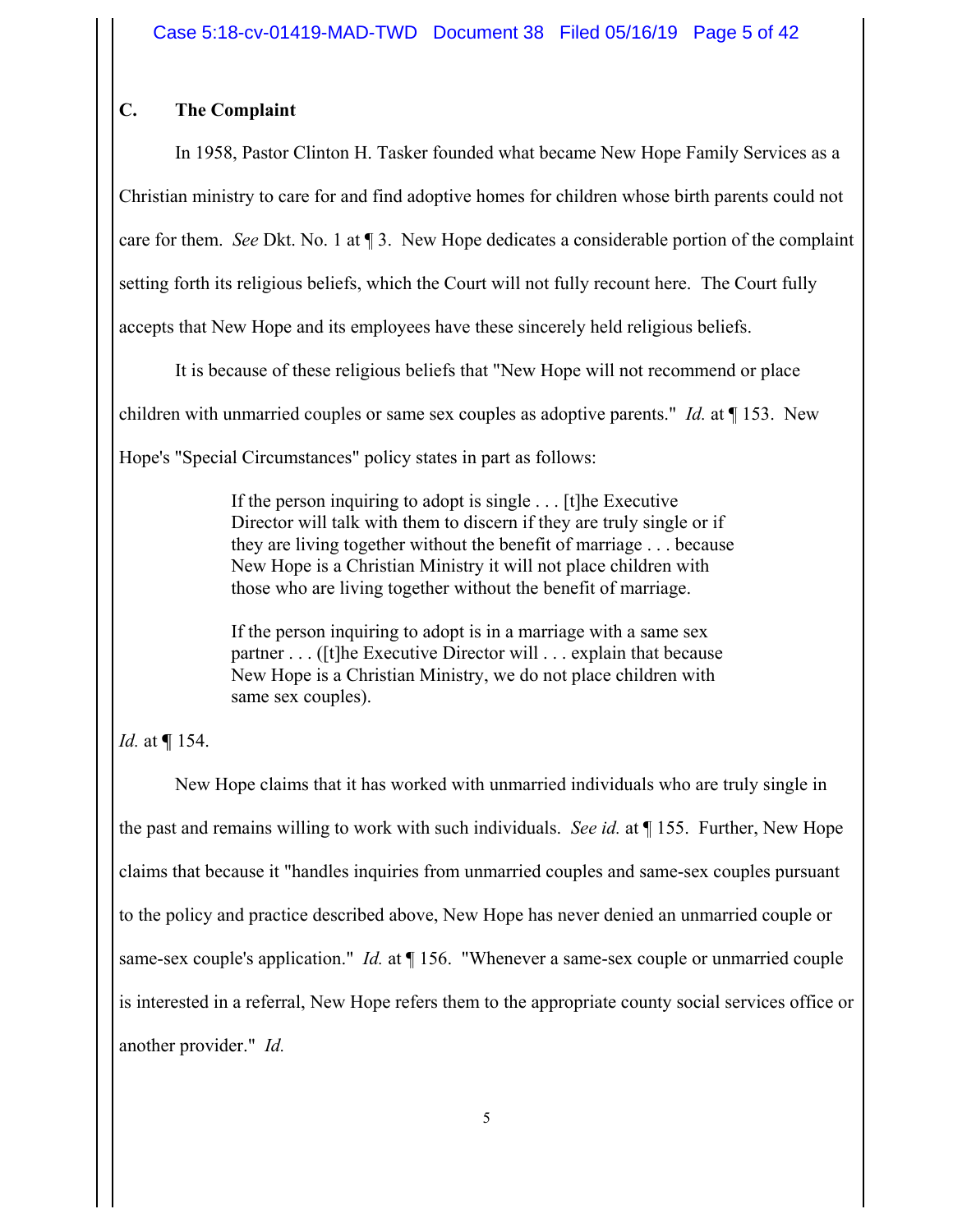Until recently, New York adoption law required that authorized agencies could only place children for adoption with "an adult unmarried person or an adult husband and his adult wife." N.Y. Dom. Rel. Law § 110 (2009). As mentioned above, in September 2010, New York amended its law to allow authorized agencies to place children for adoption with "an adult unmarried person, an adult married couple together, or any two unmarried adult intimate partners together." N.Y. Dom. Rel. Law § 110 (2010). New Hope notes that permissive language is used throughout the amended law and claims that "New York has *never* amended its law to *require* authorized agencies to place children for adoption with 'an adult unmarried person,' a same-sex 'adult married couple together,' or 'two unmarried adult intimate partners together.'" Dkt. No. 1 at ¶ 163 (emphasis in original). New Hope contends that "OCFS is attempting to use regulations to require exactly that: on July 11, 2011, OCFS issued a second letter that purported to clarify, but in fact

materially changed, the adoption regulations then found in 18 NYCRR 421.16 and subpart (h). In that letter, OCFS declared that 'the intent of' subpart (h) 'is to prohibit discrimination based on sexual orientation in the adoption study assessment process. In addition, OCFS cannot contemplate any case where the issue of sexual orientation would be a legitimate basis, whether in whole or in part, to deny the application of a person to be an adoptive parent." *Id.* at  $\P$  164 (quoting Office of Children & Family Services, Informational Letter, 11-OCFS-INF-05 (July 11, 2011)).

In 2013, OCFS amended the adoption regulations, declaring that authorized agencies, "providing adoption services shall … (d) prohibit discrimination and harassment against applicants for adoption services on the basis of race, creed, color, national origin, age, sex, sexual orientation, gender identity or expression, marital status, religion, or disability…." 18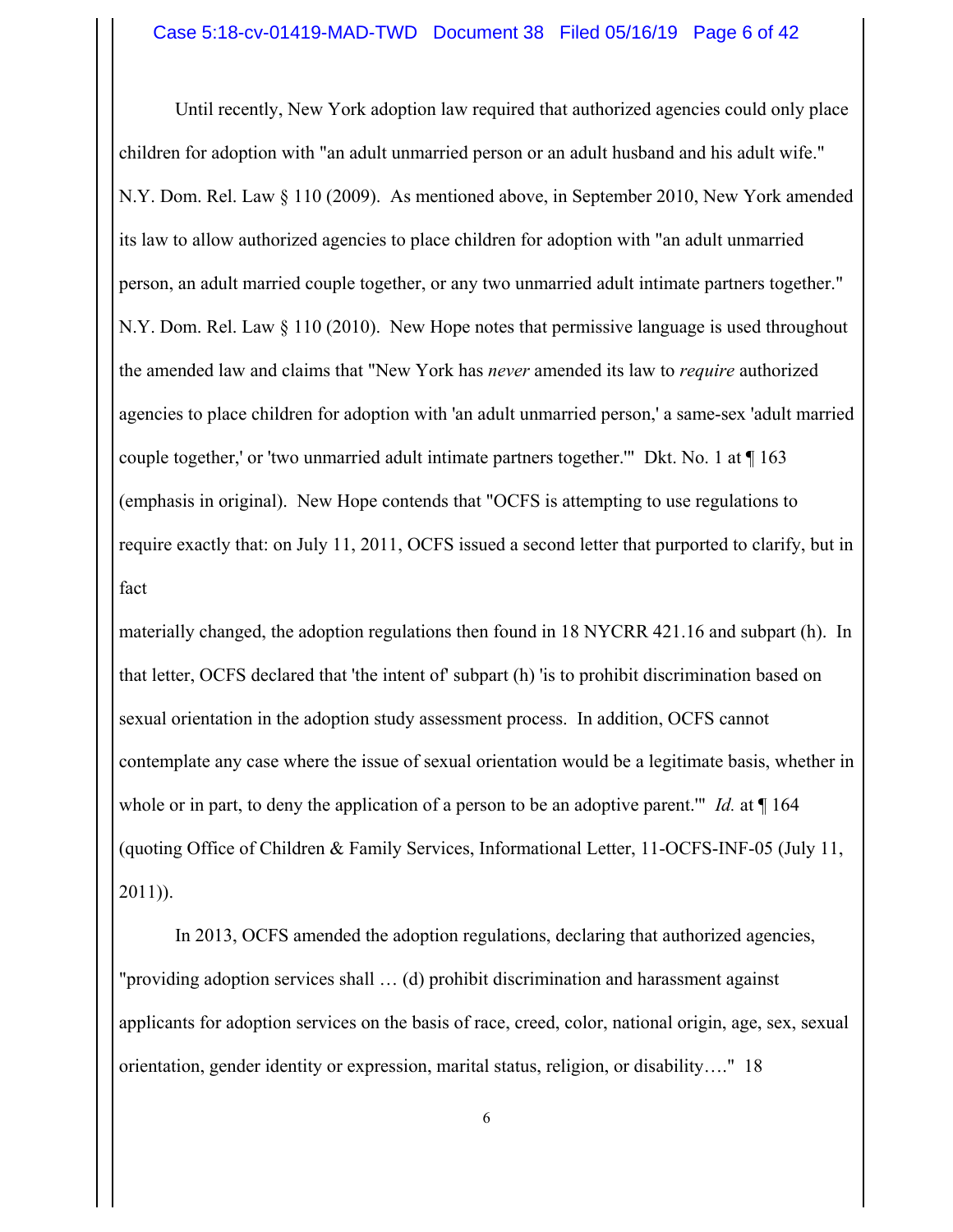N.Y.C.R.R. § 421.3 (2018). Following the 2013 changes, OCFS issued another informational letter in 2016 which stated as follows:

> [T]his policy directive requires the formalization of any existing nondiscrimination and harassment policies and procedures, and possibly the revision of such policies and procedures, by requiring that . . . [voluntary agencies] . . . not engage in or condone discrimination . . . on the basis of race, creed, color, national origin, sex, religion, sexual orientation, gender identity or expression, marital status or disability against . . . applicants for adoption services, . . . prospective foster parents, foster parents, or children in foster care.

Dkt. No. 1 at ¶ 167. New Hope claims that OCFS promulgated these new regulations "purporting to require adoption providers to place children with unmarried and same-sex couples in complete disregard for the law, the scope of OCFS' authority, and the rights of adoption providers." *Id.* at ¶ 168.

In January or February of 2018, Suzanne Colligan of OCFS called New Hope's then Acting Executive Director, Judith A. Geyer. *See id.* at ¶ 182. During the call, Ms. Colligan conveyed that, under a new policy implemented in 2018, OCFS would be conducting comprehensive on-site reviews of each private provider's procedures. *See id.* On July 18, Ms. Colligan sent an email to Ms. Geyer to schedule the adoption program review and included a list of things she needed to review, including New Hope's policies and procedures. *See id.* at ¶ 183. Based on Ms. Colligan's direction that she would need a copy of New Hope's policies and procedure manual, Ms. Geyer updated New Hope's formal policies and procedures on adoption into one consolidated manual. *See id.* at ¶ 184.

On August 28, Ms. Geyer received an email from Ms. Colligan, stating in part:

I also thought that it might be helpful for you to see the application we use with agencies requiring reauthorization for corporate authority. Since you are authorized in perpetuity, your agency is not required to complete/submit this form. However, I will be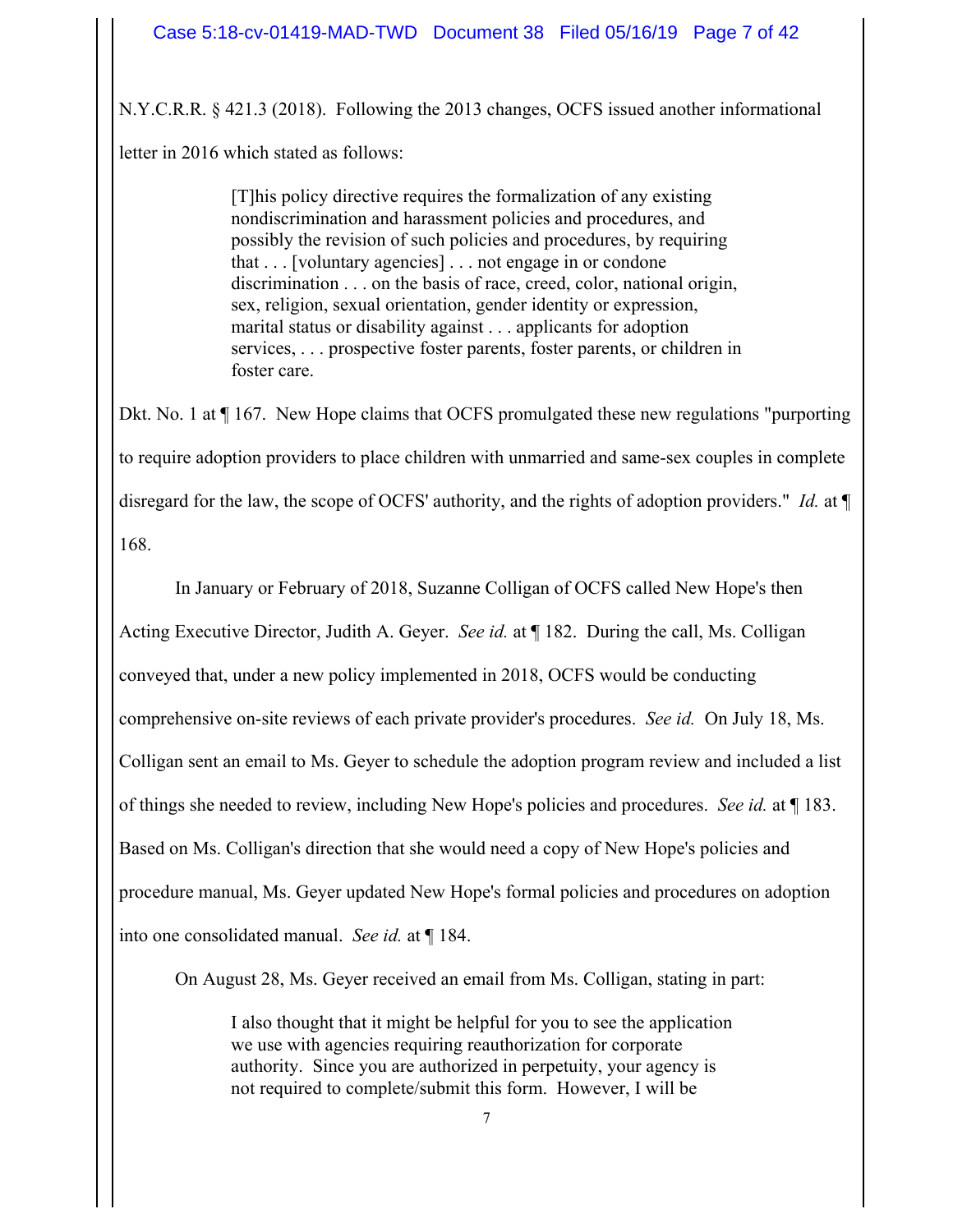asking many of the program questions on it, so you may find it helpful in preparing for my visit.

Dkt. No. 1 at ¶ 185.

On September 6, 2018, Ms. Colligan met with Ms. Geyer and Kathy Decesare, New Hope's Center Director, and took a copy of New Hope's policy and procedure manual with her when she left. *See id.* at ¶ 186. On October 1, 2018, OCFS sent a letter to Ms. Geyer that praised a number of strengths in New Hope's program, thanked New Hope for its professionalism during the meeting, and suggested a follow-up meeting to discuss a few opportunities for improvement. *See id.* at ¶ 187. On or about October 9, 2018, Ms. Geyer received a call from Ms. Colligan. During the call, Ms. Colligan stated that she had been reading New Hope's policies and procedures manual and that New Hope's policy not to place children with those who are living together without the benefit of marriage or with same-sex couples violated 18 N.Y.C.R.R. § 421.3. *See id.* at ¶ 188. New Hope claims that Ms. Colligan told Ms. Geyer that New Hope would have to comply with  $\S 421.3$  by placing children with unmarried couples and same-sex couples. *See id.* at ¶ 189. Further, Ms. Colligan stated that if New Hope did not comply, New Hope would be "choosing to close." *Id.* at ¶ 190. Ms. Geyer responded that New Hope would be unwilling to violate its religious beliefs by placing children with unmarried or same-sex couples. *See id.* at  $\P$  191. Ms. Colligan responded by stating that "'[s]ome Christian ministries have decided to compromise and stay open.'" *Id.* at ¶ 192. Ms. Colligan informed Ms. Geyer that she would be getting a letter from OCFS mandating compliance by a specific date. *See id.* at ¶ 194. On October 11, 2018, Ms. Colligan emailed Ms. Geyer, stating in part as follows:

> You will be receiving a letter from our office soon requesting a formal written response regarding your agency's position. When OCFS receives written notification of an agency's intention to close a program, OCFS will respond with written instructions to the agency with the steps they must take. These steps include the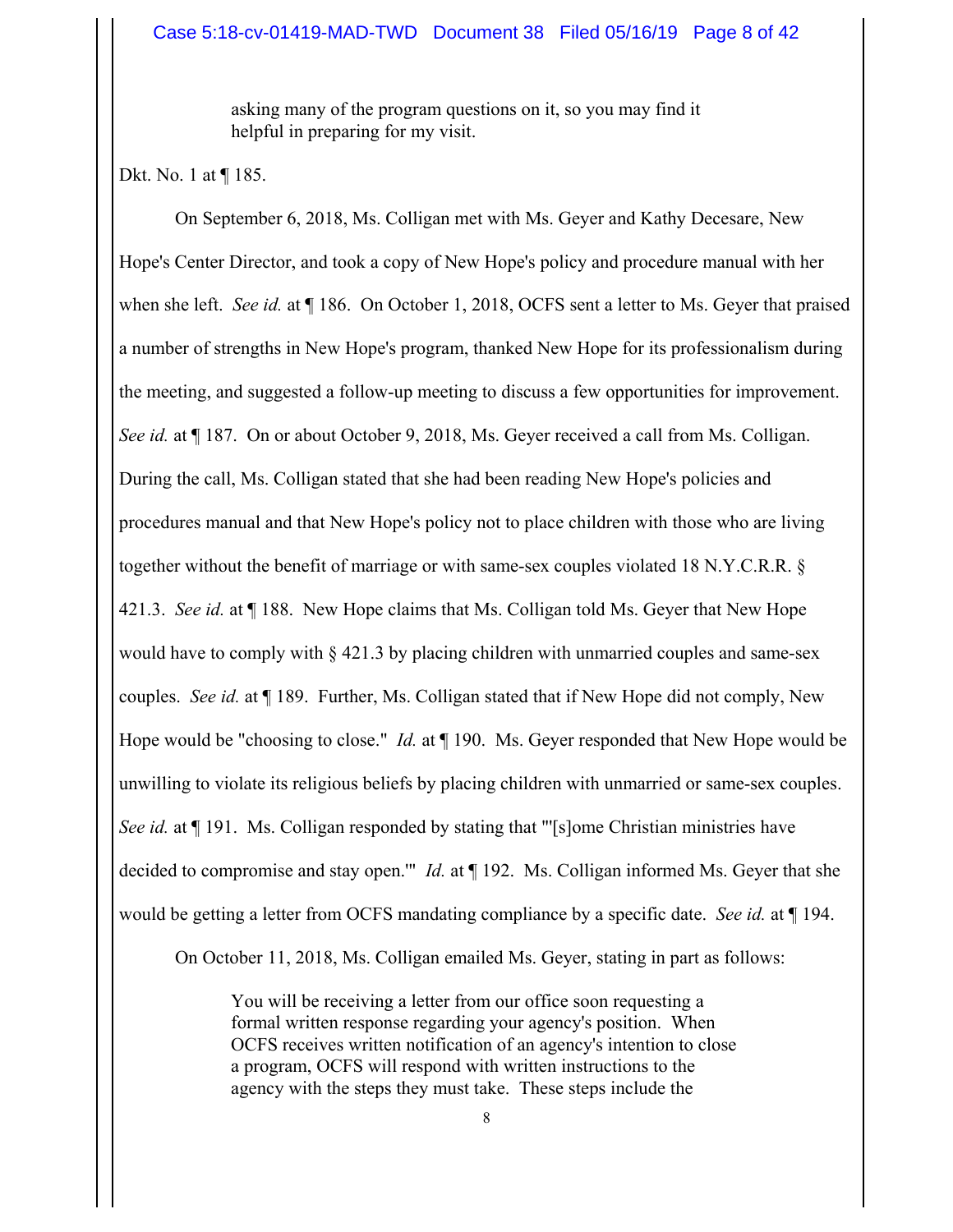agency's responsibility to seek and obtain agreement with another NYS authorized agency to maintain and store their adoption records, of which includes the handling of activities outlined in the legally bound agreements with birth parents.

## *Id.* at ¶ 195.

On October 12, 2018, Ms. Colligan sent an email to Ms. Geyer stating that "[w]e will put Monday's follow up meeting [to discuss a few minor improvements identified during the visit] on hold for now. The purpose of the follow up meeting would be to work on the necessary changes to your agency policy manual. Based on our recent phone call, the follow up meeting for those purposes does not appear needed at this time." *Id.* at ¶ 196. On October 17, 2018, Ms. Colligan indicated in an email to Ms. Geyer that she had mailed out a certified letter. That email stated that "[o]nce the letter is returned providing us with written notice of your intent, we will send out a letter outlining our expectations around the handling of those that you are currently providing services and the adoption records." *Id.* at ¶ 197.

On October 26, 2018, Ms. Geyer received an electronic copy of the letter to which Ms. Colligan had referred. The letter stated that New Hope's policy pertaining to "not placing 'children with those who are living together without the benefit of marriage' or 'same-sex couples' violates Title 18 NYCRR § 421.3." Dkt. No. 1 at ¶ 198. The letter further stated:

> OCFS hereby requests a formal written response from [New Hope] stating the agency's position in regard to revising this policy to eliminate those portions that violate the above-cited regulation. Please respond within 15 days of receipt of this letter indicating specifically whether [New Hope] intends to revise the present policy and continue the existing adoption program, or that [New Hope] will not revise the policy so as to comply with the above-cited regulation. Please be aware that should the agency fail to bring the policy into compliance with the regulation, OCFS will be unable to approve continuation of [New Hope's] current adoption program and [New Hope] will be required to submit a close-out plan for the adoption program.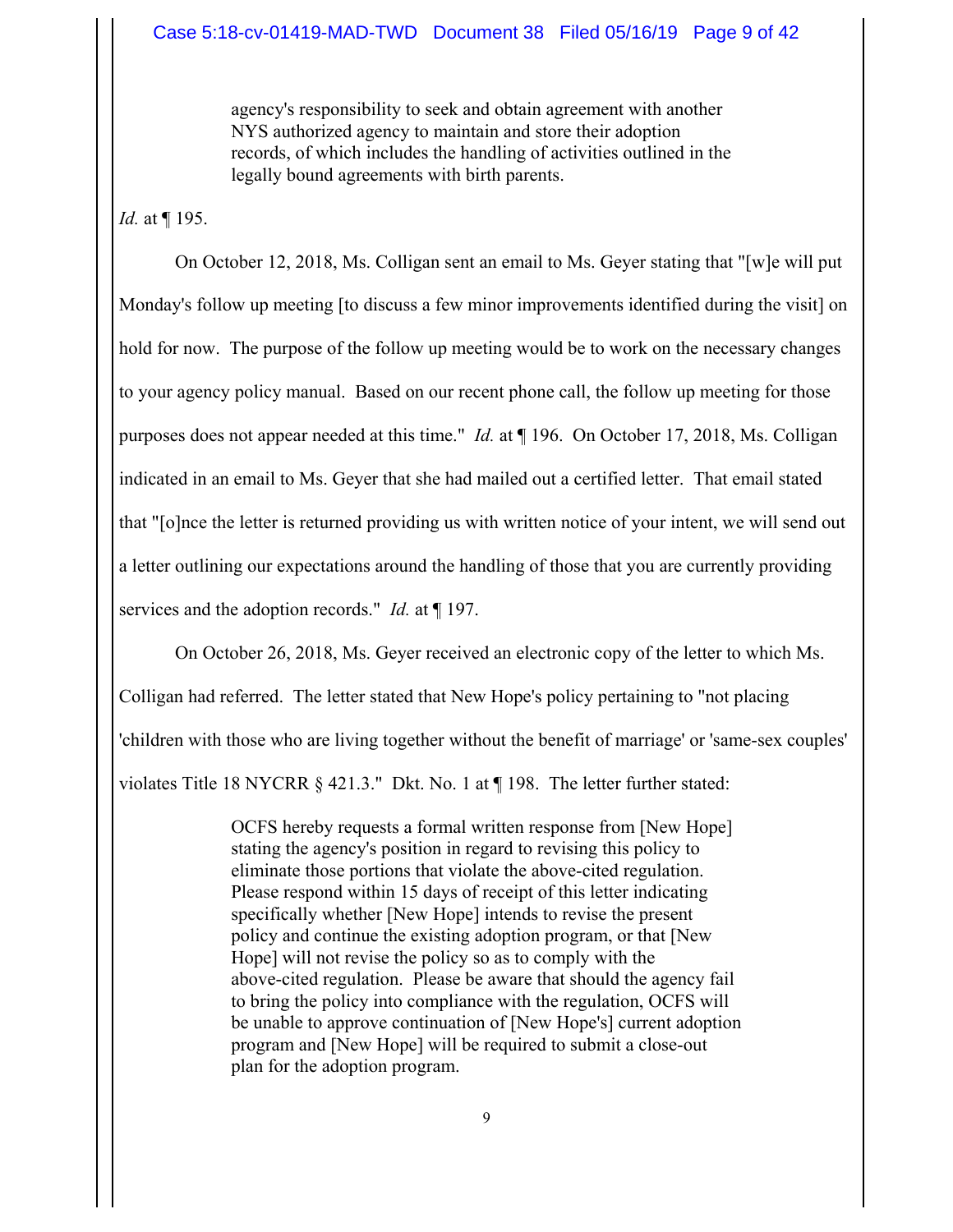*Id.* (quoting Dkt. No. 1-7). New Hope was given until November 30, 2018 to respond to OCFS' letter. *See id.* at ¶ 199.

## **D. Procedural History**

On December 6, 2018, filed its complaint alleging that OCFS has violated various constitutional rights protected by the First and Fourteenth Amendments. *See* Dkt. No. 1. In its first cause of action, New Hope contends that OCFS' interpretation and enforcement of 18 N.Y.C.R.R. § 421.3(d) "targets, shows hostility toward, and discriminates against New Hope because of its religious beliefs and practices" in violation of the First Amendment's Free Exercise Clause. *See id.* at ¶¶ 230-263. In its second cause of action, New Hope argues that applying "section 421.3(d) to New Hope requires New Hope to engage in speech and expression that it does not wish to convey – speech and expression that violates its core religious beliefs – by compelling it to recommend same-sex couples or unmarried couples as adoptive parents" in violation of the First amendment. *See id.* at ¶¶ 264-278. In its third cause of action, New Hope contends that section 421.3(d) treats New Hope's speech and exercise of its religious views differently from persons similarly situated to it in violation of the Equal Protection Clause of the Fourteenth Amendment. *See id.* at ¶¶ 279-290. Finally, in its fourth cause of action, New Hope alleges that OCFS "has violated the unconstitutional conditions doctrine by conditioning New Hope's perpetual authorization to provide adoption services on its willingness to relinquish its First Amendment rights." *Id.* at  $\P$  291-95.

On December 12, 2018, New Hope filed a motion for a preliminary injunction. *See* Dkt. No. 15. On January 14, 2019, OCFS moved to dismiss the complaint in its entirety. *See* Dkt. No. 34. On February 19, 2019, after the motions were fully briefed, the Court held oral arguments on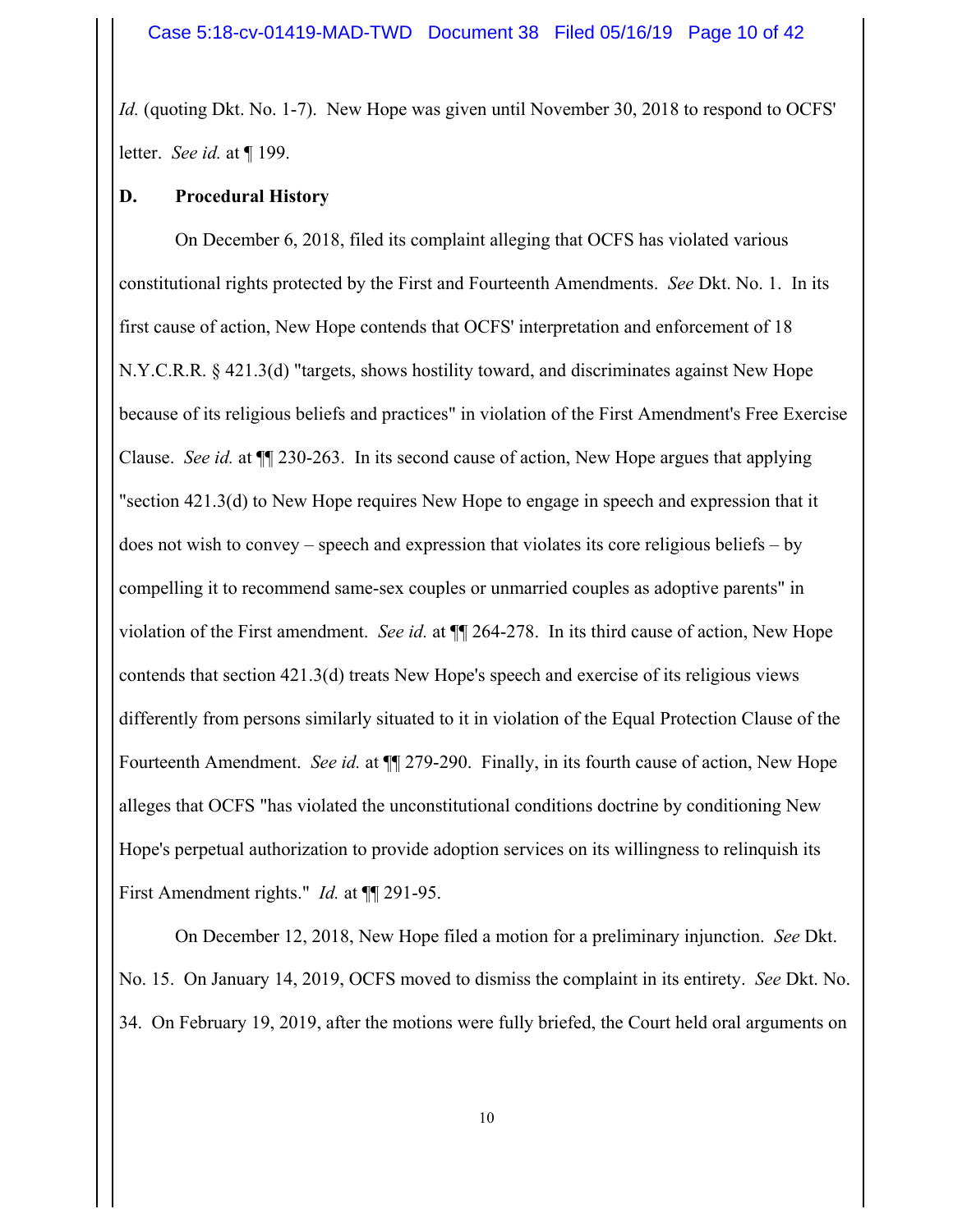both pending motions. For the reasons set forth below, the Court grants OCFS's motion to dismiss the complaint and denies New Hope's motion for a preliminary injunction as moot.

## **III. DISCUSSION**

## **A. Standard of Review**

## *1. Motion to Dismiss*

A motion to dismiss for failure to state a claim pursuant to Rule 12(b)(6) of the Federal Rules of Civil Procedure tests the legal sufficiency of the party's claim for relief. *See Patane v. Clark*, 508 F.3d 106, 111-12 (2d Cir. 2007) (citation omitted). In considering the legal sufficiency, a court must accept as true all well-pleaded facts in the pleading and draw all reasonable inferences in the pleader's favor. *See ATSI Commc'ns, Inc. v. Shaar Fund, Ltd.*, 493 F.3d 87, 98 (2d Cir. 2007) (citation omitted). This presumption of truth, however, does not extend to legal conclusions. *See Ashcroft v. Iqbal*, 556 U.S. 662, 678 (2009) (citation omitted). Although a court's review of a motion to dismiss is generally limited to the facts presented in the pleading, the court may consider documents that are "integral" to that pleading, even if they are neither physically attached to, nor incorporated by reference into, the pleading. *See Mangiafico v. Blumenthal*, 471 F.3d 391, 398 (2d Cir. 2006) (quoting *Chambers v. Time Warner, Inc.*, 282 F.3d 147, 152-53 (2d Cir. 2002)).

To survive a motion to dismiss, a party need only plead "a short and plain statement of the claim," *see* Fed. R. Civ. P. 8(a)(2), with sufficient factual "heft to 'sho[w] that the pleader is entitled to relief[,]'" *Bell Atl. Corp. v. Twombly*, 550 U.S. 544, 557 (2007) (quotation omitted). Under this standard, the pleading's "[f]actual allegations must be enough to raise a right of relief above the speculative level," *see id.* at 555 (citation omitted), and present claims that are "plausible on [their] face," *id.* at 570. "The plausibility standard is not akin to a 'probability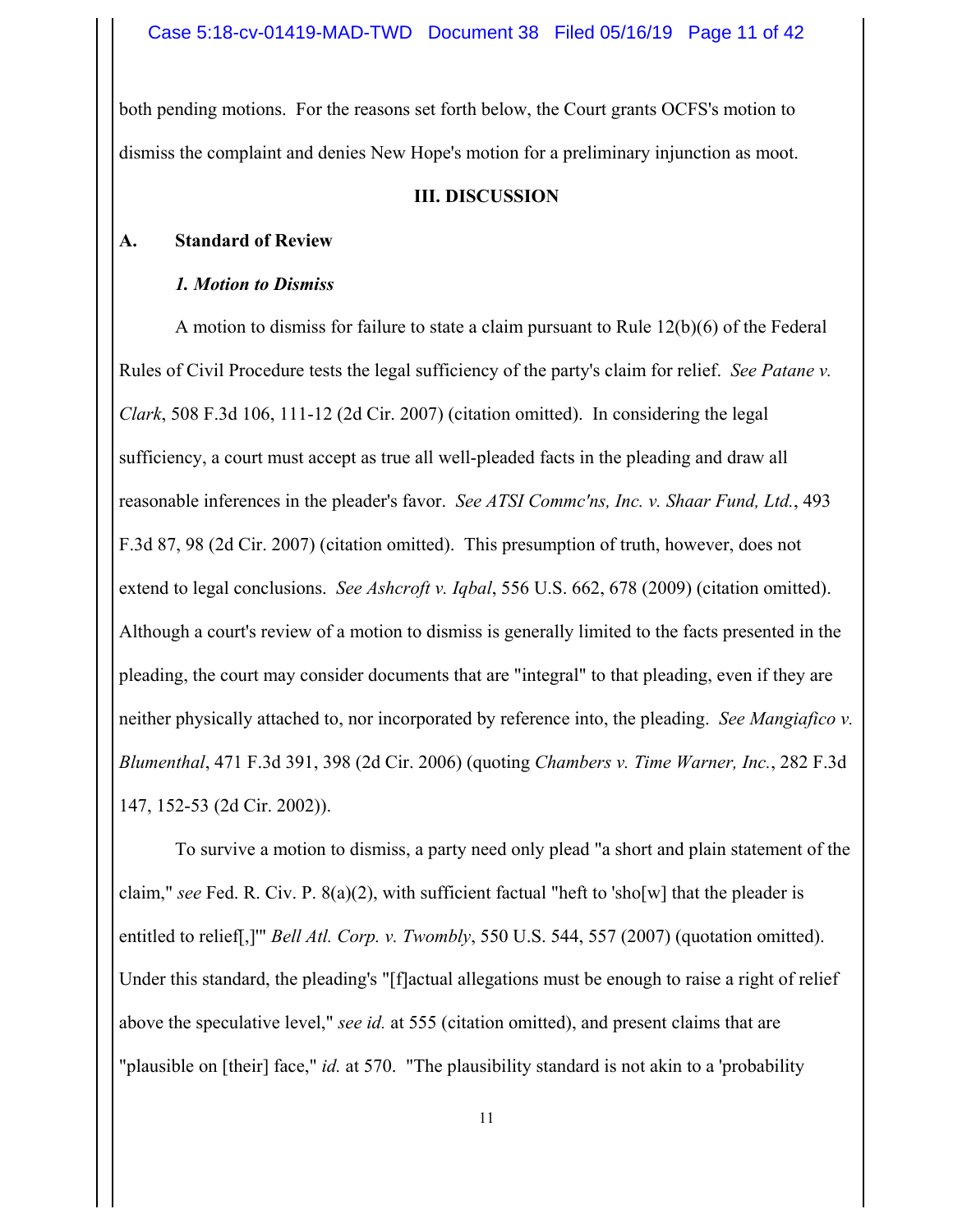requirement,' but it asks for more than a sheer possibility that a defendant has acted unlawfully." *Iqbal*, 556 U.S. at 678 (citation omitted). "Where a complaint pleads facts that are 'merely consistent with' a defendant's liability, it 'stops short of the line between possibility and plausibility of "entitlement to relief."'" *Id.* (quoting [*Twombly*, 550 U.S.] at 557, 127 S. Ct. 1955). Ultimately, "when the allegations in a complaint, however true, could not raise a claim of entitlement to relief," *Twombly*, 550 U.S. at 558, or where a plaintiff has "not nudged [its] claims across the line from conceivable to plausible, the[ ] complaint must be dismissed[,]" *id.* at 570.

## *2. Preliminary Injunction*

A preliminary injunction "is an extraordinary and drastic remedy, one that should not be granted unless the movant, by a clear showing, carries the burden of persuasion." *Moore v. Consol. Edison Co.*, 409 F.3d 506, 510 (2d Cir. 2005) (citation omitted). "A decision to grant or deny a preliminary injunction is committed to the discretion of the district court." *Polymer Tech. Corp. v. Mimran*, 37 F.3d 74, 78 (2d Cir. 1994) (citation omitted).

A party seeking a preliminary injunction must establish "'a threat of irreparable injury and either (1) a probability of success on the merits or (2) sufficiently serious questions going to the merits of the claims to make them a fair ground of litigation, and a balance of hardships tipping decidedly in favor of the moving party.'" *Allied Office Supplies, Inc. v. Lewandowski*, 261 F. Supp. 2d 107, 108 (D. Conn. 2005) (quoting *Motorola Credit Corp. v. Uzan*, 322 F.3d 130, 135 (2d Cir. 2003)). Moreover, in certain circumstances, an even higher standard applies. "The moving party must make a 'clear' or 'substantial' showing of a likelihood of success where (1) the injunction sought 'will alter, rather than maintain, the status quo' – *i.e.*, is properly characterized as a 'mandatory' rather than 'prohibitory' injunction; or (2) the injunction sought 'will provide the movant with substantially all the relief sought, and that relief cannot be undone even if the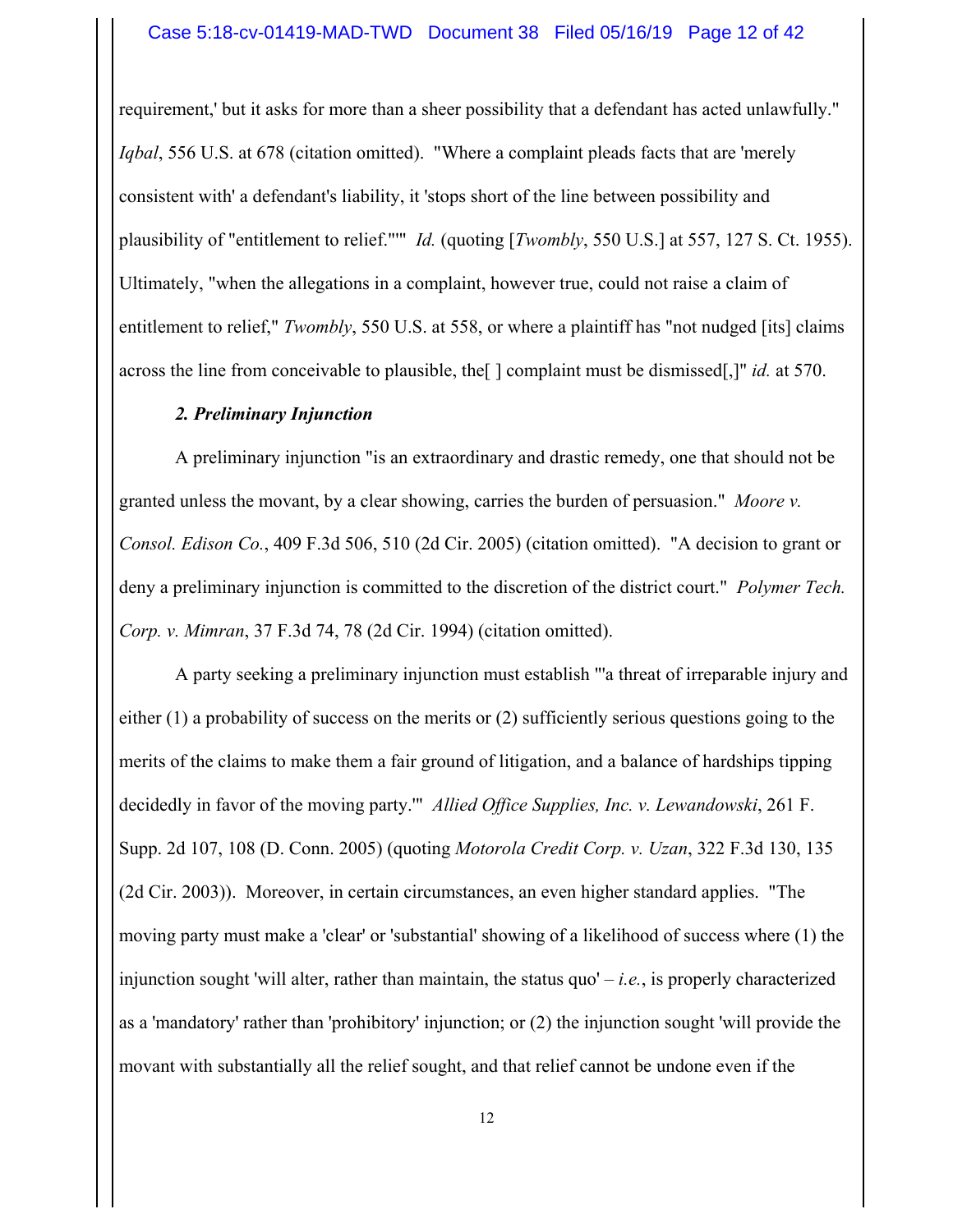defendant prevails at a trial on the merits.'" *Jolly v. Coughlin*, 76 F.3d 468, 473 (2d Cir. 1996) (quoting *Tom Doherty Assocs., Inc. v. Saban Entertainment, Inc.*, 60 F.3d 27, 33-34 (2d Cir.  $1995$ ).<sup>1</sup> "Irreparable harm is the single most important prerequisite for the issuance of a preliminary injunction." *Rodriguez ex rel. Rodriguez v. DeBuono*, 175 F.3d 227, 233-34 (2d Cir. 1999) (internal quotations omitted).

The Supreme Court has observed that the decision of whether to award preliminary injunctive relief is often based on "procedures that are less formal and evidence that is less complete than in a trial on the merits." *Univ. of Tex. v. Camenisch*, 451 U.S. 390, 395 (1981). Consonant with this view, the Second Circuit has held that a district court may consider hearsay evidence when deciding whether to grant preliminary injunctive relief. *See Mullins v. City of New York*, 626 F.3d 47, 52 (2d Cir. 2010). Therefore, the strict standards for affidavits under the Federal Rules of Evidence and in support of summary judgment under Rule 56(c)(4) of the Federal Rules of Civil Procedure requiring that an affidavit be made on personal knowledge are not expressly applicable to affidavits in support of preliminary injunctions. *See Mullins v. City of New York*, 634 F. Supp. 2d 373, 384 (S.D.N.Y. 2009) (citations omitted). Nevertheless, courts have wide discretion to assess the affidavit's credibility and generally consider affidavits made on information and belief to be insufficient for a preliminary injunction. *See* 11A Charles Alan Wright et al., Federal Practice and Procedure § 2949 (2d ed. 1995); *Mullins*, 634 F. Supp. 2d at 373, 385, 390 n.115 (declining to fully credit the "defendants' hearsay affidavit" and noting that while the court "may consider hearsay evidence in a preliminary injunction hearing . . . . a court

<sup>&</sup>lt;sup>1</sup> As the Second Circuit has noted, "'[t]he distinction between mandatory and prohibitory injunctions is not without ambiguities or critics,' . . . and that in a close case an injunction can be framed in mandatory or prohibitory terms[.]" *Jolly*, 76 F.3d at 473-74 (internal quotations and citation omitted).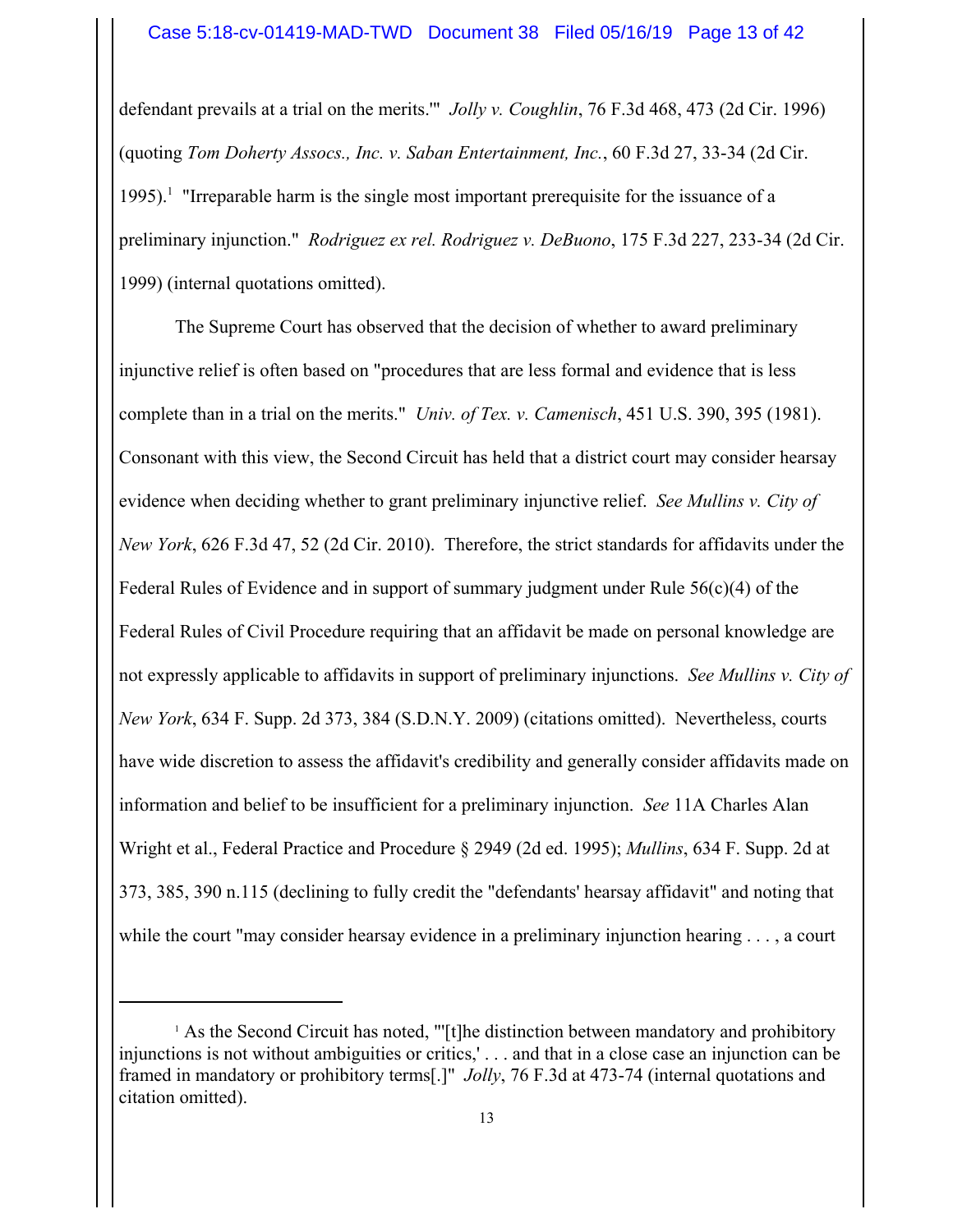may weigh evidence based on whether such evidence would be admissible under the Federal Rules of Evidence").

In the Second Circuit "there is no hard and fast rule . . . that oral testimony must be taken on a motion for a preliminary injunction or that the court can in no circumstances dispose of the motion on the papers before it." *Maryland Cas. Co. v. Realty Advisory Bd. of Labor Relations*, 107 F.3d 979, 984 (2d Cir. 1997) (quoting *Consolidated Gold Fields PLC v. Minorco, S.A.*, 871 F.2d 252, 259 (2d Cir. 1989)). "Generally, the district court is not required to conduct an evidentiary hearing on a motion for a preliminary injunction when essential facts are not in dispute." *Id.*

Even if the plaintiff demonstrates irreparable harm and a likelihood of success on the merits, however, the remedy of preliminary injunctive relief may still be withheld if equity so requires. "An award of an injunction is not something a plaintiff is entitled to as a matter of right, but rather it is an equitable remedy issued by a trial court, within the broad bounds of its discretion, after it weighs the potential benefits and harm to be incurred by the parties from the granting or denying of such relief." *Ticor Title Ins. Co. v. Cohen*, 173 F.3d 63, 68 (2d Cir. 1999) (citation omitted).

## **B. Free Exercise Claim**

OCFS contends that the Court must dismiss New Hope's free exercise claim because 18 N.Y.C.R.R. § 421.3(d) is a neutral law of general applicability that only incidentally imposes a burden on the exercise of religion. *See* Dkt. No. 34-1 at 12-14. Therefore, OCFS alleges that the law only needs to be supported by a rational basis, which is easily met in this case. *See id.* New Hope, however, responds that "cases teach that even a genuinely 'neutral law of general applicability' cannot be applied when to do so would interfere in historically respected areas of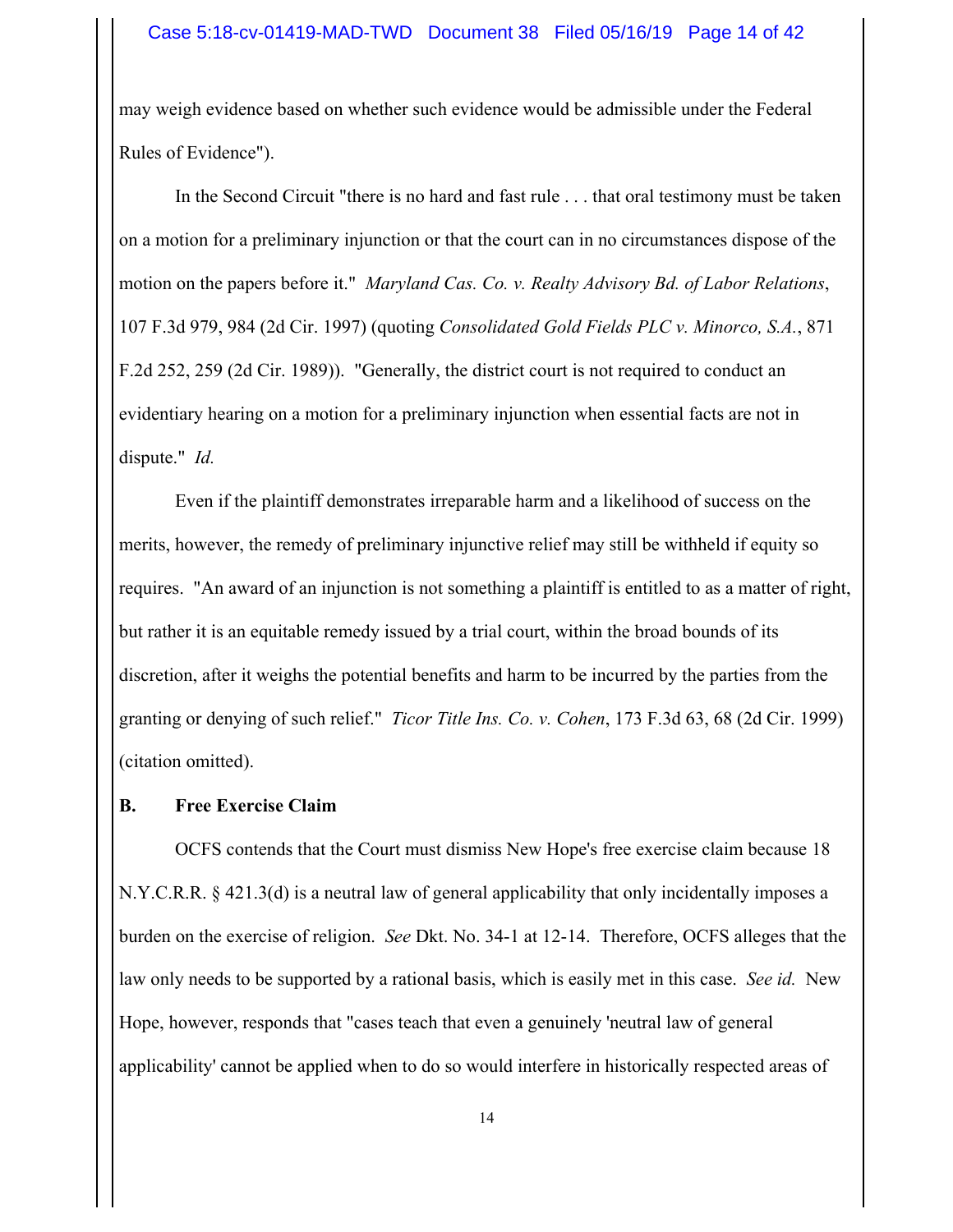religious autonomy." Dkt. No. 36 at 9-10 (quoting *Hosannah-Tabor Evangelical Lutheran Church & School v. EEOC*, 565 U.S. 171 (2012)). Additionally, New Hope argues that even assuming that the test in *Employment Division, Dep't of Human Resources of Or. v. Smith*, 494 U.S. 872 (1990) applies, it is still likely to succeed on this claim because it is alleged that the "'regulation was adopted for the purpose of targeting faith-based adoption ministries.'" *Id.* at 11 (quoting Dkt. No. 1 at ¶ 9). Therefore, New Hope argues that the regulation is not neutral or generally applicable as applied. *See id.* (citing Dkt. No. 1 at ¶ 248). "Further, given that 'there are ... many ways of demonstrating that the object or purpose of a law is the suppression of ... religious conduct,' *Lukumi*, 508 U.S. at 533, New Hope has made extensive factual allegations that support a reasonable inference of a 'targeting' purpose, all of which must be accepted as true for purposes of this motion." *Id.* at 11-12.

 "'At a minimum, the protections of the Free Exercise Clause pertain if the law at issue discriminates against some or all religious beliefs or regulates or prohibits conduct because it is undertaken for religious reasons.'" *Commack Self-Service Kosher Meats, Inc. v. Hooker*, 680 F.3d 194, 210 (2d Cir. 2012) (quoting *Church of the Lukumi Babalu Aye, Inc. v. City of Hialeah*, 508 U.S. 520, 532, 113 S. Ct. 2217, 124 L. Ed. 2d 472 (1993)). "Nonetheless, 'the right of free exercise does not relieve an individual of the obligation to comply with a valid and neutral law of general applicability on the ground that the law proscribes (or prescribes) conduct that his religion prescribes (or proscribes).'" *Id.* (quoting *Emp't Div., Dep't of Human Res. of Or. v. Smith*, 494 U.S. 872, 879, 110 S. Ct. 1595, 108 L. Ed. 2d 876 (1990)). "'[I]f the object of a law is to infringe upon or restrict practices because of their religious motivation, the law is not neutral, and it is invalid unless it is justified by a compelling interest and is narrowly tailored to advance that interest.'" *Id.* (quoting *Lukumi*, 508 U.S. at 533, 113 S. Ct. 2217) (internal citation omitted).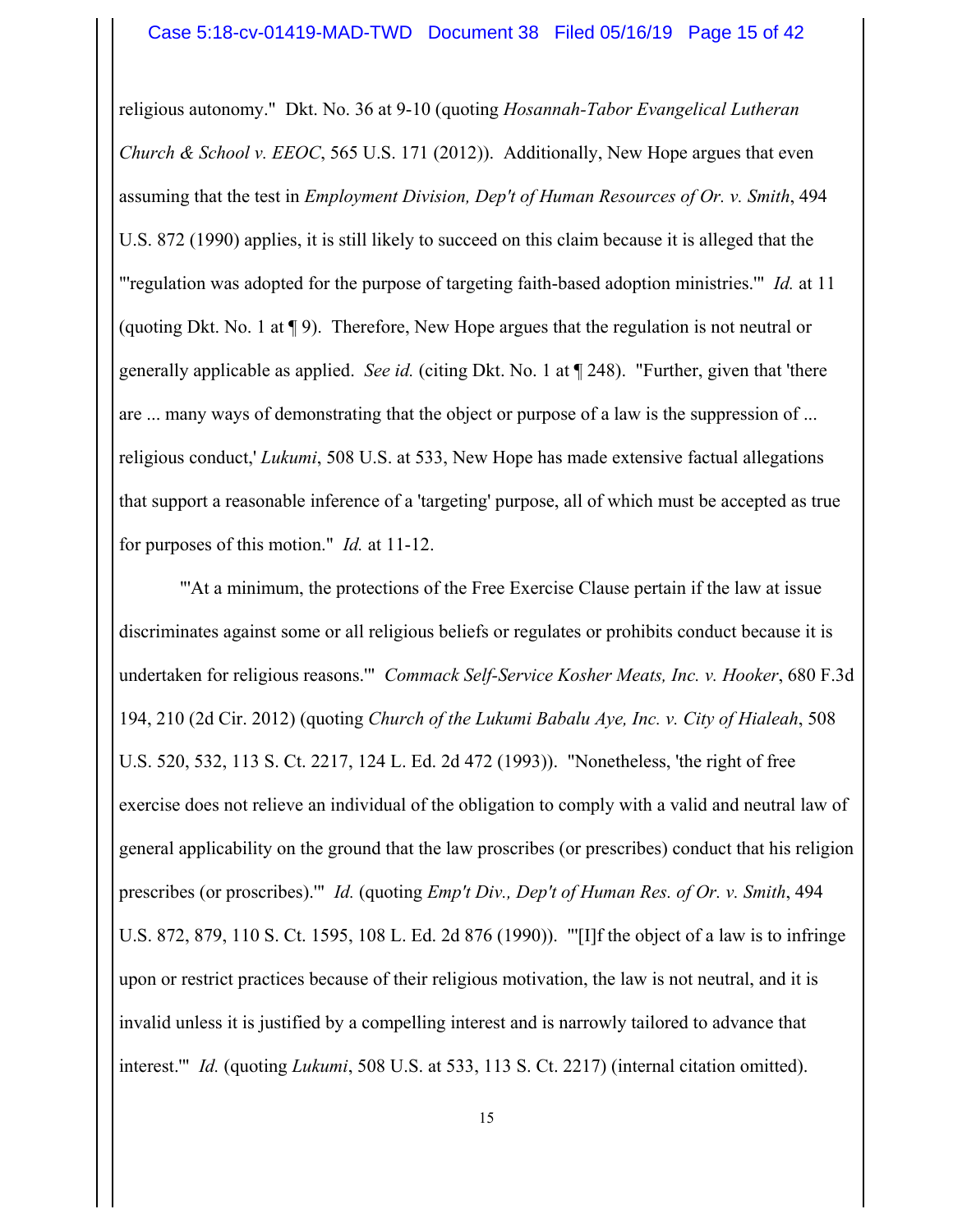## Case 5:18-cv-01419-MAD-TWD Document 38 Filed 05/16/19 Page 16 of 42

"However, 'a law that is neutral and of general applicability need not be justified by a compelling governmental interest even if the law has the incidental effect of burdening a particular religious practice.'" *Id.* (quoting *Lukumi*, 508 U.S. at 531, 113 S. Ct. 2217).

In *Employment Division v. Smith*, 494 U.S. 872 (1990), the Supreme Court held that the Free Exercise Clause "means, first and foremost, the right to believe and profess whatever religious doctrine one desires." *Id.* at 877.

> Thus, the First Amendment obviously excludes all governmental regulation of religious *beliefs* as such. The government may not compel affirmation of religious belief, punish the expression of doctrines it believes to be false, impose special disabilities on the basis of religious views of religious status, or lend its power to one or the other side in controversies over religious authority or dogma.

*Id.* (internal citations and question marks omitted) (emphasis in original). Likewise, it forbids government acts specifically designed to suppress religiously motivated practices or conduct. *See id.* at 877-78. The Court concluded that the Free Exercise Clause does not, however, "relieve an individual of the obligation to comply with a 'valid and neutral law of general applicability on the ground that the law proscribes (or prescribes) conduct that his religion prescribes (or proscribes).'" *Id.* at 879 (quotation omitted).

In *Church of the Lukumi Babalu Aye, Inc. v. City of Hialeah*, 508 U.S. 520 (1993), the City of Hialeah, Florida had adopted an ordinance prohibiting the slaughtering of animals except in certain recognized circumstances. The history of the law's adoption made plain, however, that this was no earnest piece of animal welfare legislation, but rather an attempt to suppress the practice of Santeria, a religion that incorporates animal sacrifice in many of its rituals. *See Lukumi*, 508 U.S. at 524. The Supreme Court noted that the emergency sessions that led to the ordinance, held immediately after a Santeria church first tried to open in town, were rife with unrestrained hostility. Council members referred to supposed Biblical prohibitions on animal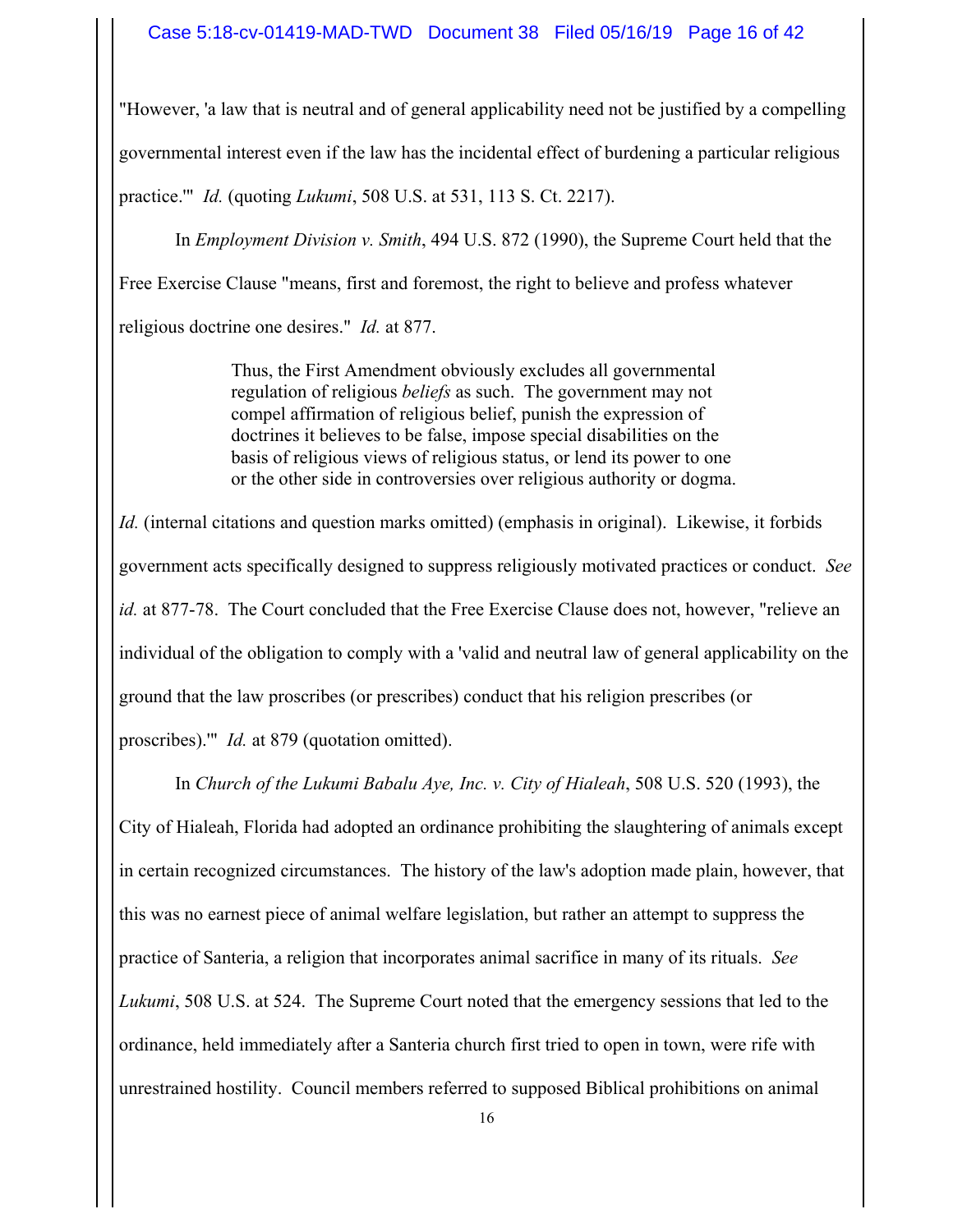#### Case 5:18-cv-01419-MAD-TWD Document 38 Filed 05/16/19 Page 17 of 42

sacrifice except for consumption and asked "What can we do to prevent the Church from opening?" *Id.* at 541. Further, the audience cheered these remarks and taunted the president of the Church, and the chaplain of the city police department called Santeria "an abomination to the Lord." *Id.* at 541-42.

Additionally, the Supreme Court found that, although the ordinance itself was ostensibly concerned with animal welfare, it clearly reflected the hostility demonstrated during the emergency sessions. Its restriction on animal killing was limited to "sacrifice," and was further limited to the context of "a public or private ritual or ceremony." *Id.* at 527. Although it did not apply if the killing was "for the primary purpose of food consumption," or if the animals were "specifically raised for food purposes," the ordinance did apply to ritual sacrifice even if the animal was eaten during the ritual, as would often happen in Santeria rituals. *Id.* at 527-28. As the Supreme Court noted, the "net result" of these definitions was that "few if any killings of animals are proscribed other than Santeria sacrifice. ... Indeed, careful drafting ensured that, although Santeria sacrifice is prohibited, killings that are no more necessary or humane in almost all other circumstances are unpunished." *Id.* at 536. This "gerrymander" of the ordinance, *id.*, along with the striking hostility at the public meetings, left the Court with only "one conclusion: The ordinances had as their object the suppression of religion." *Id.* at 542.

In *Fulton v. City of Philadelphia*, 320 F. Supp. 3d 661 (E.D. Pa. 2018), the plaintiff, Catholic Social Services ("CSS"), and the defendant, the Philadelphia Department of Human Services ("DHS"), entered into a contract for CSS to provide foster care services to the city in exchange for public funding, such services to include screening, training, and certifying resource caregivers (foster parents) to "provide certified resource homes." *Fulton*, 320 F. Supp. 3d at 670. The contract included some limited reasons that CSS might refuse to provide services, along with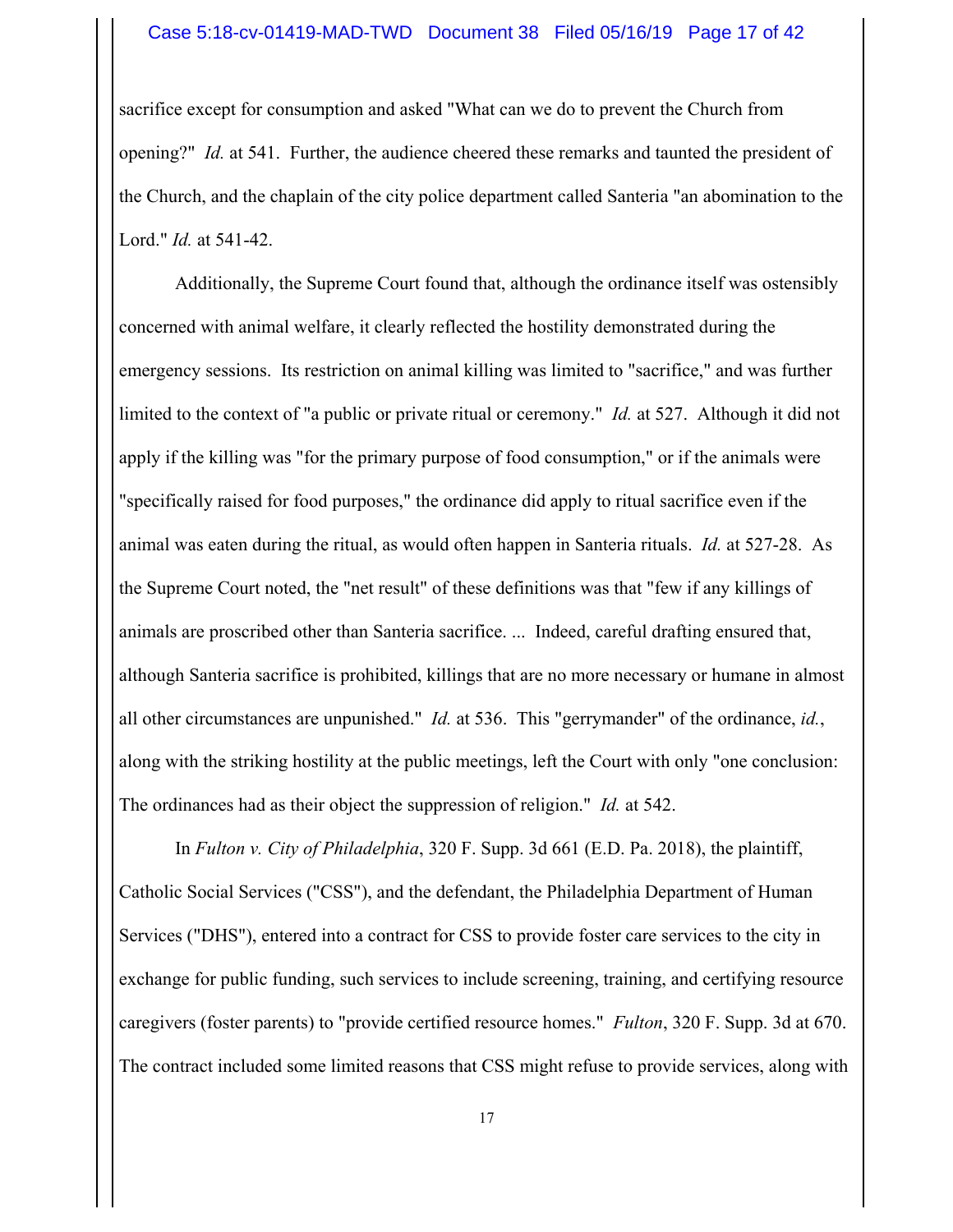#### Case 5:18-cv-01419-MAD-TWD Document 38 Filed 05/16/19 Page 18 of 42

the following provision: "Provider is in compliance with the laws, ordinances, regulations and executive orders" including the Fair Practices Ordinance ("FPO"), which states that "[provider shall not] discriminate or permit discrimination against individuals in ... public accommodation practices whether by direct or indirect practice of exclusion, distinction, restriction, segregation, limitation, refusal, denial, differentiation or preference in the treatment of a person on the basis of ... sex, sexual orientation, gender identity, marital status, familiar [sic] status." *Id.* at 671. Breach of this covenant would permit DHS to suspend the contract. *Id.*

In March 2018, DHS became aware that CSS was refusing to provide services to same-sex couples. James Amato from CSS acknowledged "that CSS would not provide these services on religious grounds" and that under CSS policy they "(1) would not certify same-sex couples as prospective foster parents even if [they] were otherwise eligible ... and (2) would not provide a same-sex couple with a home study as part of [their] application for adoption." *Id.* DHS suspended CSS's intake of new referrals. CSS filed suit alleging, among other things, that DHS' suspension of referrals of new children to CSS' care violated its free speech rights. *See id.* at 669.

In denying the motion for preliminary injunctive relief, the district court first found that the Fair Practices Ordinance that was incorporated into the services contract was, on its face, a neutral law of general applicability under *Smith* and, therefore, rational basis review applied to determine its constitutionality. *See id.* at 682-83. Initially, the court concluded that the Services Contract and the Fair Practices Ordinance were neutral with respect to religion because there was no evidence that either were drafted or enacted with the object "'to infringe upon or restrict practices because of their religious motivation.'" *Id.* at 683 (quoting *Lighthouse Inst. for Evangelism, Inc.*, 510 F.3d at 275) (emphasis in original). The court found that both demonstrated neutrality in that no reference to religion was made other than that they both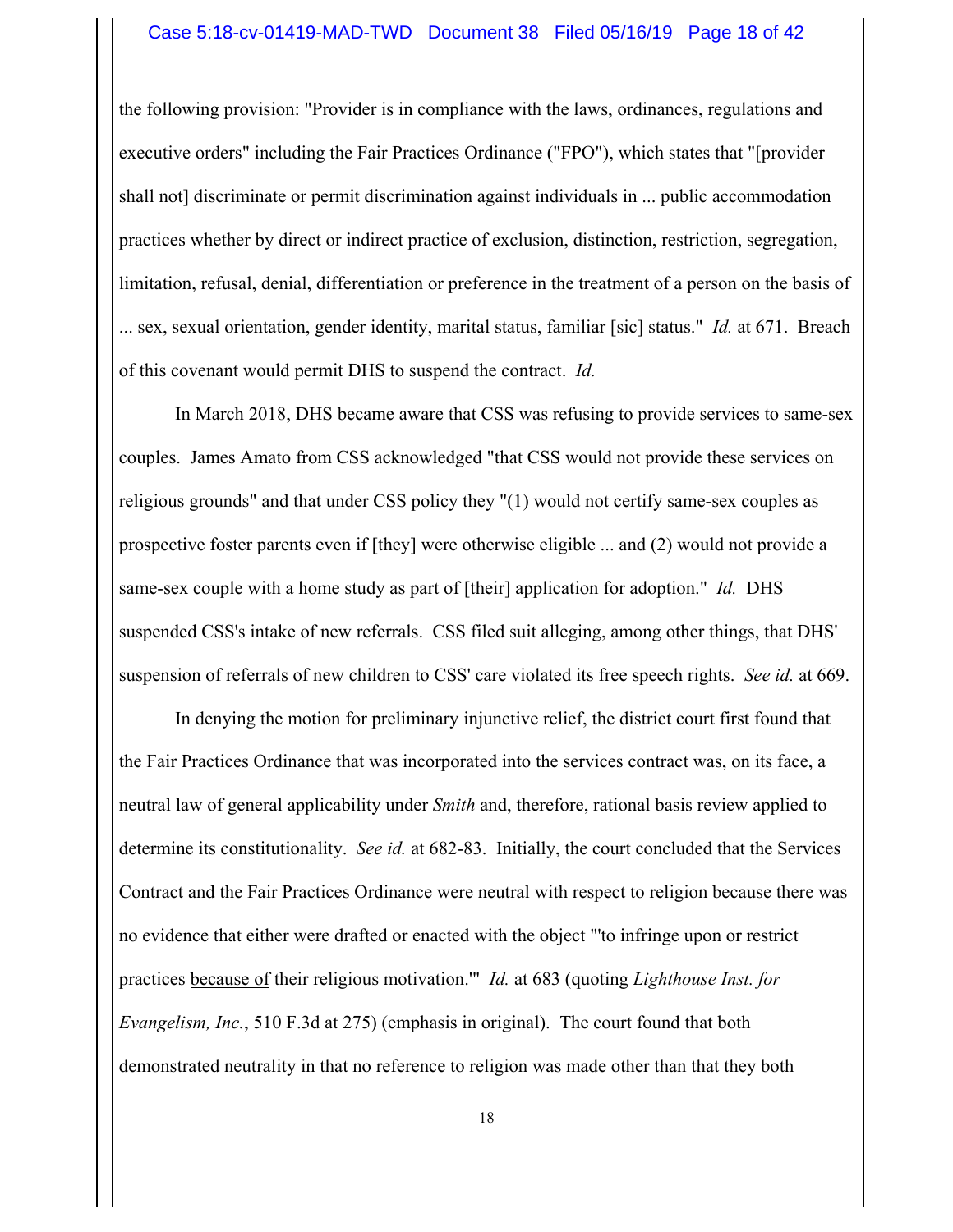prohibited discrimination on the basis of religion. *See id.* Further, the court looked to the legislative history of the Fair Practices Ordinance in finding that it was a neutral law. *See id.*

In finding that the Services Contract and Fair Practices Ordinance were generally applicable, the court noted that they do not "'proscribe particular conduct only or primarily when religiously motivated;' they proscribe only CSS's ability to turn away qualified Philadelphians on the basis of particular character traits without regard to secular or religious reasons." *Id.* (quoting *Lighthouse Inst. for Evangelism, Inc.*, 510 F.3d at 275) (other citation omitted). "As applied in this case, the Services Contract and Fair Practices Ordinance were, in fact, implemented in a general manner. Not only has DHS confirmed that it would not permit any foster agency under contract, faith-based or not, to turn away potential foster parents for the foster parents' characteristics under the Services Contract and Fair Practices Ordinance, DHS also closed intake of new referrals by CSS and Bethany Christian Services for the same reason. This evidence supports the conclusion that DHS and Philadelphia are not applying the Services Contract or the Fair Practices Ordinance to target particular religious denominations for any religious reason." *Id.* at 684.

Having concluded that the Services Contract and Fair Practices Ordinance were facially neutral and generally applicable, and that they were applied in a neutral and generally applicable manner, the court in *Fulton* found that they were rationally related to a number of legitimate government objectives. *See id.* These objectives included the following: (1) ensuring that when contractors agree to terms in a government contract, the contractors adhere to those terms; (2) ensuring that when its contractors voluntarily agree to be bound by local laws, those laws are enforced; (3) ensuring that when DHS and Philadelphia employ contractors to provide governmental services, the services are accessible to all Philadelphians who are qualified for the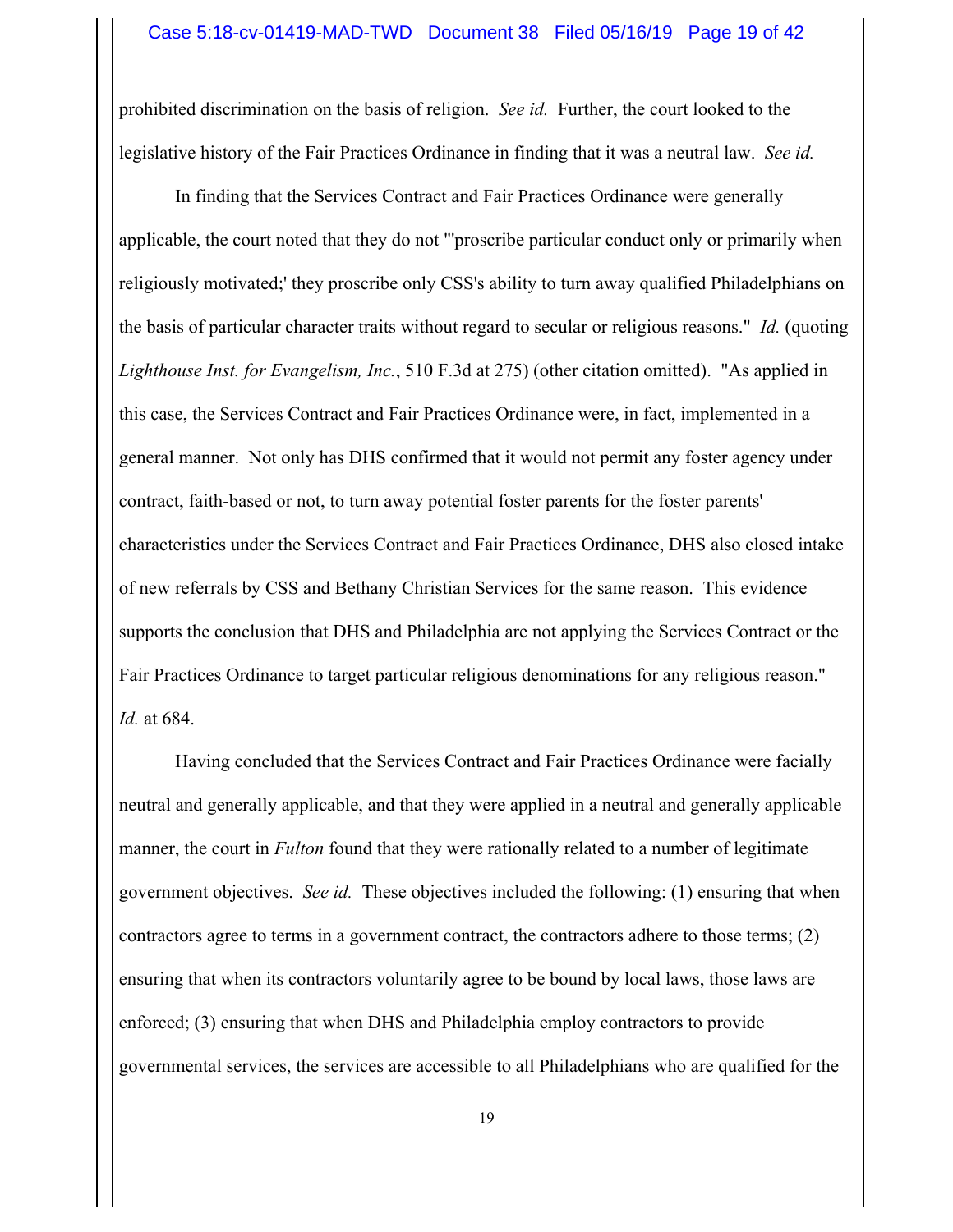services; (4) ensuring that the pool of foster parents and resource caregivers is as diverse and broad as the children in need of foster parents and resource caregivers; (5) ensuring that individuals who pay taxes to fund government contractors are not denied access to those services; and (6) avoiding likely Equal Protection Clause and Establishment Clause claims that would result if it allowed its government contractors to avoid compliance with the all-comers, nondiscrimination provisions of the Fair Practices Ordinance by discriminating against same-sex married couples. *See id.* at 684-85. As such, the court found that the Services Contract and Fair Practices Ordinance survived rational basis review and denied the application for preliminary injunctive relief. *See id.*

After the district court denied the motion for injunctive relief, CSS appealed. On April 22, 2019, the Third Circuit upheld the district court's decision. *See Fulton v. City of Philadelphia*, F.3d  $\phantom{0}$ , 2019 WL 1758355 (3d Cir. 2019). In affirming the district court, the Third Circuit rejected CSS's claims that the application of the anti-discrimination clause is impermissible under *Smith* and its progeny. *See id.* at \*7-\*9. In those cases, the courts have found ostensibly neutral government action unconstitutional because it was motivated by ill will toward a specific religious group or otherwise impermissibly targeted religious conduct. *See id.* at \*7 (citing *Masterpiece Cakeshop*, 138 S. Ct. 1719); *Church of the Lukumi Babalu Aye, Inc. v. City of Hialeah*, 508 U.S. 520, 113 S. Ct. 2217, 124 L. Ed. 2d 472 (1993)). The Third Circuit found that these cases "clarify *Smith* by reaffirming that the government may not conceal an impermissible attack on religion behind a cloak of neutrality and general application." *Id.* Therefore, a challenger under the Free Exercise Clause must show that it was treated differently because of its religion. *See id.* "Put another way, it must show that it was treated more harshly than the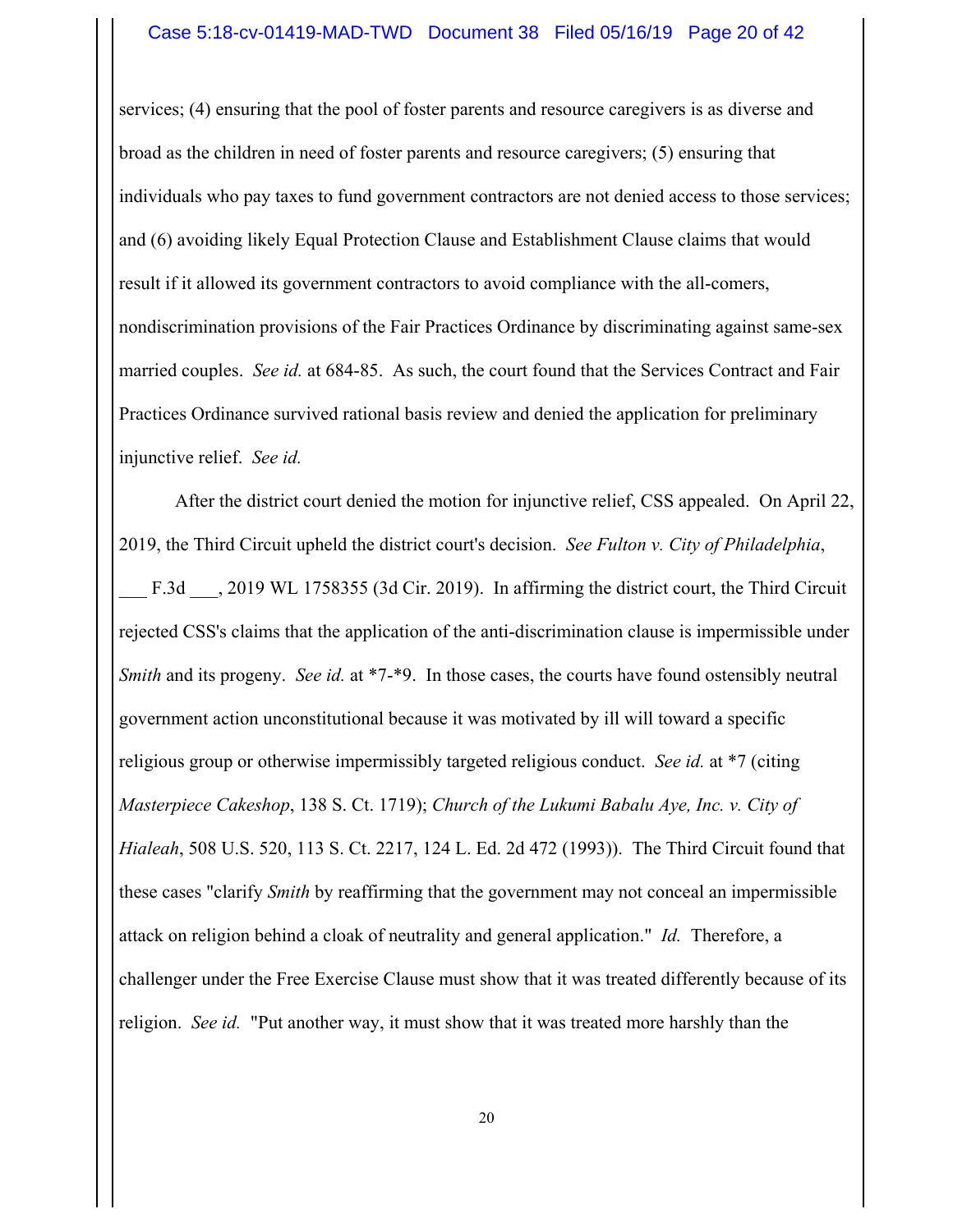## Case 5:18-cv-01419-MAD-TWD Document 38 Filed 05/16/19 Page 21 of 42

government would have treated someone who engaged in the same conduct but held different

religious views." *Id.*

Summarizing the issue to be decided and its ultimate conclusion, the Third Circuit held as follows:

> The question in our case, then, is whether CSS was treated differently because of its religious beliefs. Put another way, was the City appropriately neutral, or did it treat CSS worse than it would have treated another organization that did not work with same-sex couples as foster parents but had different religious beliefs? Based on the record before us, that question has a clear answer: no. The City has acted only to enforce its non-discrimination policy in the face of what it considers a clear violation.

*Id.* at \*10.

As the cases above make clear, evolving First Amendment jurisprudence suggests that courts should consider the historical and social context underlying a challenged government action to determine whether the action was neutral or motivated by hostility toward religion. "Factors relevant to the assessment of governmental neutrality include the historical background of the decision under challenge, the specific series of events leading to the enactment or official policy in question, and the legislative or administrative history, including contemporaneous statements made by members of the decisionmaking body." *Masterpiece Cakeshop, Ltd. v. Colo. Civil Rights Comm'n*, U.S. , 138 S. Ct. 1719, 1731 (2018) (internal quotation marks and citation omitted); *see id.* at 1729-31 (citing hostile comments from members of the Colorado Civil Rights Commission and the commission's inconsistent treatment of religious discrimination and sexual-orientation discrimination to conclude that the commission's treatment of a cake shop owner "violated the [s]tate's duty under the First Amendment not to base laws or regulations on hostility to a religion or religious viewpoint"); *Trump v. Hawaii*, U.S. , 138 S. Ct. 2392,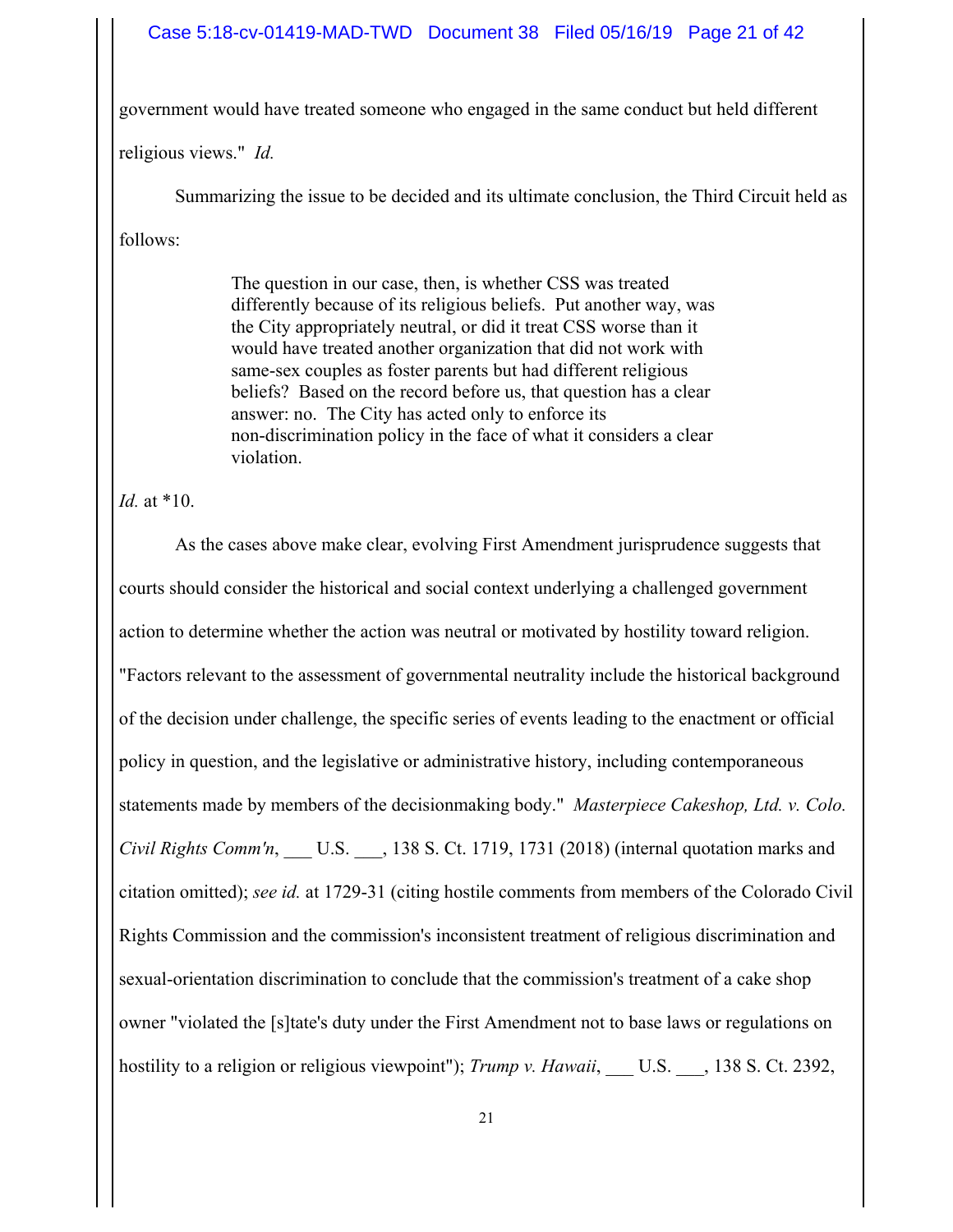2417 (2018) (considering extrinsic evidence of anti-Muslim animus when determining the constitutionality of a presidential proclamation).

In the present matter, contrary to New Hope's assertions in its motion for preliminary injunctive relief and response to the motion to dismiss, 18 N.Y.C.R.R. § 421.3(d) is, on its face, "neutral and generally applicable" and, therefore, subject to rational basis review. In its complaint, New Hope alleges that the "regulation was adopted for the purpose of targeting faithbased adoption ministries," that OCFS promulgated the regulation for the purpose of suppressing faith-based policies such as those of New Hope, which it found objectionable, and that the regulation is "not neutral or generally applicable as applied." Dkt. No. 1 at ¶¶ 9, 204, 248.

On its face, 18 N.Y.C.R.R. § 421.3(d) is generally applicable and it is plainly not the object of the regulation to interfere with New Hope's, or any other agency's, exercise of religion. The regulation states that "[a]uthorized agencies providing adoption services shall ... prohibit discrimination and harassment against applicants for adoption services on the basis of race, creed, color, national origin, age, sex, sexual orientation, gender identity or expression, marital status, religion, or disability, and, shall take reasonable steps to prevent such discrimination or harassment by staff and volunteers, promptly investigate incidents of discrimination and harassment, and take reasonable and appropriate corrective or disciplinary action when such incidents occur." 18 N.Y.C.R.R. § 421.3(d). The regulation applies to all authorized agencies, regardless of any religious affiliation.

Moreover, section 421.3(d) is neutral. In determining the neutrality of a law or regulation, a court may consider, among other things, "the historical background of the decision under challenge, the specific series of events leading to the enactment or official policy in question, and the legislative or administrative history, including contemporaneous statements made by members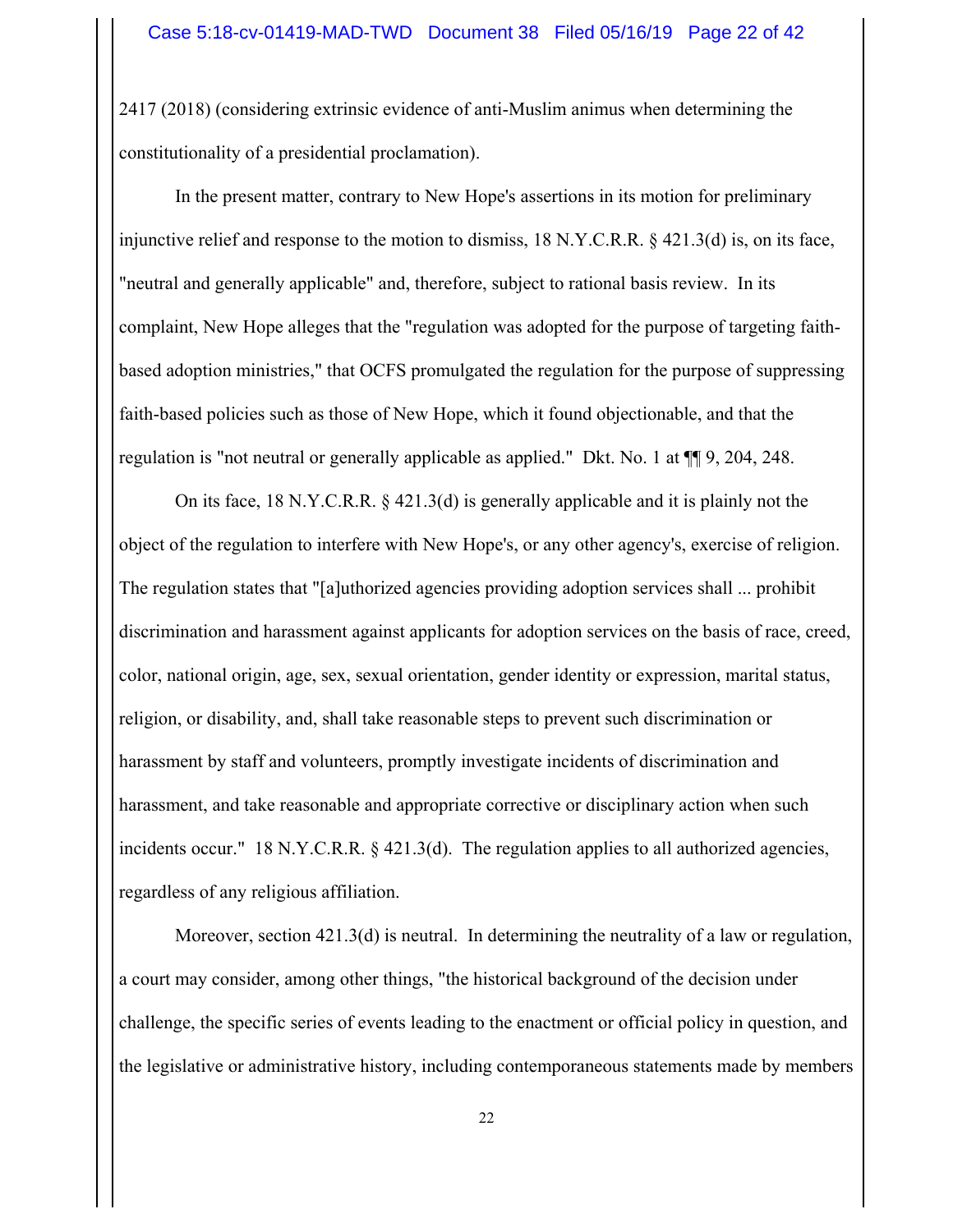of the decisionmaking body." *Church of Lukumi Babalu Aye, Inc. v. Hialeah*, 508 U.S. 520, 540 (1993) (citation omitted). "These objective factors bear on the question of discriminatory object." *Id.* (citation omitted).

Nothing before the Court supports the conclusion that section 421.3(d) was drafted or enacted with the object "to infringe upon or restrict practices because of their religious motivation." *Id.* at 533. The plain language of the regulation demonstrates its neutrality, which makes no reference to religion, other than to prohibit religious discrimination. Further, as discussed in more detail above, the actions of OCFS leading up to the promulgation of section 421.3(d) further support a finding of neutrality. After New York codified the right to adopt by unmarried adult couples and married adult couples regardless of sexual orientation or gender identity, the communications from OCFS indicate that it could not "contemplate any case where the issue of sexual orientation would be a legitimate basis, whether in whole or in part, to deny the application of a person to be an adoptive parent." Moreover, in discussing the purpose of the regulation, OCFS stated that it was to "[p]rohibit[ ] discrimination on the basis of sexual orientation, gender identity or expression in essential social services." N.Y.S. Register, Nov. 6, 2013, p.3.

The rule making documents and subsequent OCFS Information Letters clearly set forth the intent of section 421.3(d). When read in connection with the explicit intended purpose of the regulation and the established law relating to adoption, the allegations that New Hope's religious beliefs are incidentally affected by the regulation are insufficient for the Court to find that New Hope has pled a plausible First Amendment free exercise claim. Absent from the complaint and submissions in support of the motion for a preliminary injunction are any allegations of type of hostility or bias demonstrated in *Masterpiece Cakeshop* or *Lukumi*. Rather, the facts before the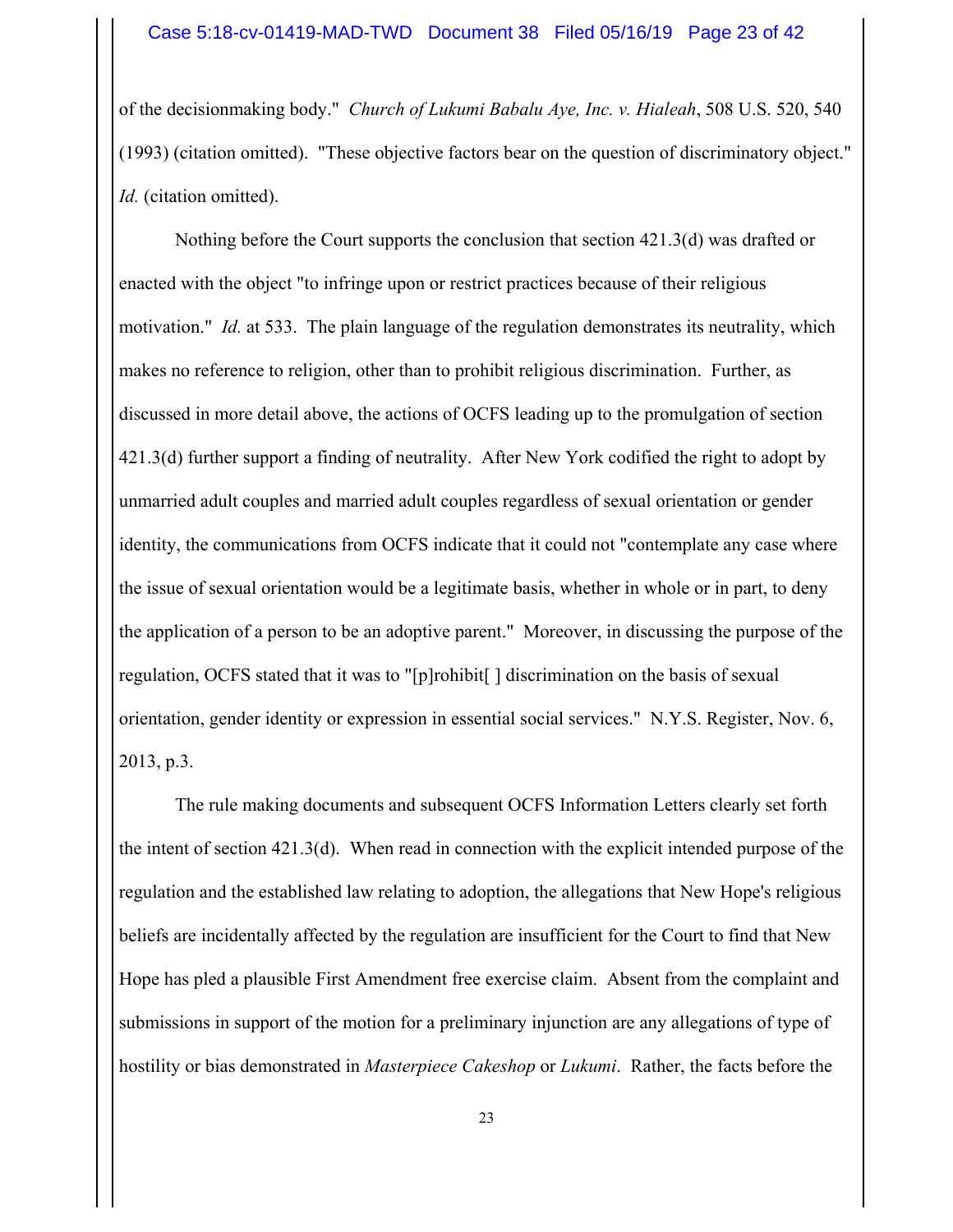Court more closely align with *Fulton*, where the Third Circuit found that the plaintiff was unlikely to succeed on its claim because the record demonstrated that the defendant respected the plaintiff's sincerely held beliefs while enforcing the anti-discrimination provision at issue.

New Hope further argues that "the Regulation is not neutral or 'generally applicable' because it exists within a framework that makes numerous exceptions to OCFS's supposed antidiscrimination policy, permitting and even requiring 'discrimination' in many contexts based on many factors including secular, religious, and racial, as well as based on the very wide individualized discretion of the evaluating agency concerning the fitness of the would-be adoptive parents, all in service of the foundational goal of the best interests of the child." Dkt. No. 36 at 13 (citing Dkt. No. 1 at ¶¶ 172-81, 248-49, 262). Contrary to New Hope's suggestion, these "exceptions" to the anti-discrimination policy do not render the regulation non-neutral or generally applicable. New Hope cites to provisions in the regulations that require authorized agencies to consider things such as the "age of the child and of the adoptive parent(s); ... the cultural, ethnic, or racial background of the child and the capacity of the adoptive parent to meet the needs of the child with such background as one of a number of factors used to determine best interests." 18 N.Y.C.R.R. § 421.18. However, as the Third Circuit found in *Fulton*, there are significant differences between New Hope's refusal to recommend or place children with unmarried couples or same sex couples as adoptive parents and the requirement for authorized agencies to consider such things as the race of the child and prospective adoptive parents in determining the best interests of the child. *See Fulton*, 2019 WL 1758355, at \*11. Most significantly, unlike New Hope's practice, the cited provisions do not permit authorized agencies to refuse to work with individuals because of their membership in a protected class. Instead, the cited provisions are clearly intended to find the best fit for each child, "taking the whole of that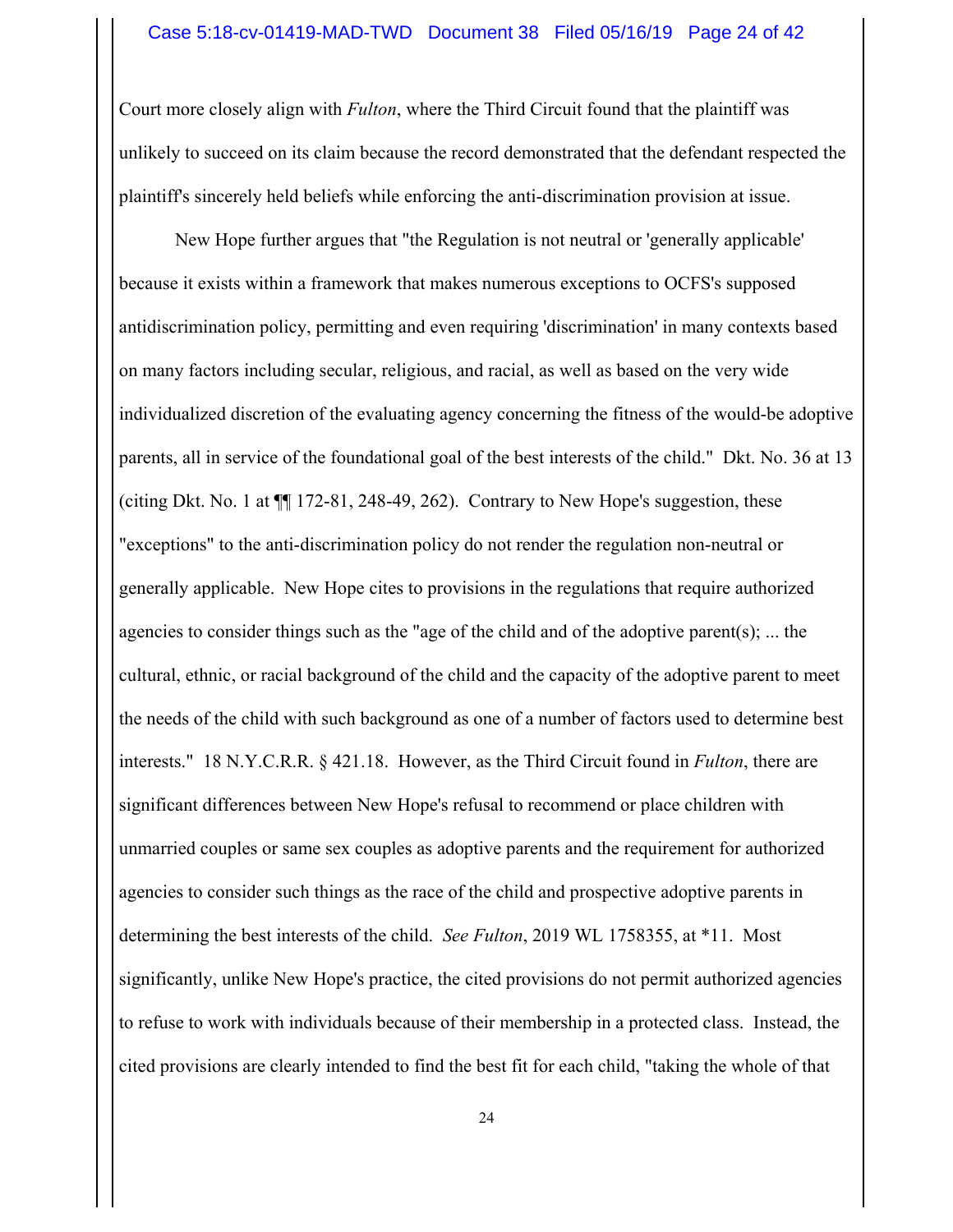child's life and circumstances into account." *Id.* Further, nothing in the record suggests that OCFS has knowingly permitted any other authorized agency to discriminate against members of a protected class.

New Hope also contends that "the *enforcement* of the Regulation has been decidedly nonneutral, 'target[ing] and show[ing] hostility towards ... New Hope because of its religious beliefs and practices,' ... demanding that New Hope 'compromise' its beliefs as a condition of staying open, ... and revoking approval of multiple faith-based agencies because of their faith-based policies concerning the families with whom they place children." Dkt. No. 36 at 13-14 (quoting Dkt. No. 1 at ¶¶ 236, 192, 202-03). Further, New Hope contends that "OCFS's targeting of and hostility towards New Hope because of its faith-based policy is further demonstrated by OCFS's threat to revoke New Hope's license even though this threat is contrary to law – which authorizes OCFS to order a licensed agency to cease providing services *only* in the event that it makes findings of abuse which OCFS has not made – and could not make – with respect to New Hope." *Id.* at 14 (citing Dkt. No. 1 at  $\P$  200, 251).

This is a common theme present throughout New Hope's submissions. Basically, New Hope's argument can be broken down as follows: OCFS is targeting New Hope because it discriminates against same-sex couples and unmarried opposite-gender couples; New Hope is discriminating against same-sex couples and unmarried opposite-gender couples because of its religious beliefs; therefore, OCFS is targeting New Hope for its religious beliefs. This syllogism, however, runs directly counter to the premise of *Smith* that, while religious belief is always protected, religiously motivated conduct enjoys no special protections or exemption from neutral, generally applied legal requirements. The fact that New Hope's conduct springs from sincerely held and strongly felt religious beliefs does not imply that OCFS's decision to regulate that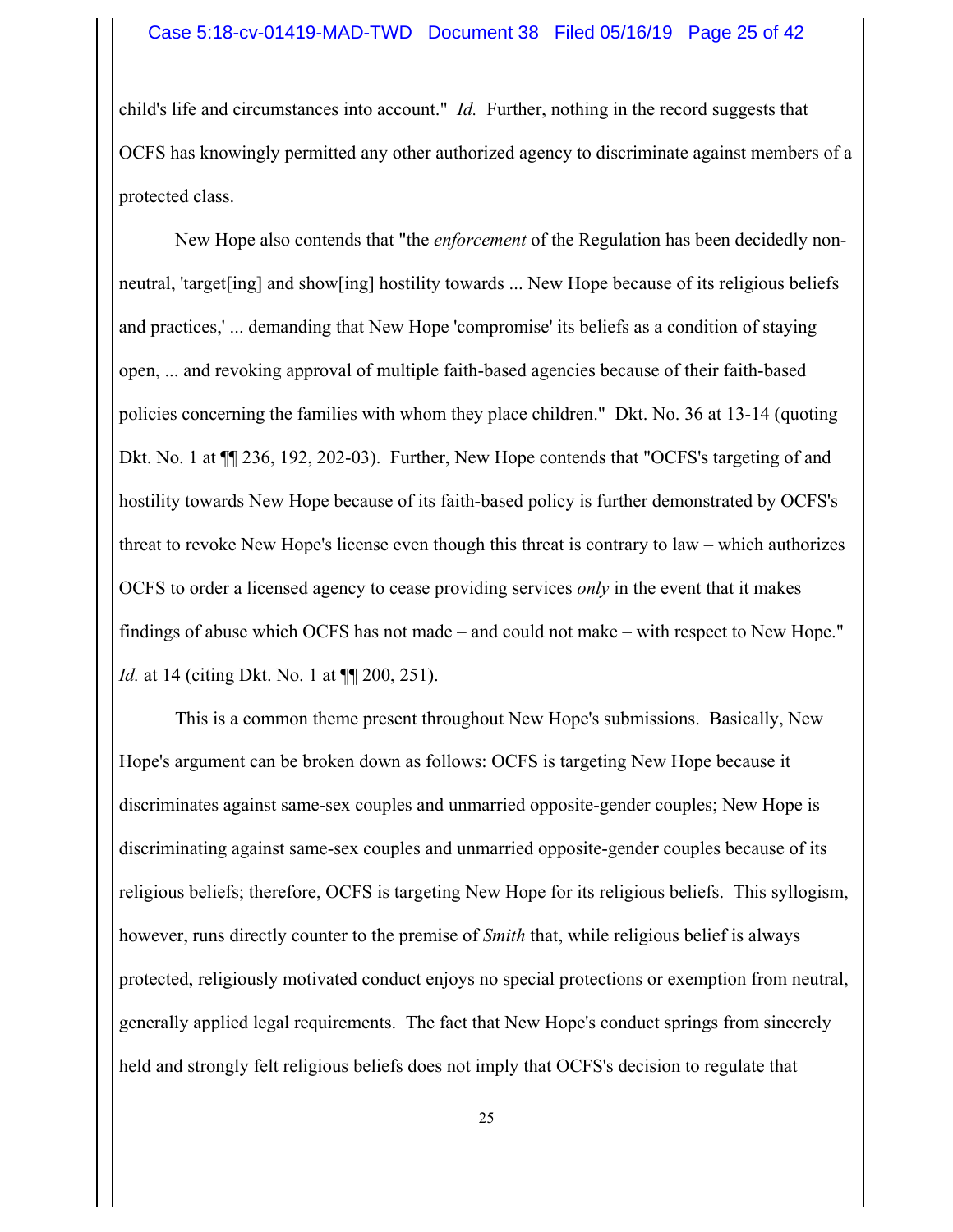#### Case 5:18-cv-01419-MAD-TWD Document 38 Filed 05/16/19 Page 26 of 42

conduct springs from antipathy to those beliefs. "If all comment and action on religiously motivated conduct by those enforcing neutral, generally applicable laws against discrimination is construed as ill will against the religious belief itself, then *Smith* is a dead letter, and the nation's civil rights laws might be as well." *Fulton*, 2019 WL 1758355, at \*12.

Having concluded that section 421.3(d) is facially neutral and generally applicable, and that it has been neutrally and generally applied in this case, the Court concludes that OCFS's enforcement of it is rationally related to a number of legitimate government objectives. These legitimate government interests include the following: (1) ensuring that when OCFS authorizes agencies to provide important governmental services, those services are accessible to all New York State citizens who are otherwise qualified for those services; and (2) in the context of foster care and adoption, ensuring that the pool of foster parents and resource caregivers is as diverse and broad as the children in need of foster parents and resource caregivers. *See Fulton*, 320 F. Supp. 3d at 684-85.

In sum, New Hope has failed to plausibly allege a free exercise claim. 18 N.Y.C.R.R. § 421.3(d) has not been "gerrymandered" as in *Lukumi*, and there is no history of ignoring widespread secular violations as in *Tenafly* or the kind of animosity against religion found in *Masterpiece Cakeshop*. As such, OCFS's motion to dismiss is granted as to New Hope's free exercise claim and New Hope's motion for preliminary injunctive relief is denied as moot.

## **C. Free Speech**

Although far from clear, in its complaint, New Hope appears to assert violations of its rights to be free from compelled speech and expressive association. *See* Dkt. No. 1 at ¶¶ 264-78. The Court will address each claim in turn.

## *1. Compelled Speech*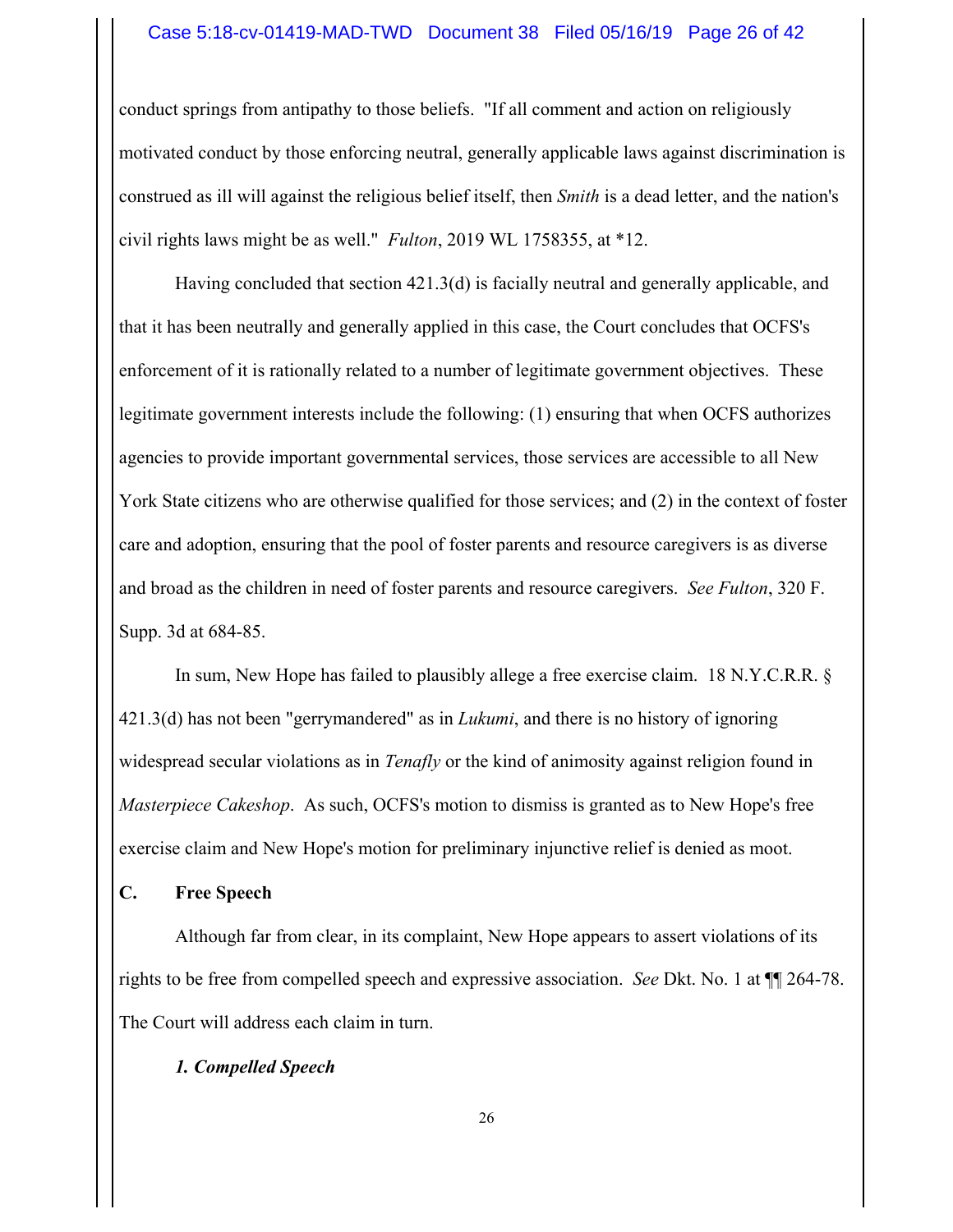In support of its First Amendment claim, New Hope contends that 18 N.Y.C.R.R. § 421.3(d) is unconstitutional as applied to it insofar as it forces New Hope to change the content of its message. *See* Dkt. No. 36 at 19 (citing *W. Va. State Bd. of Educ. v. Barnette*, 319 U.S. 624, 634 (1943)). New Hope alleges that its beliefs lead it to "recommend married opposite-sex couples and truly single individuals as adoptive parents, *see* Dkt. No. 1 at ¶ 269, and that because of those same beliefs it cannot endorse "unmarried couples or same-sex couples as adoptive parents." *Id.* at ¶ 153. "The Regulation, as OCFS seeks to apply it against New Hope, would compel New Hope to radically alter the content of its speech, forcing New Hope to say to both the State and to birthmothers, 'We do believe that adoption by this unmarried or same-sex couple would be in the best interests of this child,' when in fact New Hope believes it would not be." Dkt. No. 36 at 20 (quoting Dkt. No. 1 at ¶¶ 153, 269-273).

The Supreme Court has advised that courts must examine the purpose of a government program when analyzing whether a government condition to participate in the program is constitutional under the First Amendment. *See Legal Services Corp. v. Velazquez*, 531 U.S. 533, 542 (2001). Where the purpose of the program is to facilitate private speech, rather than to promote a government message, the restriction violates the First Amendment if speech is a prerequisite of participation in the program. *See id.* at 542-43.

In *Velazquez*, a group of lawyers employed by the New York City Legal Services Corporation, sought a declaration that Congress's imposition of a funding condition on legal services under the Legal Services Corporation Act was an unconstitutional restriction of their freedom of speech. *See Velazquez*, 531 U.S. at 536. Congress' funding condition prohibited legal services corporations' use of federal funds to "amend or otherwise challenge existing welfare law." *Id.* In ruling that the funding condition of the Legal Services Corporation Act was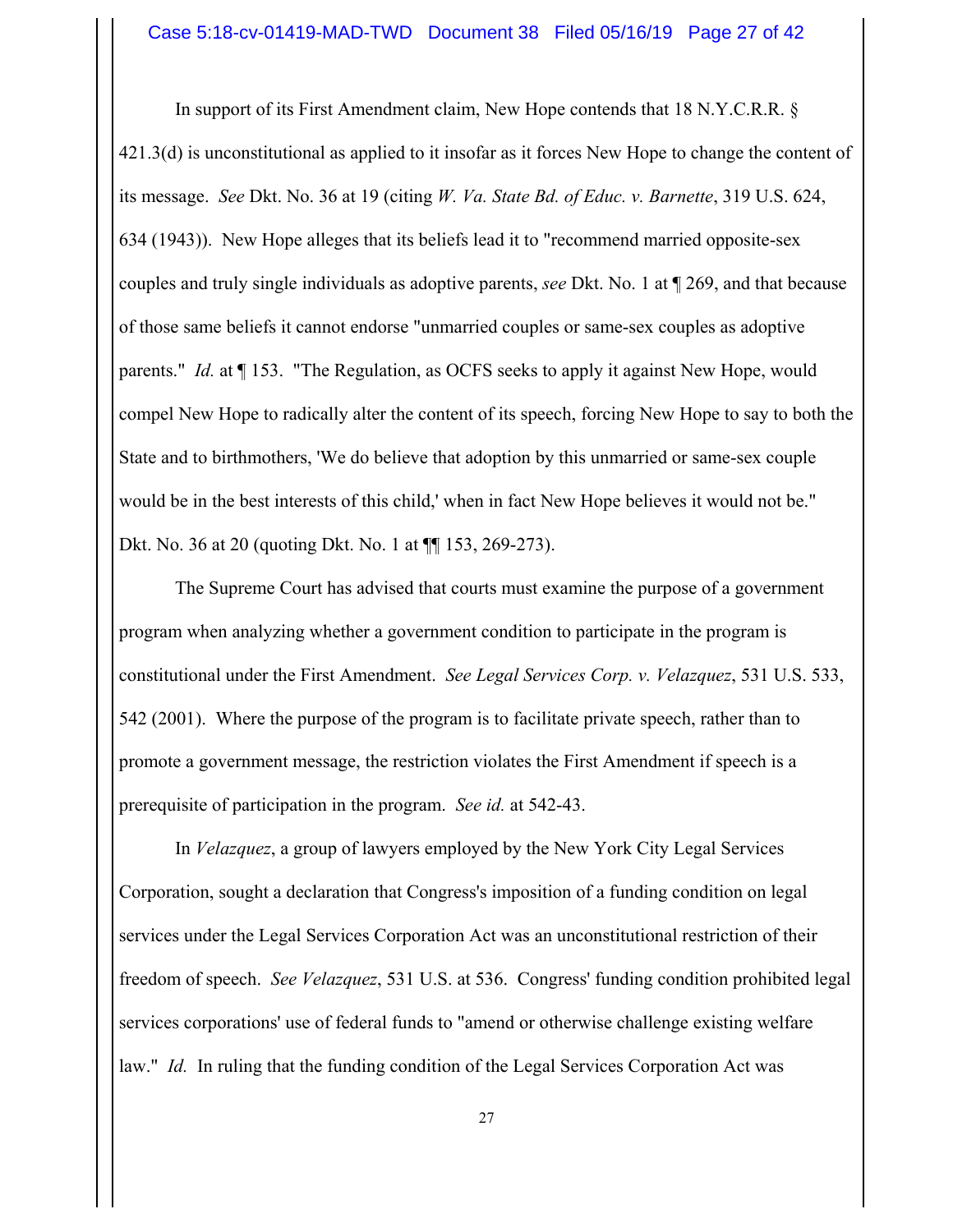#### Case 5:18-cv-01419-MAD-TWD Document 38 Filed 05/16/19 Page 28 of 42

unconstitutional, the Supreme Court focused on the purpose of the law. The law was "designed to facilitate private speech, not promote a governmental message." *Id.* at 542. Indeed, advice from legal services corporation attorneys to their clients, the Supreme Court concluded, "cannot be classified as governmental speech even under a generous understanding of the concept." *Id.* at 543.

In the present matter, OCFS's purpose in authorizing agencies to provide adoption and foster care services is for such agencies to provide adoption and foster care services. The process of authorizing such agencies here, in contrast to *Velazquez*, is not intended to create a forum for private speech or to facilitate private speech. Adoption agencies like New Hope were authorized to perform governmental functions for OCFS. That New Hope's work as an authorized agency is governmental in nature is further supported by the fact that OCFS provides regular oversight of its authorized agencies and, in fact, provides the same services through state operated adoption agencies. As the court found in *Fulton*, New Hope's work as an authorized agency is an extension of OCFS's own work and New Hope's speech, to the extent any is required when performing its services as an authorized agency, constitutes governmental speech under *Velazquez*. *See Fulton*, 320 F. Supp. 3d at 697; *see also Teen Ranch v. Udow*, 389 F. Supp. 2d 827, 840 (W.D. Mich. 2005), *aff'd*, 479 F.3d 403 (6th Cir. 2007). Therefore, OCFS is permitted to "take legitimate and appropriate steps to ensure that its message," that adoption and foster care services are provided to all New Yorkers consistent with anti-discrimination policy set forth in 18 N.Y.C.R.R. § 421.3(d), was and is "neither garbled nor distorted by" New Hope.

Further, the Court finds that, even assuming *Velazquez* does not apply to the present matter, New Hope's compelled speech claim must still be dismissed because OCFS and the regulation simply do not compel speech. New Hope argues that "requiring New Hope to work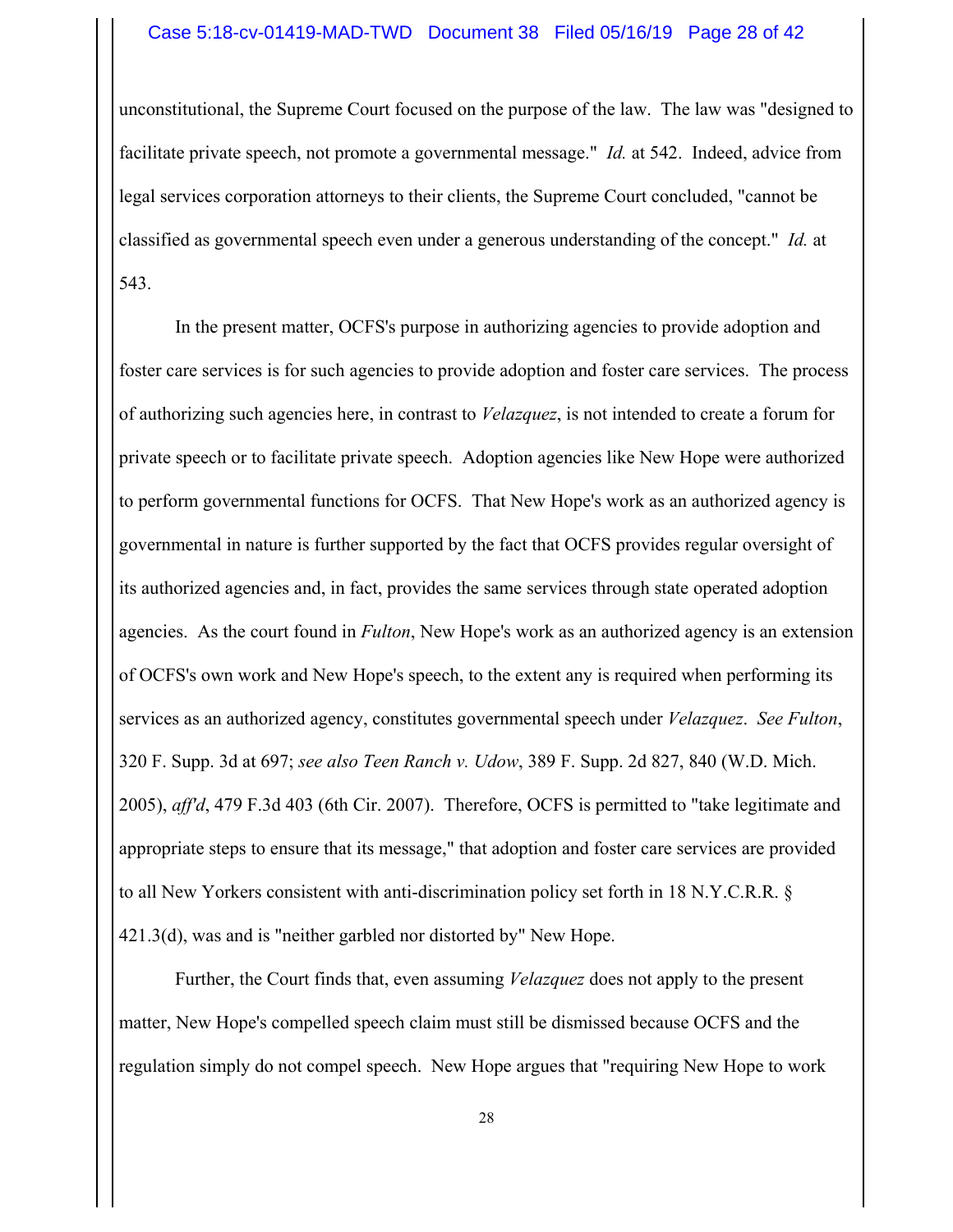#### Case 5:18-cv-01419-MAD-TWD Document 38 Filed 05/16/19 Page 29 of 42

with, counsel, and recommend unmarried and same-sex couples 'would, at the very least, force [New Hope] to send a message, both to [other adoptive parents, to birthparents] and to the world, that [New Hope] accepts' such relationships as appropriate and believes that adoption by such couples can be in the best interests of the child." Dkt. No. 36 at 24 (quoting *Dale*, 530 U.S. at 653). Contrary to New Hope's contention, no such message is being compelled. Rather, application of section 421.3(d) to New Hope simply prohibits discrimination against potential adoptive parents on the basis of marital status and sexual orientation. In approving an unmarried or same sex couple for adoption, the only message that would be conveyed is that, applying the regulatory criteria set forth above, placement with such a couple would be in the child's best interest.

Although not entirely clear from the face of the complaint, at oral argument, New Hope's counsel clarified that the free speech claim that they are attempting to raise is not that the adoption itself is the expressive activity, but rather the "ministry" that New Hope engages in on an ongoing basis. *See* Transcript of Oral Argument dated Feb. 19, 2019 ("Tr.") at 27. However, as the complaint and other evidence before the Court makes clear, OCFS is not prohibiting New Hope's ongoing ministry in any way or compelling it to change the message it wishes to convey. New Hope is not being forced to state that it approves of non-married or same sex couples. Rather, the only statement being made by approving such couples as adoptive parents is that they satisfy the criteria set forth by the state, without regard to any views as to the marital status or sexual orientation of the couple.

Given the extensive religious ministry and information provided to potential adoptive parents, there is no doubt that New Hope's general disapproval of cohabiting unmarried couples and same sex couples will continue to be made clear. Indeed, nothing is preventing New Hope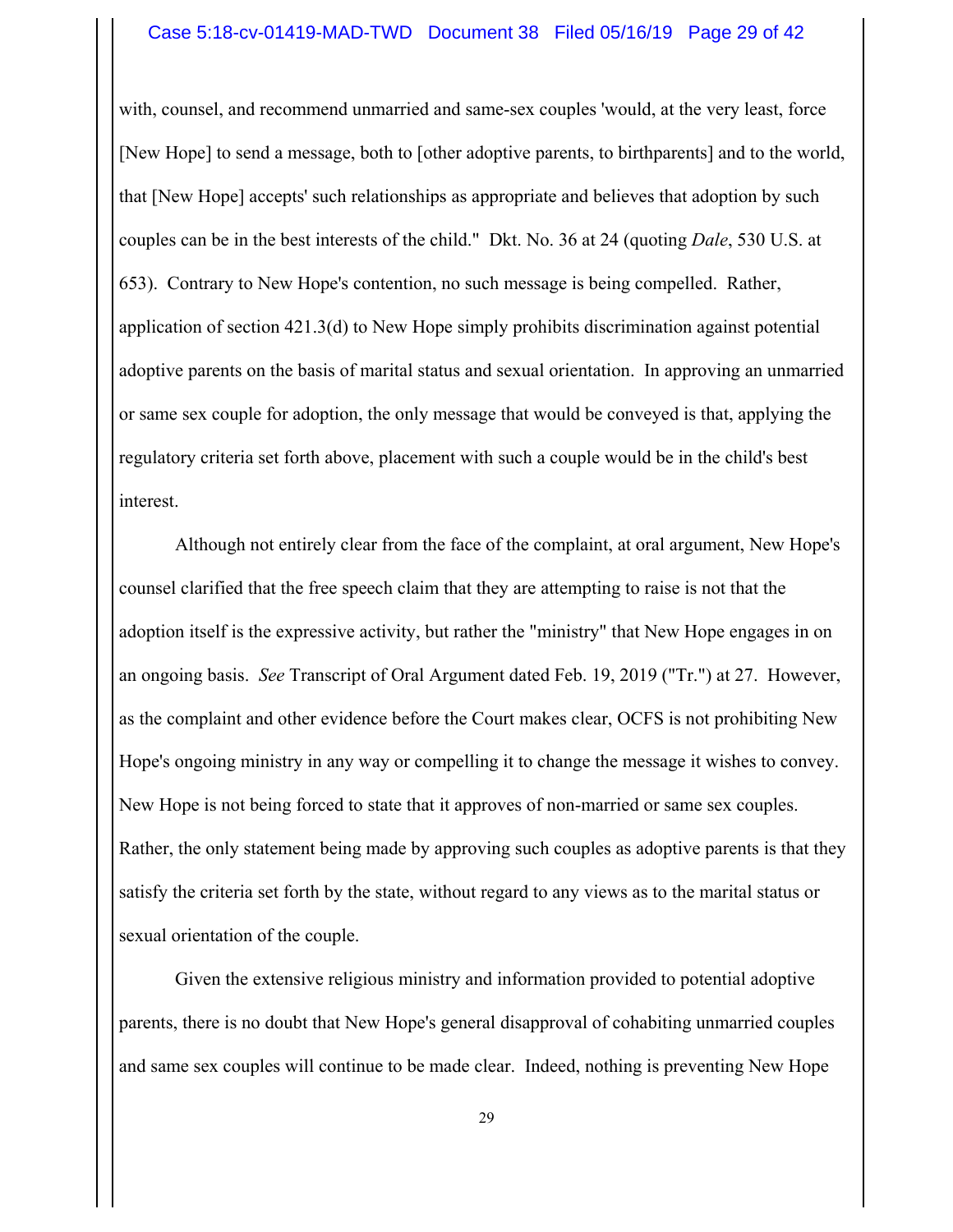from continuing to share its religious beliefs throughout the entire process. All that is forbidden is discrimination against prospective adoptive parents on the basis of their marital status and/or sexual orientation. *See Telescope Media Group v. Lindsey*, 271 F. Supp. 3d 1090, 1119 (D. Minn. 2017) ("The simple ability to disclaim support for same-sex marriage sets this case apart from *Hurley*, where there was not a practicable way to disclaim support of participants' messages in the context of a moving parade") (citing *Hurley*, 515 U.S. at 576-77, 115 S. Ct. 2338).

Based on the foregoing, the Court grants OCFS's motion to dismiss as to New Hope's compelled speech claim.

## *2. Expressive Association*

Implicit in the First Amendment freedoms of speech, assembly, and petition is the freedom to gather together to express ideas—the freedom to associate. *See Rumsfeld v. Forum for Academic & Institutional Rights, Inc.*, 547U.S. 47, 66 (2006) ("F.A.I.R."); *Boy Scouts of Am. v. Dale*, 530 U.S. 640, 647-48 (2000); *Roberts v. United States Jaycees*, 468 U.S. 609, 622 (1984); *Healy v. James*, 408 U.S. 169 (1972). The freedom to associate assures that the majority (or a powerful or vocal minority) cannot force its views on groups that choose to express unpopular ideas. *See Dale*, 530 U.S. at 647-48. Government action may impermissibly burden the freedom to associate in a variety of ways; two of them are "impos[ing] penalties or withold[ing] benefits from individuals because of their membership in a disfavored group" and "interfer[ing] with the internal organization or affairs of the group." *Roberts*, 468 U.S. at 623.

The Supreme Court has held that "[t]here can be no clearer example of an intrusion into the internal structure or affairs of an association than a regulation that forces the group to accept members it does not desire." *Id.* Freedom to associate "plainly presupposes a freedom not to associate." *Dale*, 530 U.S. at 648 (quoting *Roberts*, 468 U.S. at 623, 104 S. Ct. 3244). When the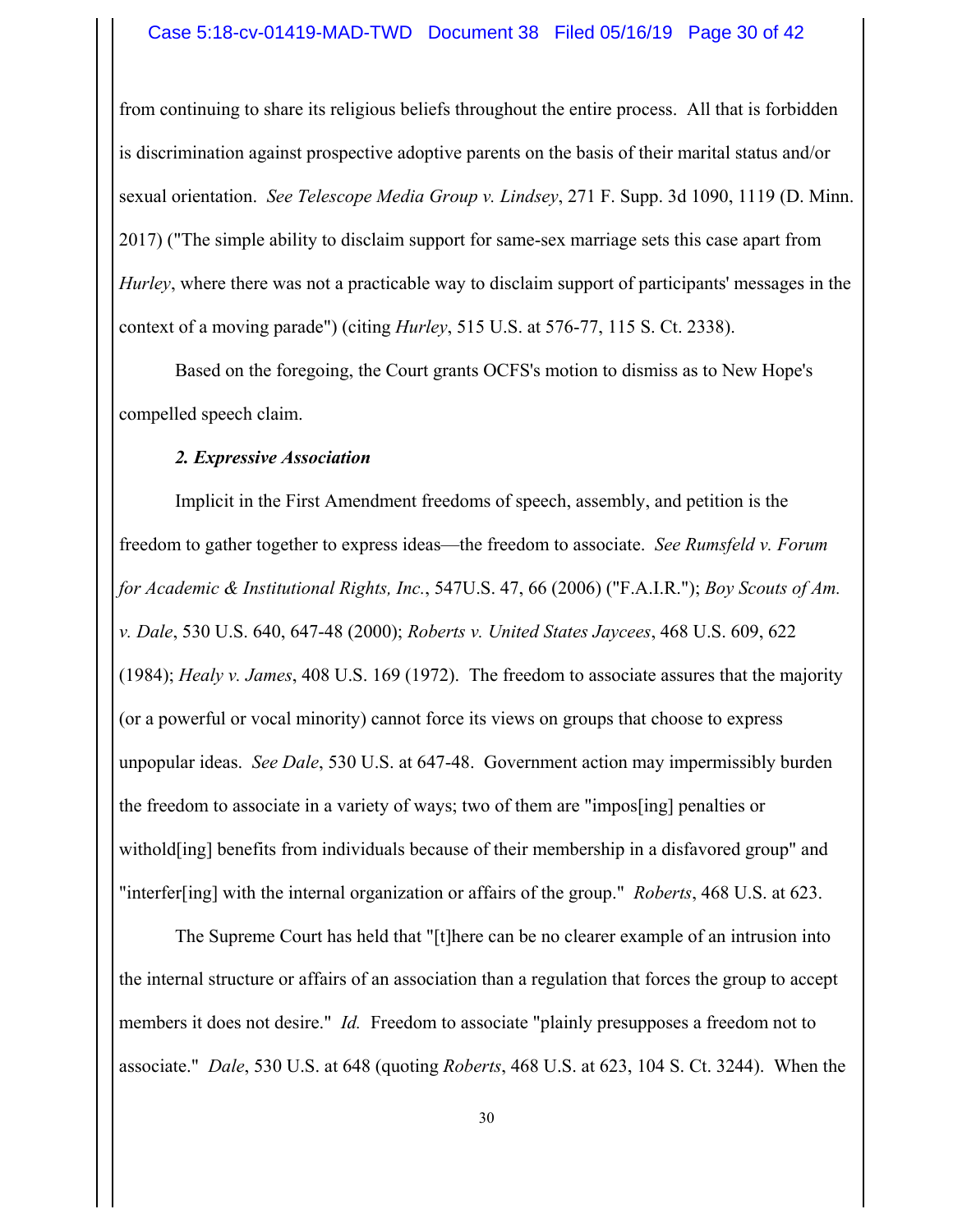#### Case 5:18-cv-01419-MAD-TWD Document 38 Filed 05/16/19 Page 31 of 42

government forces a group to accept for membership someone the group does not welcome and the presence of the unwelcome person "affects in a significant way the group's ability to advocate" its viewpoint, the government has infringed on the group's freedom of expressive association. *Dale*, 530 U.S. at 648. However, "the freedom of expressive association, like many freedoms, is not absolute." *Id.*; *see also Roberts*, 468 U.S. at 623. Infringements on expressive association are subject to strict scrutiny; the right of expressive association "may be overridden 'by regulations adopted to serve compelling state interests, unrelated to the suppression of ideas, that cannot be achieved through means significantly less restrictive of associational freedoms.'" *Dale*, 530 U.S. at 648 (quoting *Roberts*, 468 U.S. at 623, 104 S. Ct. 3244).

In *Dale*, the Boy Scouts revoked the membership of an "adult scout" who was openly gay, and the scout sued under New Jersey's Law Against Discrimination ("LAD"), which prohibits discrimination based on sexual orientation in places of public accommodation. *See Dale*, 530 U.S. at 645. The Boy Scouts argued that the LAD violated its First Amendment right to associate for expressive purposes. *Id.* at 643. Applying a three-step analysis, the Supreme Court held that the First Amendment protected the Boy Scouts' right to control its membership. First, it determined that the Boy Scouts was an expressive association because its purpose was to "instill values in young people." *Id.* at 649-50. Next, the Court evaluated "whether the forced inclusion of [the expelled scout] would significantly affect the Boy Scouts' ability to advocate public or private viewpoints." *Id.* at 650. It determined that the Boy Scouts' official position was that homosexuality was immoral and that requiring the Boy Scouts to admit the expelled scout would "interfere with the Boy Scout's choice not to propound a point of view contrary to its beliefs." *Id.* at 655-56. Finally, the Court analyzed whether the LAD was narrowly tailored to a compelling interest. *See id.* at 656-57. Although the Supreme Court noted that eliminating discrimination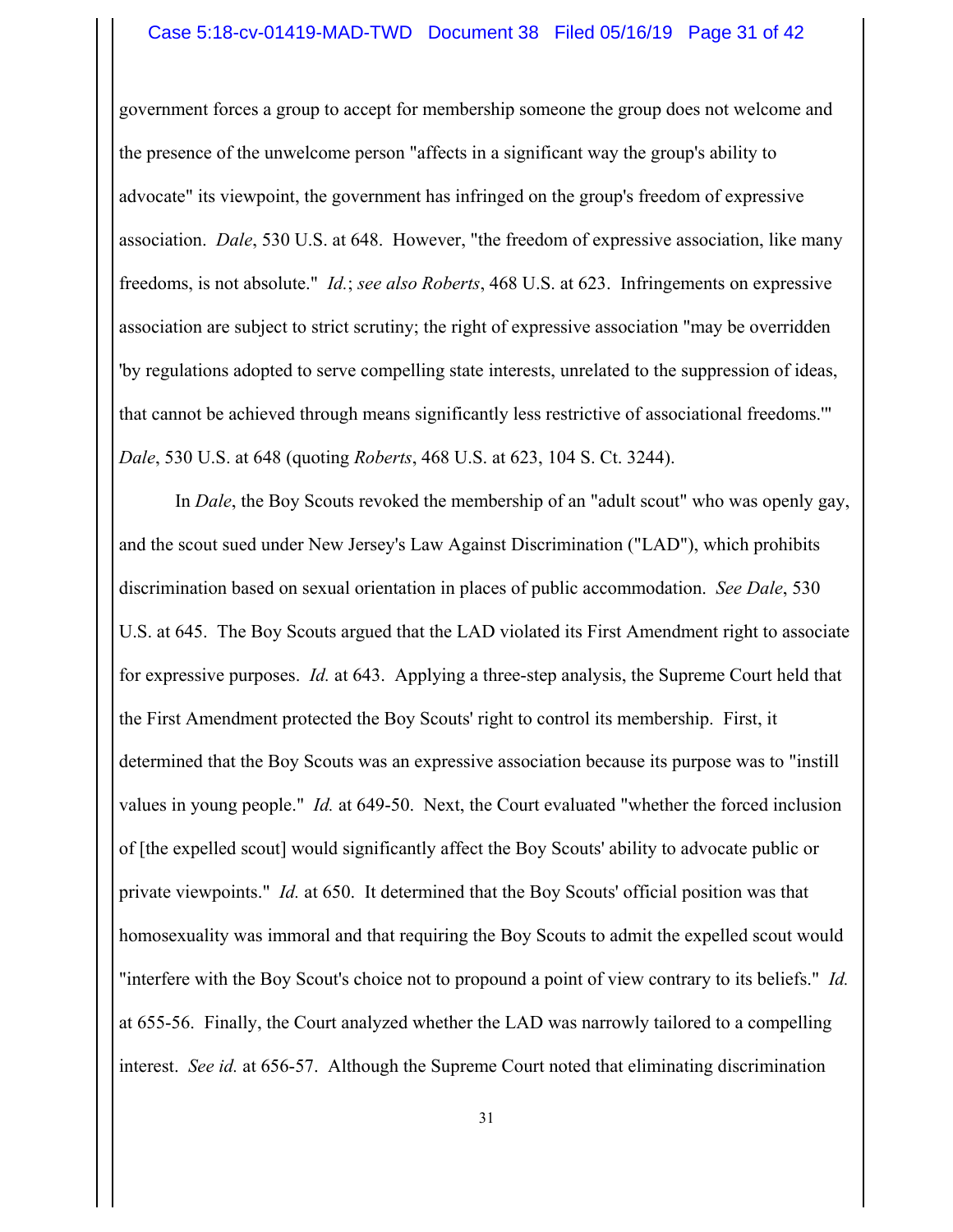#### Case 5:18-cv-01419-MAD-TWD Document 38 Filed 05/16/19 Page 32 of 42

can be a compelling state interest, it concluded that the "state interests embodied in New Jersey's public accommodations law do not justify such a severe intrusion on the Boy Scout's freedom of expressive association." *Id.* at 654.

Similarly, in *Hurley*, the Court held that Massachusetts' public accommodations law could not be constitutionally applied to force a Boston St. Patrick's Day parade organization to accept a parade unit marching under the banner of an Irish gay and lesbian group. The Court held that "[w]hen the law is applied to expressive activity in the way it was done here, its apparent object is simply to require speakers to modify the content of their expression to whatever extent beneficiaries of the law choose to alter it with a message of their own." *Hurley*, 515 U.S. at 578. This, the Court said, "is a decidedly fatal objective." *Id.* at 579.

In the present matter, the Court finds that New Hope's reliance on *Dale* is misplaced. The slight impairment to New Hope's expressive activity does not approximate the level of harm that triggered the Supreme Court's concern in *Dale*. Whereas, according to the Court, requiring admission of homosexuals to the Boys Scouts would be tantamount to promoting homosexual conduct, a clear violation of that organization's values, New Hope has not alleged facts demonstrating a similar harm that providing adoption services to unmarried or same sex couples would cause to their organization. New Hope is not being required to hire employees that do not share their same religious values. They are not prohibited in any way from continuing to voice their religious ideals. Rather, as in *Roberts* and *Bd. of Dirs. of Rotary Int'l.*, "the enforcement of [the regulation] would not materially interfere with the ideas that the organization sought to express." *Dale*, 530 U.S. at 657.

In any case, even if the application of the regulation worked a significant impairment on New Hope's association rights, the state's compelling interest in prohibiting the discrimination at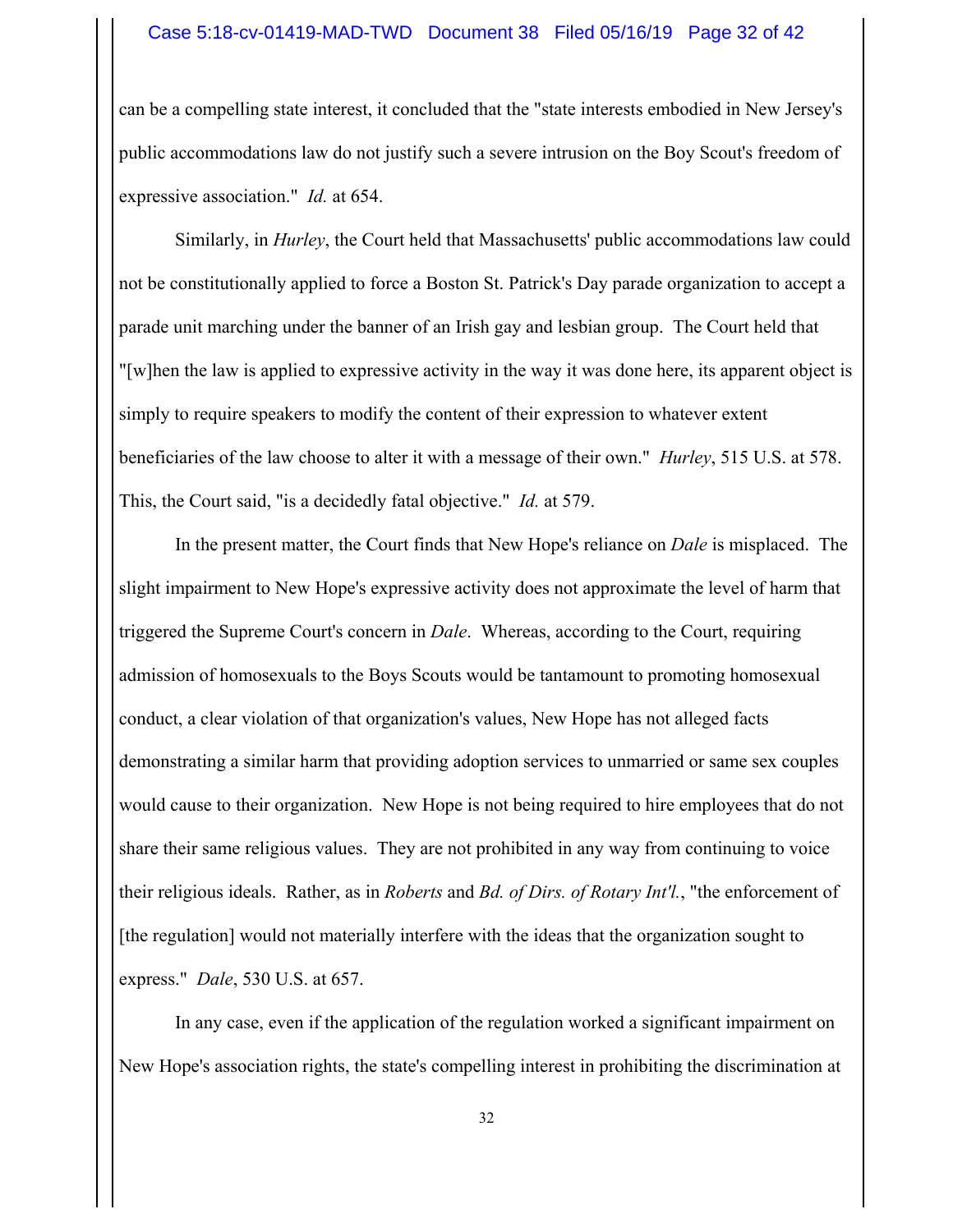issue here far exceeds any harm to New Hope's expressive association. As such, the Court grants OCFS's motion to dismiss as to New Hope's expressive association claim.

# **D. Equal Protection2**

# *1. Selective Enforcement*

"To state a selective enforcement claim, plaintiffs must plead facts that allow the court to reasonably infer 'that (1) ... compared with others similarly situated, [they were] selectively treated; and (2) that such selective treatment was based on impermissible considerations such as race, religion, intent to inhibit or punish the exercise of constitutional rights, or malicious or bad faith intent to injure a person.'" *Joglo Realties, Inc. v. Seggos*, 229 F. Supp. 3d 146, 152-53 (E.D.N.Y. 2017) (quoting *LeClair v. Saunders*, 627 F.2d 606, 609-10 (2d Cir. 1980)). "'[T]he precise standard for determining whether comparators are similarly situated for' purposes of a selective enforcement claim is an unsettled question in this circuit." *Id.* at 153 (quoting *Mosdos Chofetz Chaim, Inc. v. Vill of Wesley Hills*, 815 F. Supp. 2d 679, 693 (S.D.N.Y. 2011)).

Some district courts have held that the standard in selective enforcement cases is the same as that in "class of one' cases," which, as explained in more detail below, require plaintiffs to "show an extremely high degree of similarity between themselves and [their comparators]." *Ruston v. Town Bd. for Skaneateles*, 610 F.3d 55, 59 (2d Cir. 2010) (quoting *Clubside, Inc. v.*

<sup>&</sup>lt;sup>2</sup> In its complaint, the language used makes clear that New Hope's equal protection claim was being brought as either a selective enforcement or class-of-one claim. *See* Dkt. No. 1 at ¶¶ 280-87. In its response to OCFS's motion to dismiss, New Hope has conceded that it is not alleging a class-of-one equal protection claim. *See* Dkt. No. 36 at 28. New Hope then proceeds to present a convoluted theory of an equal protection violation that is entirely inapplicable to the present matter. As OCFS correctly notes, the complaint is properly construed as alleging a selective enforcement claim. Nevertheless, the Court will also address the claim that New Hope has presented in its response.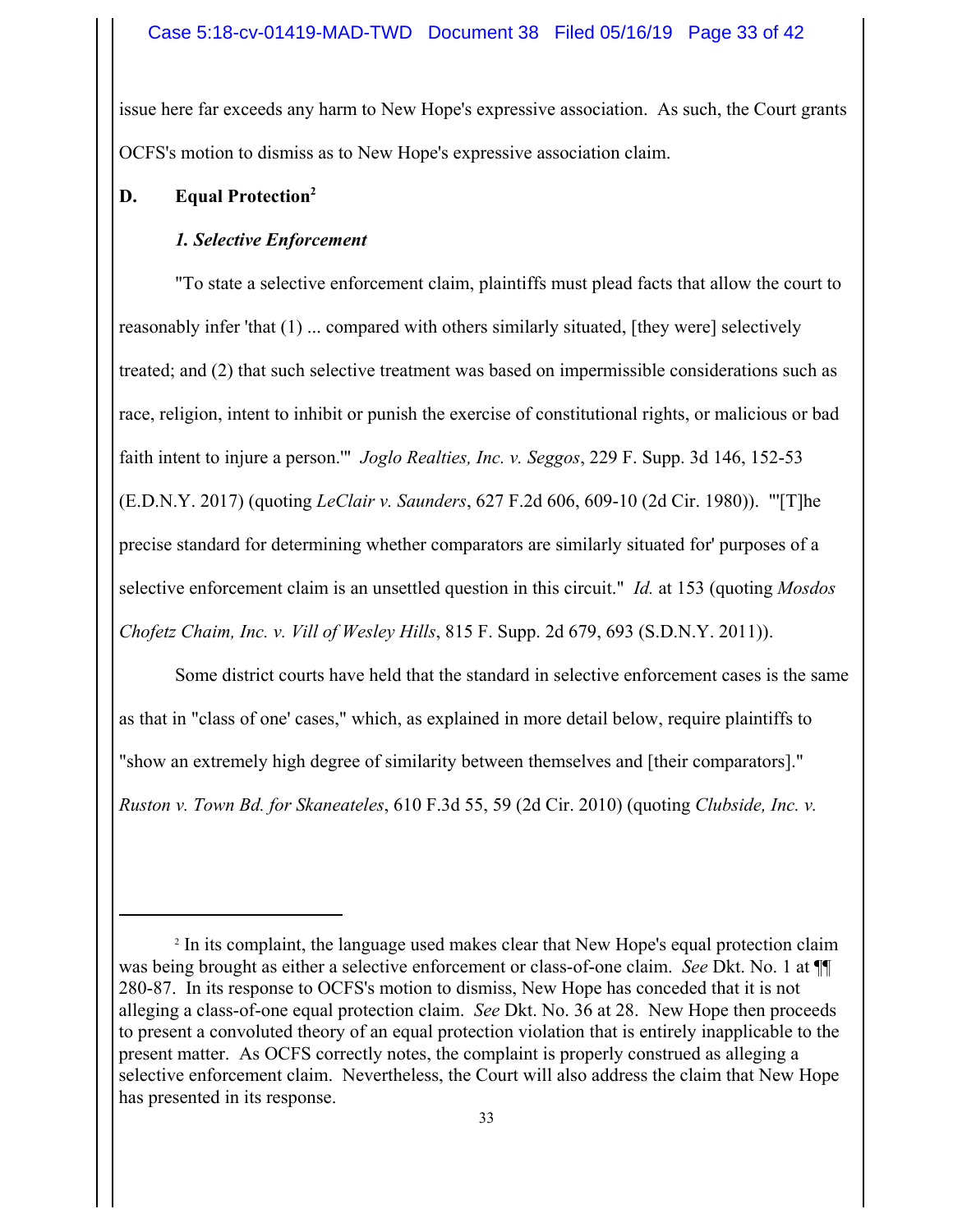*Valentin*, 468 F.3d 144, 159 (2d Cir. 2006)); *see also Kamholtz v. Yates Cty.*, No. 08-CV-6210, 2008 WL 5114964, \*5 (W.D.N.Y. Dec. 3, 2008).

"Other courts have applied a slightly more lenient standard, asking whether plaintiffs are similarly situated to comparators 'in all material respects.'" *Joglo Realties, Inc.*, 229 F. Supp. 3d at 153 (quotation and other citation omitted). To satisfy this standard, "plaintiffs 'must identify comparators whom a prudent person would think were roughly equivalent, but plaintiffs need not show an exact correlation between themselves and the comparators.'" *Id.* (quotation omitted). In other words, "'[t]he test is whether a prudent person, looking objectively at the incidents, would think them roughly equivalent and the protagonists similarly situated.... Exact correlation is neither likely nor necessary, but the cases must be fair congeners.... [A]pples should be compared to apples.'" *Id.* (quoting *T.S. Haulers. Inc. v. Town of Riverhead*, 190 F. Supp. 2d 455, 463 (E.D.N.Y. 2002)) (other citation omitted).

In the present matter, even applying the more lenient standard, New Hope has failed to plausibly allege a selective enforcement claim. Based on the allegations in the complaint, section 421.3(d) applies to all agencies authorized by OCFS to provide adoption services and, therefore, New Hope has failed to allege a sufficiently similar comparator as required to state an equal protection claim. *See King v. N.Y.S. Div. of Parole*, 260 Fed. Appx. 375, 380 (2d Cir. 2008) (affirming dismissal of claim because the plaintiff "failed to identify a single individual with whom he can be compared for Equal Protection purposes"). New Hope's allegations of disparate treatment state that "Section 421.3(d) treats New Hope's speech and exercise of its religious views differently from persons similarly situated to it because" (1) "faith-based or secular adoption providers who hold different views on marriage, the family, and human sexuality are permitted to continue operating" and (2) "parents adopting children are permitted to take into account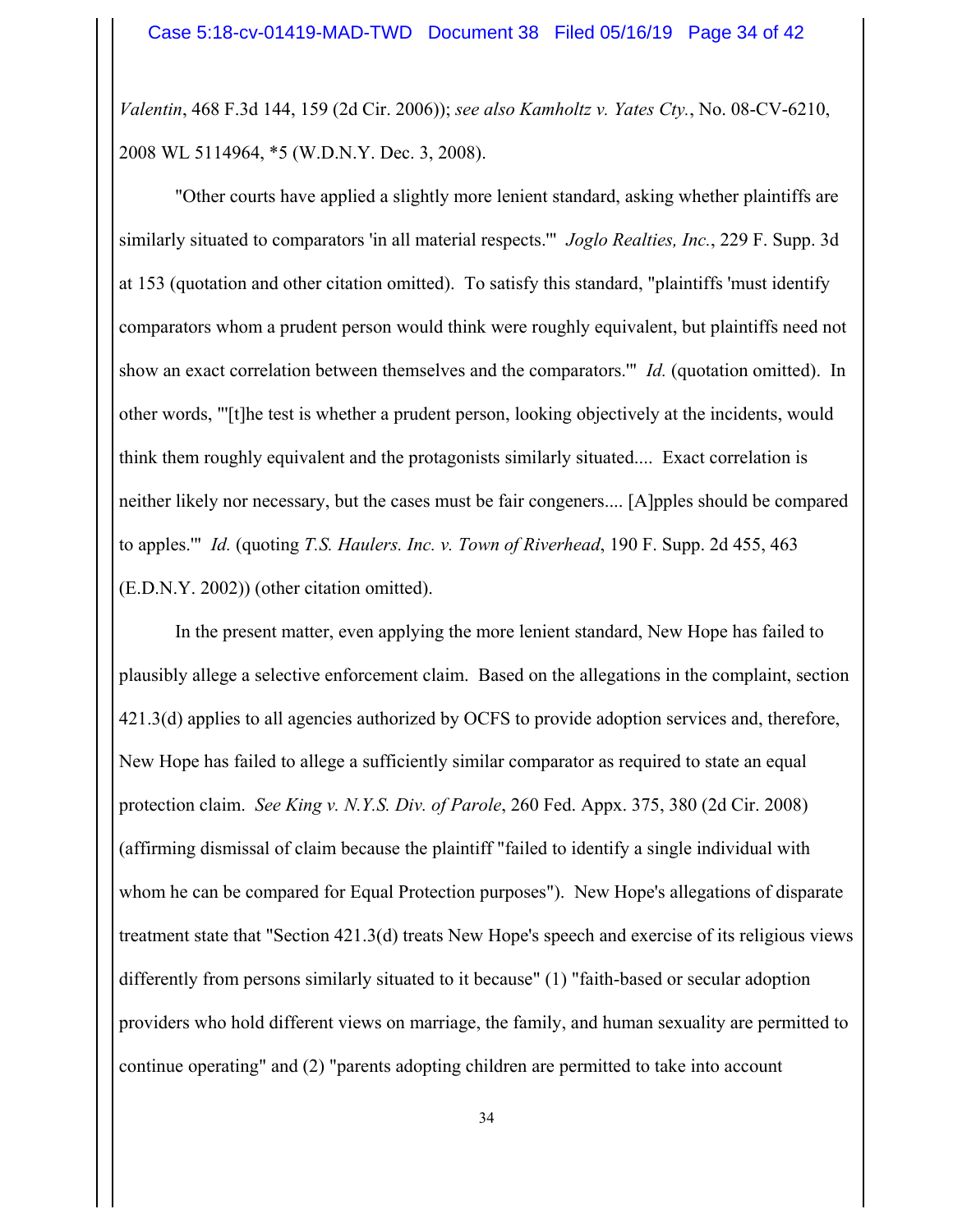protected classes and characteristics but in facilitating the adoption New Hope is not." Dkt. No. 1 at ¶¶ 282-83. Neither of these allegations support a selective enforcement claim.

To allege a sufficient comparator, a plaintiff must allege, at a minimum, that it is similarly situated to such a comparator in all material respects. Here, New Hope fails to allege that any other "faith based or secular adoption provider" violated section 421.3(d) and was nonetheless permitted to continue operating its adoption program. It has not alleged that other authorized agencies are being permitted to summarily exclude individuals authorized to adopt from the pool of prospective adoptive parents. Additionally, it has not alleged that any other authorized agencies are refusing to apply the relevant statutory and regulatory factors when determining whether approval of a family's application to adopt would be in a child's best interest. Instead, New Hope alleges only that the general applicability of section 421.3(d) incidentally touches on its beliefs. Such allegations are insufficient to support the inference that New Hope is (1) intentionally being treated differently from other authorized adoption agencies without a rational basis, *see Analytical Diagnostic Labs, Inc. v. Kusel*, 626 F.3d 135, 140 (2d Cir. 2010), or (2) intentionally being treated differently because of a protected consideration, *See Joglo Realties, Inc.*, 229 F. Supp. 3d at 152-53.

Based on the foregoing, the Court grants OCFS's motion to dismiss as to New Hope's selective enforcement claim.

## *2. Intentional Discrimination*

"The Equal Protection Clause prohibits the government from subjecting individuals to 'selective treatment ... based on impermissible considerations such as ... religion.'" *American Atheists, Inc. v. Port Auth. of N.Y. and N.J.*, 936 F. Supp. 2d 321, 338 (S.D.N.Y. 2013) (quoting *Knight v. Conn. Dep't of Pub. Health*, 275 F.3d 156, 166 (2d Cir. 2001)) (other citation omitted).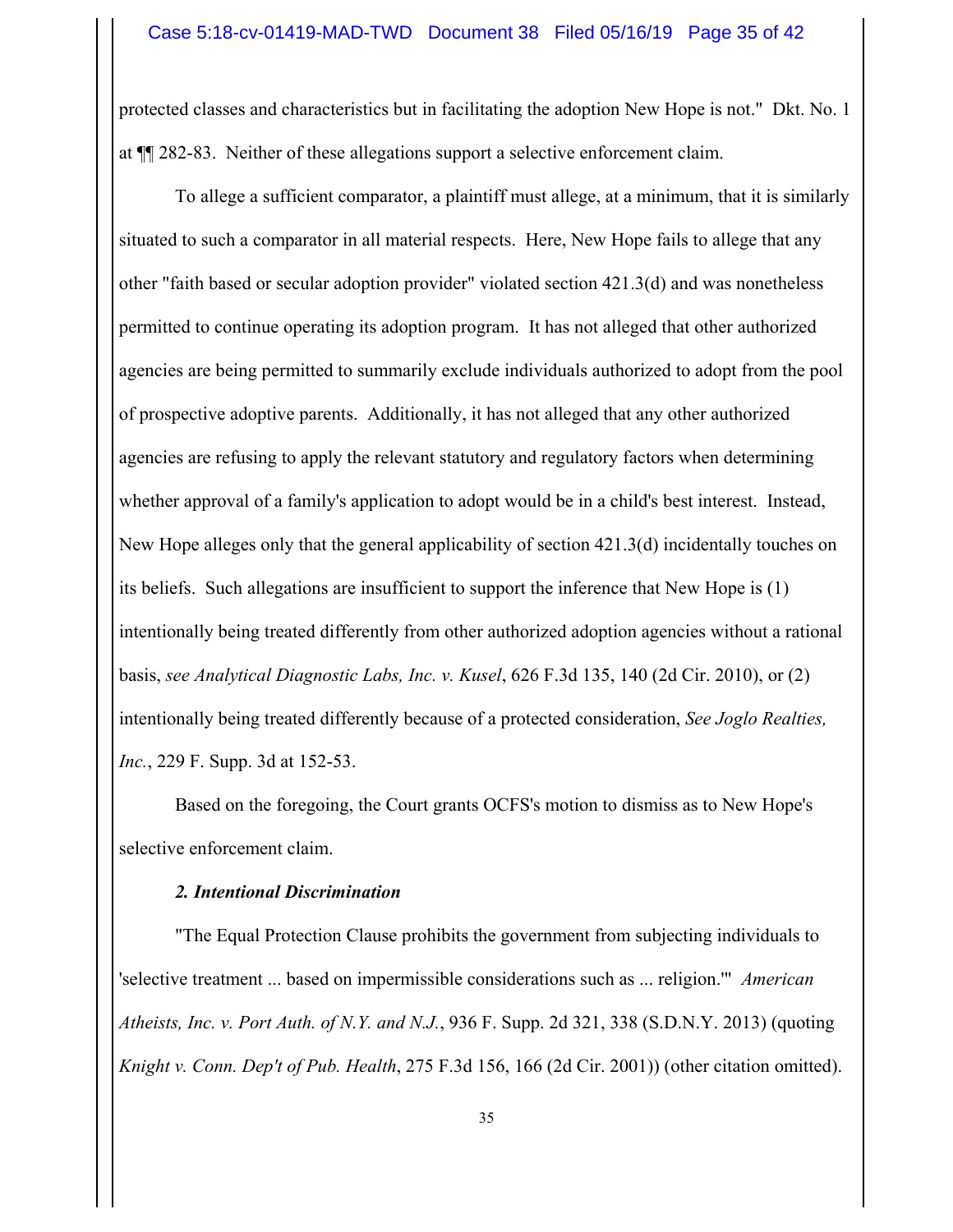#### Case 5:18-cv-01419-MAD-TWD Document 38 Filed 05/16/19 Page 36 of 42

"'To prove an equal protection violation, claimants must prove purposeful' or intentional 'discrimination by a government actor directed at a suspect class, such as' a religious group." *Id.* (quoting *Congregation Rabbinical Coll. of Tartikov, Inc.*, 915 F. Supp. 2d 574, 615 (S.D.N.Y. 2013)) (other citations omitted); *see also Thomas v. City of New York*, 143 F.3d 31, 37 (2d Cir. 1998). This intentional discrimination may be demonstrated in one of three ways: "by pointing to [1] a law that expressly classifies on the basis of [religion], [2] a facially neutral law or policy that has been applied in an unlawfully discriminatory manner, or [3] a facially neutral policy that has an adverse effect and that was motivated by discriminatory animus." *Pyke v. Cuomo*, 567 F.3d 74, 76 (2d Cir. 2009) (quotation omitted).

If claimants can demonstrate such intentional discrimination on the basis of religion, the government action is "subject to strict judicial scrutiny." *Id.* at 77. Absent evidence of intentional discrimination, the government action is subject to rational basis review. *See Abascal v. Jarkos*, 357 Fed. Appx. 388, 391 (2d Cir. 2009); *Lown v. Salvation Army, Inc.*, 393 F. Supp. 2d 223, 237 (S.D.N.Y. 2005). Rational basis also applies to classifications that do not involve fundamental rights. *See Heller v. Doe by Doe*, 509 U.S. 312, 319-20 (1993) ("A classification must be upheld against [an] equal protection challenge if there is any reasonably conceivable state of facts that could provide a rational basis for the classification"); *Corp. of Presiding Bishop of Church of Jesus Christ of Latter-day Saints v. Amos*, 483 U.S. 327, 339 (1987) (applying rational basis to "a statute [that] is neutral on its face ... and passes the *Lemon* test"); *Red Earth LLC v. United States*, 657 F.3d 138, 147 (2d Cir. 2011). And, absent allegations of "'adverse treatment of individuals compared with other similarly situated individuals' based on religion," an Equal Protection claim fails. *Incantalupo v. Lawrence Union Free Sch. Dist.*, 380 Fed. Appx. 59, 62 (2d Cir. 2010) (quoting *Miner v. Clinton County*, 541 F.3d 464, 474 (2d Cir. 2008)).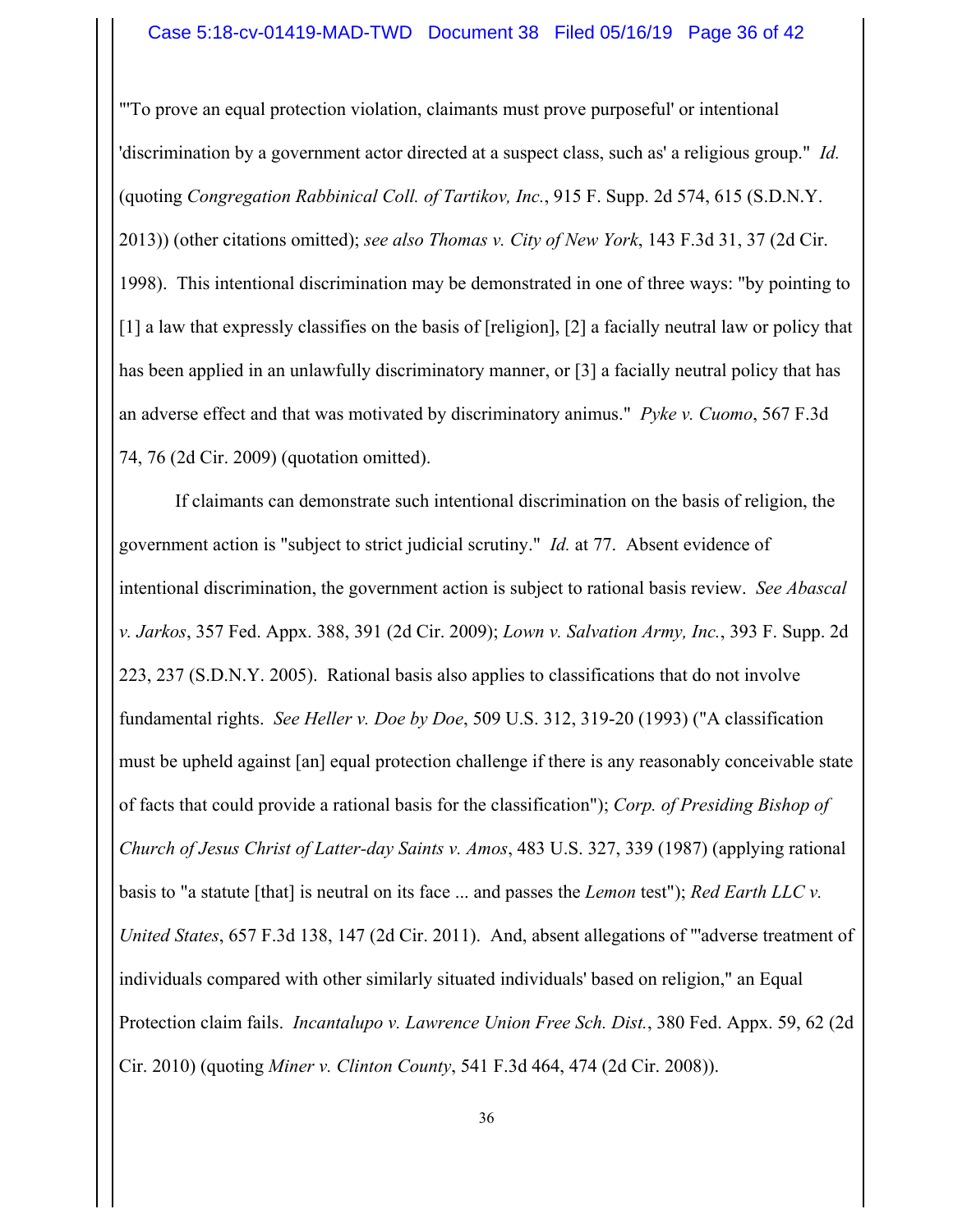In the present matter, the Court first notes that the facts upon which New Hope relies in support of its equal protection claim are the same as those alleged in support of its First Amendment claims. As such, New Hope's equal protection claim is subject to dismissal as duplicative of its First Amendment claims. *See Barnes v. Fedele*, 760 F. Supp. 2d 296, 302 (W.D.N.Y. 2011) (dismissing the plaintiff's equal protection claim as duplicative of his First Amendment free-exercise claim) (citations omitted); *Conyers v. Abitz*, 416 F.3d 580, 586 (7th Cir. 2005) (dismissing equal protection and Eighth Amendment claims based on same circumstances as a free exercise claim because the free exercise claim "gains nothing by attracting additional constitutional labels"); *Frisenda v. Incorporated Vill. of Malverne*, 775 F. Supp. 2d 486, 518 (E.D.N.Y. 2011) ("Similarly, to the extent that plaintiff also may be attempting to assert an equal protection claim based upon retaliation for First Amendment activity (rather than under a class-of-one theory), such a claim is completely duplicative of the First Amendment retaliation claim and, therefore, should not go forward") (citations omitted); *Whitehead v. City of New York*, 953 F. Supp. 2d 367, 377 (E.D.N.Y. 2012) (same); *see also Graham v. Connor*, 490 U.S. 386, 395 (1989) (holding that courts should analyze similar claims under the most "explicit source[s] of constitutional protection"). Indeed, the allegations in New Hope's equal protection claim rely almost exclusively on the fact that OCFS's conduct and application of section 421.3(d) violate its various First Amendment rights. *See* Dkt. No. 1 at ¶ 282 ("Section 421.3(d) treats New Hope's speech and exercise of its religious views differently from persons similarly situated to it because faith-based or secular adoption providers who hold different views on marriage, the family, and human sexuality are permitted to continue operating"); *id.* at  $\P$  283 ("Section 421.3(d) treats New Hope's speech and exercise of its religious views differently from persons similarly situated to it because parents adopting children are permitted to take into account protected classes and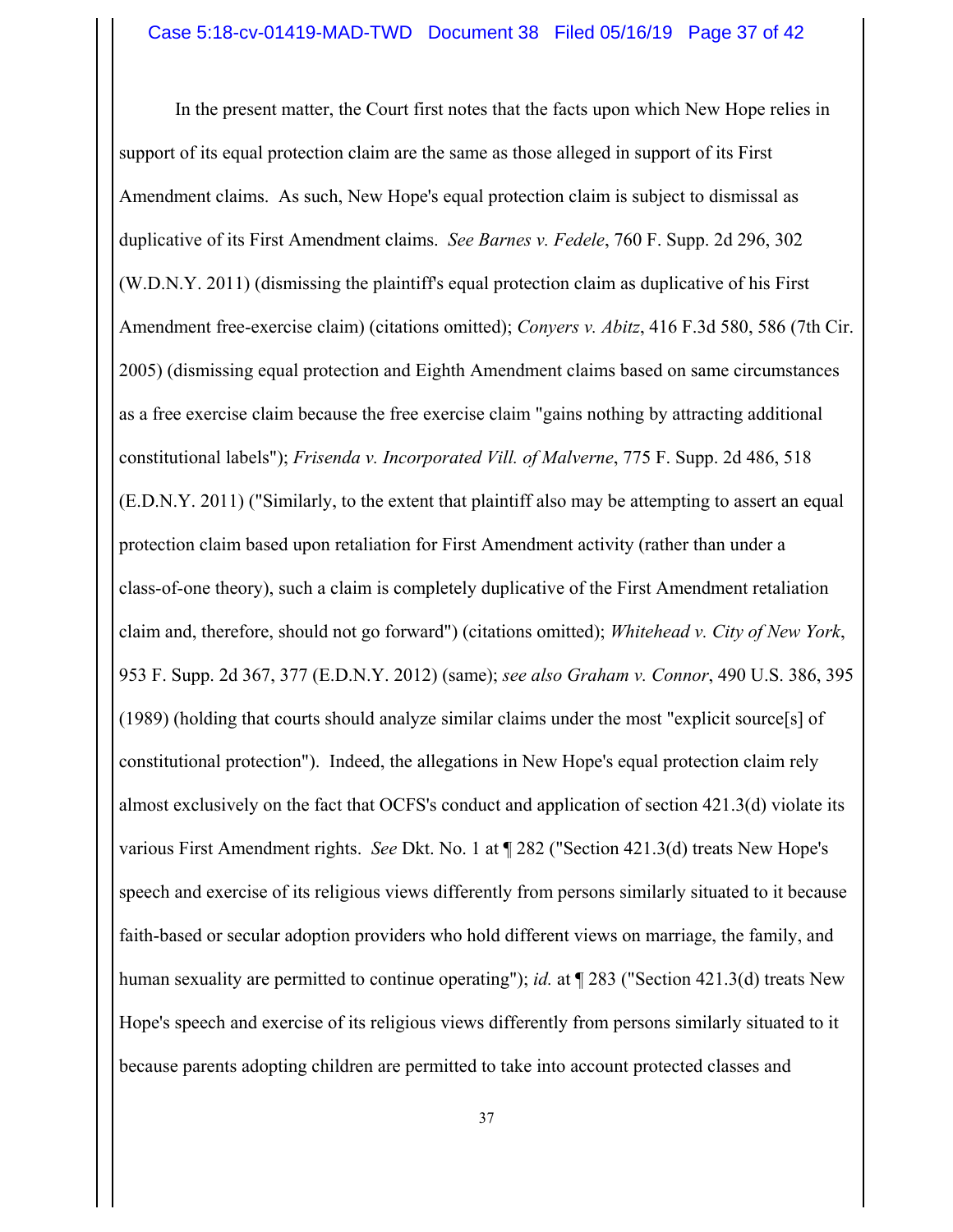#### Case 5:18-cv-01419-MAD-TWD Document 38 Filed 05/16/19 Page 38 of 42

characteristics but in facilitating the adoption New Hope is not"); *id.* at ¶ 284 ("Section 421.3(d) violates New Hope's fundamental rights, including its free exercise, free speech, and expressive-associational rights"); *id.* at ¶ 286 ("Forcing New Hope to recommend and facilitate placement with same-sex couples or unmarried couples, in violation of its religious beliefs, does not serve any interest in a narrowly tailored way"); *id.* at ¶ 287 ("Defendant has alternative, less restrictive means to achieve any legitimate interests rather than forcing New Hope to abandon its First Amendment rights"); *id.* at ¶ 289 ("In addition, there is no rational basis for requiring New Hope to violate its religious beliefs in order to continue performing adoption services"). Based on the foregoing, the Court grants OCFS's motion to dismiss as to New Hope's equal protection claim.

Even assuming that this aspect of New Hope's equal protection claim was not duplicative of its First Amendment claims, it is nevertheless still subject to dismissal because New Hope has failed to allege any facts plausibly suggesting that section 421.3(d) or OCFS expressly classifies on the basis of religion, that section 421.3(d), which is a facially neutral law, has been applied in an unlawfully discriminatory manner, or that a facially neutral policy that has an adverse effect and that was motivated by discriminatory animus. *See Pyke*, 567 F.3d at 76.

 "Discriminatory purpose implies that the decisionmaker ... selected or reaffirmed a particular course of action at least in part because of, not merely in spite of, its adverse effects upon an identifiable group." *Hayden v. County of Nassau*, 180 F.3d 42, 50 (2d Cir. 1999) (internal quotation marks and emphasis omitted). Though the desire to discriminate need not be the sole motivating factor, *see Village of Arlington Heights v. Metro. Hous. Dev. Corp.*, 429 U.S. 252, 265 (1977), it must be "a significant reason for a public body's actions," *Cine SK8, Inc. v. Town of Henrietta*, 507 F.3d 778, 786 (2d Cir. 2007).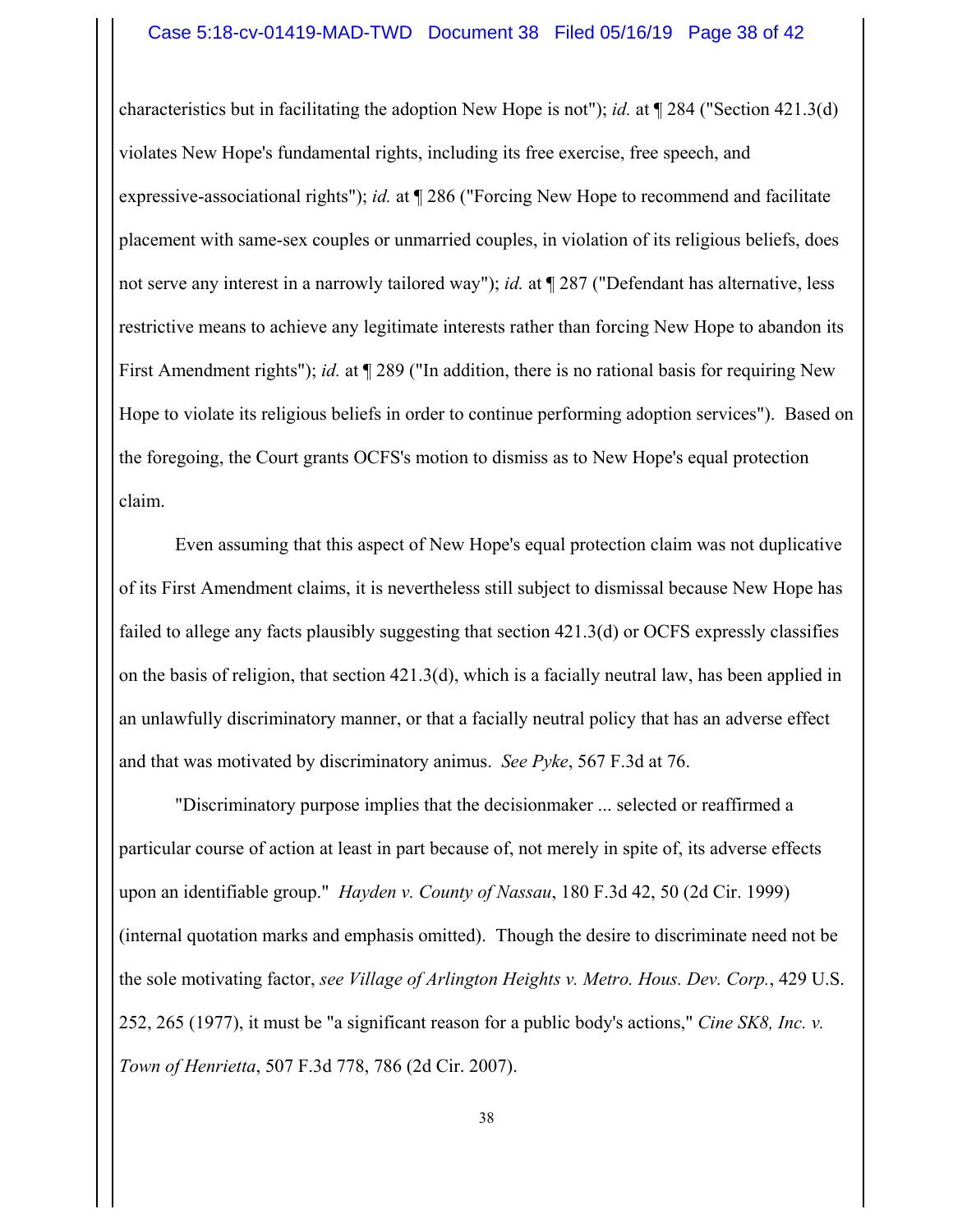#### Case 5:18-cv-01419-MAD-TWD Document 38 Filed 05/16/19 Page 39 of 42

Here, rather than allege a discriminatory purpose because of New Hope's religious beliefs, the complaint makes clear that OCFS's actions were in spite of them. After reviewing New Hope's adoption program, OCFS praised many aspect of the program and expressed a desire to resolve the issues identified in a way in which New Hope is able to continue providing adoption services. Such facts clearly fail to demonstrate a discriminatory purpose.

In establishing discriminatory effect, a plaintiff is not "obligated to show a better treated, similarly situated group of individuals." *Pyke v. Cuomo*, 258 F.3d 107, 110 (2d Cir. 2001) (holding that a plaintiff who alleges "that a facially neutral statute or policy with an adverse effect was motivated by discriminatory animus ... is not obligated to show a better treated, similarly situated group of individuals of a different race in order to establish a claim of denial of equal protection"). Indeed, the courts "recognize[ ] that a government that sets out to discriminate intentionally in its enforcement of some neutral law or policy will rarely if ever fail to achieve its purpose." *Doe v. Vill. of Mamaroneck*, 462 F. Supp. 2d 520, 546 (S.D.N.Y. 2006).

Again, for all the reasons set forth above, nothing in the complaint plausibly alleges that OCFS was motivated by a discriminatory animus. The complaint make clear that the only purpose behind OCFS's actions was to prevent unlawful discrimination on the basis of marital status and sexual orientation. The complaint further alleges that OCFS enforced or was in the process of enforcing section 421.3(d) against other faith-based providers, including "several Catholic providers, a Jewish provider, an LDS [(Latter Day Saints)], and a Muslim provider" who shared New Hope's beliefs "concerning life, marriage, the family, and human sexuality." Dkt. No. 1 at ¶¶ 202-03. Such consistent enforcement of this neutral regulation against other authorized agencies engaging in the same discriminatory conduct as alleged here renders New Hope's allegation of discriminatory animus implausible.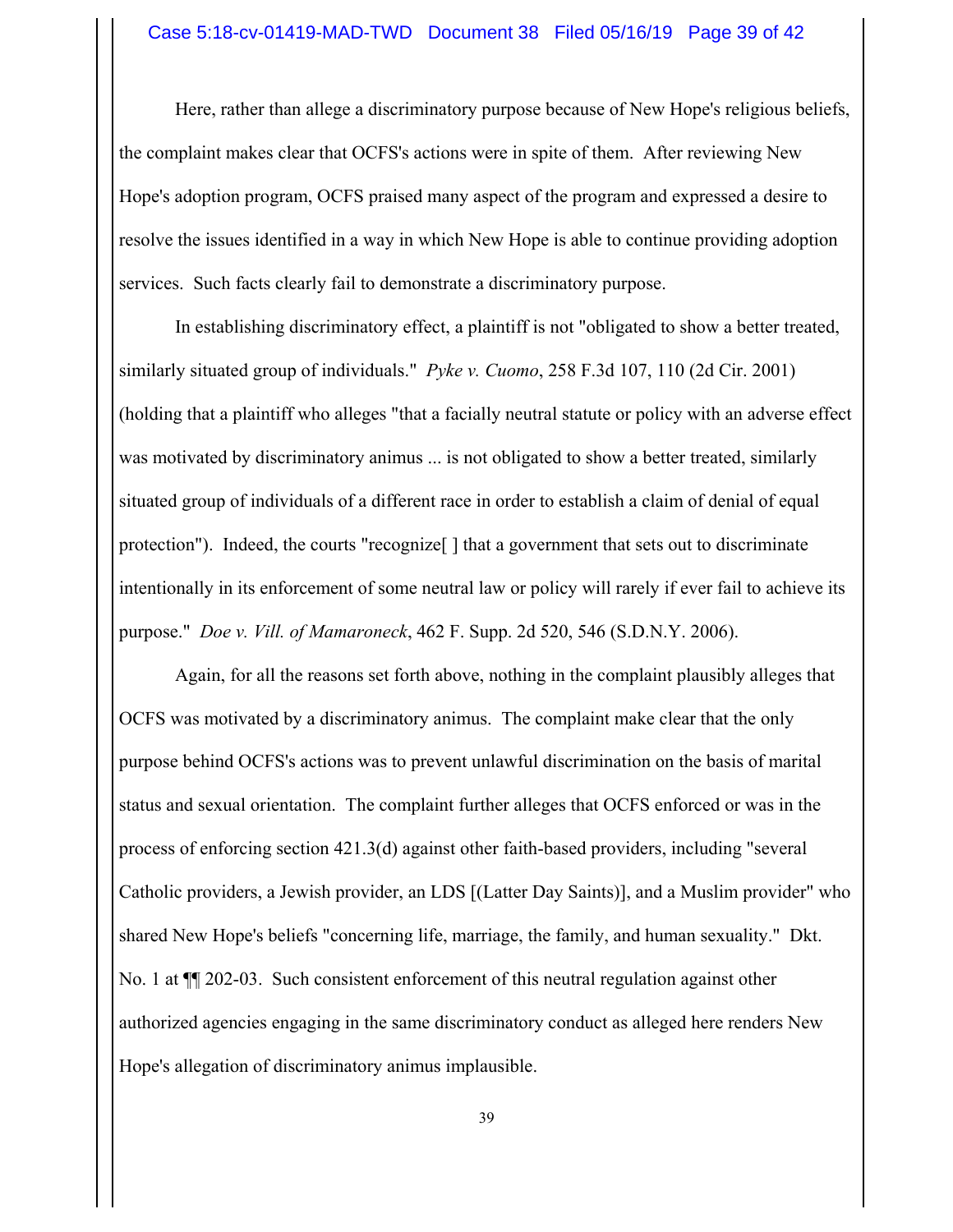Since New Hope has failed to allege intentional discrimination, rational basis review applies. As set forth above, OCFS has several legitimate governmental interests in enforcing section 421.3(d) and, therefore, New Hope's equal protection claim is subject to dismissal on this alternative ground.

### **E. Unconstitutional Conditions**

"Pursuant to this 'unconstitutional conditions' doctrine, as it has come to be known, the government may not place a condition on the receipt of a benefit or subsidy that infringes upon the recipient's constitutionally protected rights, even if the government has no obligation to offer the benefit in the first instance." *Alliance for Open Society Intern., Inc. v. U.S. Agency for Intern. Dev.*, 651 F.3d 218, 231 (2d Cir. 2011) (citation omitted); *see also Perry v. Sindermann*, 408 U.S. 593 (1972). "As the Supreme Court recently reiterated, 'the government may not deny a benefit to a person on a basis that infringes his constitutionally protected ... freedom of speech even if he has no entitlement to that benefit."' *Id.* (quoting *Rumsfeld v. Forum for Academic and Institutional Rights, Inc.*, 547 U.S. 47, 59, 126 S. Ct. 1297, 164 L. Ed. 2d 156 (2006)).

New Hope alleges that OCFS "has violated the unconstitutional conditions doctrine by conditioning New Hope's perpetual authorization to provide adoption services on its willingness to relinquish its First Amendment rights." Dkt. No. 1 at ¶ 295. The Court views New Hope's unconstitutional conditions claim as a mere repackaging of its various First Amendment claims and, therefore, the Court similarly repackages its resolution of those claims. Having already found that New Hope has failed to plausibly allege any violation of its constitutional rights, the Court grants OCFS's motion to dismiss as to New Hope's unconstitutional conditions claim. *See Catholic Charities of Maine, Inc. v. City of Portland*, 304 F. Supp. 2d 77, 95 (D. Me. 2004).

## **IV. CONCLUSION**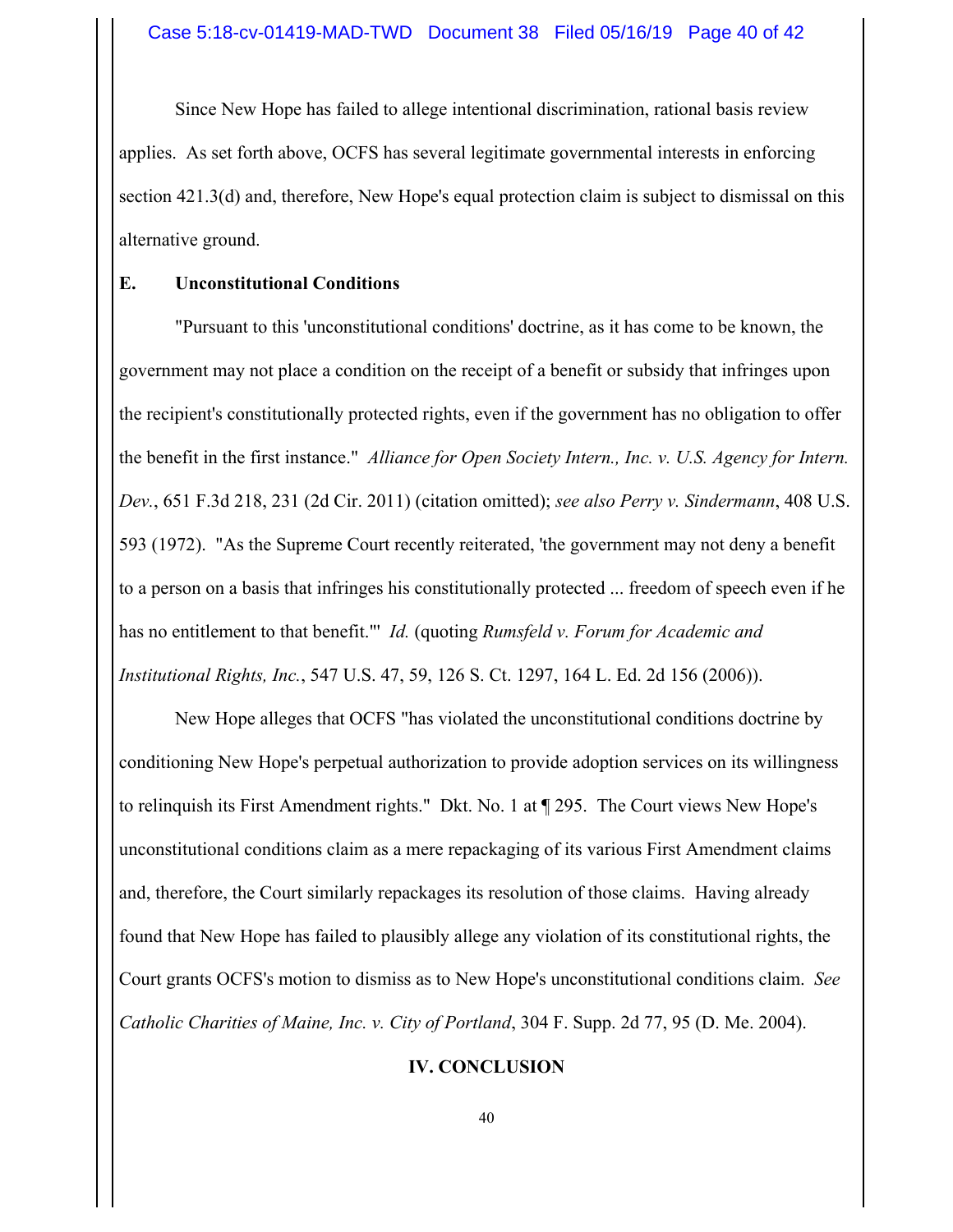#### Case 5:18-cv-01419-MAD-TWD Document 38 Filed 05/16/19 Page 41 of 42

Undoubtedly, New Hope and all authorized adoption agencies perform essential services that greatly impact the lives of thousands of children who, without such organizations, would grow up without a home. As New Hope notes in its complaint, there are over 440,000 children in foster care in the United States, with over 120,000 of those children waiting to be adopted. *See* Dkt. No. 1 at ¶¶ 29-30. In federal fiscal year 2017, New York had 27,268 children served in foster care, with 19,213 in foster care as of September 30, 2017. *See id.* at ¶ 31. Of those, over 4,400 New York children were waiting to be adopted. *See id.* at ¶ 32. Further, during fiscal year 2017, throughout New York, a total of only 1,729 children were adopted. *See id.* at ¶ 33.

It is clear from the materials before the Court that OCFS does not contend that New Hope is not acting in the best interests of the children when placing these children for adoption. In fact, after OCFS conducted is review on September 6, 2018, Director Sara Simon sent New Hope a letter in which she praised New Hope's strengths in certain areas, including its "strong emphasis on assisting the birth parents in making an informed decision for their newborn, providing them time to make the decision, along with a supportive and detailed adoptive family selection process." Dkt. No. 1-6 at 3. The issue which led to the present matter is the refusal to provide adoption services to unmarried same sex couples or same sex couples regardless of marital status.

The gratitude owed to all those working to better the lives of New York's most vulnerable children is too great to convey in words. While such gratitude is ultimately ineffable, the Court still concludes this Memorandum-Decision and Order by recognizing the parties in this case for their many years of sacrifice and labor.

Until recent events, the parties have had a fruitful relationship; a relationship that has benefitted New York's children in immeasurable ways. For this reason, the Court would prefer that the parties seek out some compromise to their current dispute without further judicial